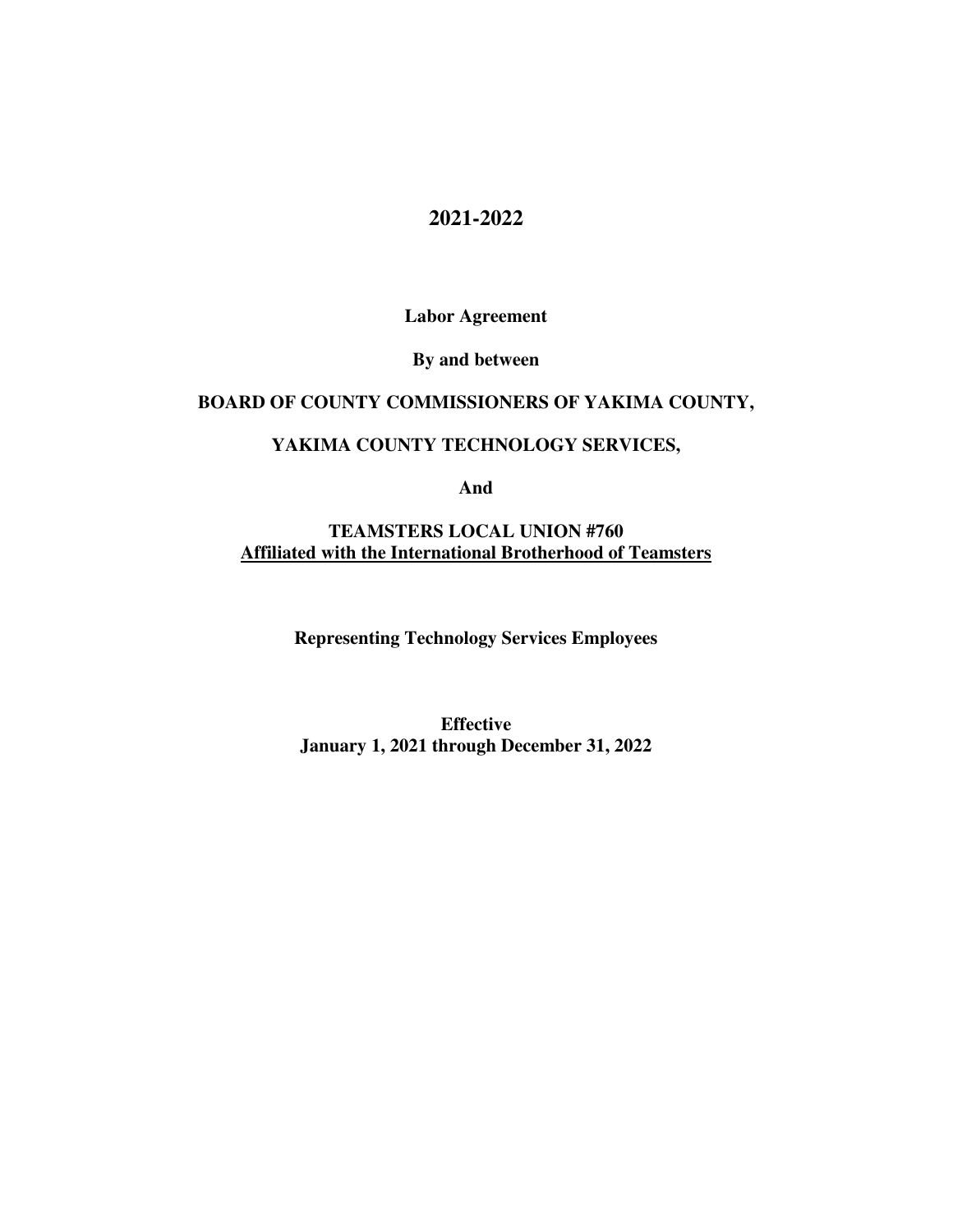# **Table of Contents**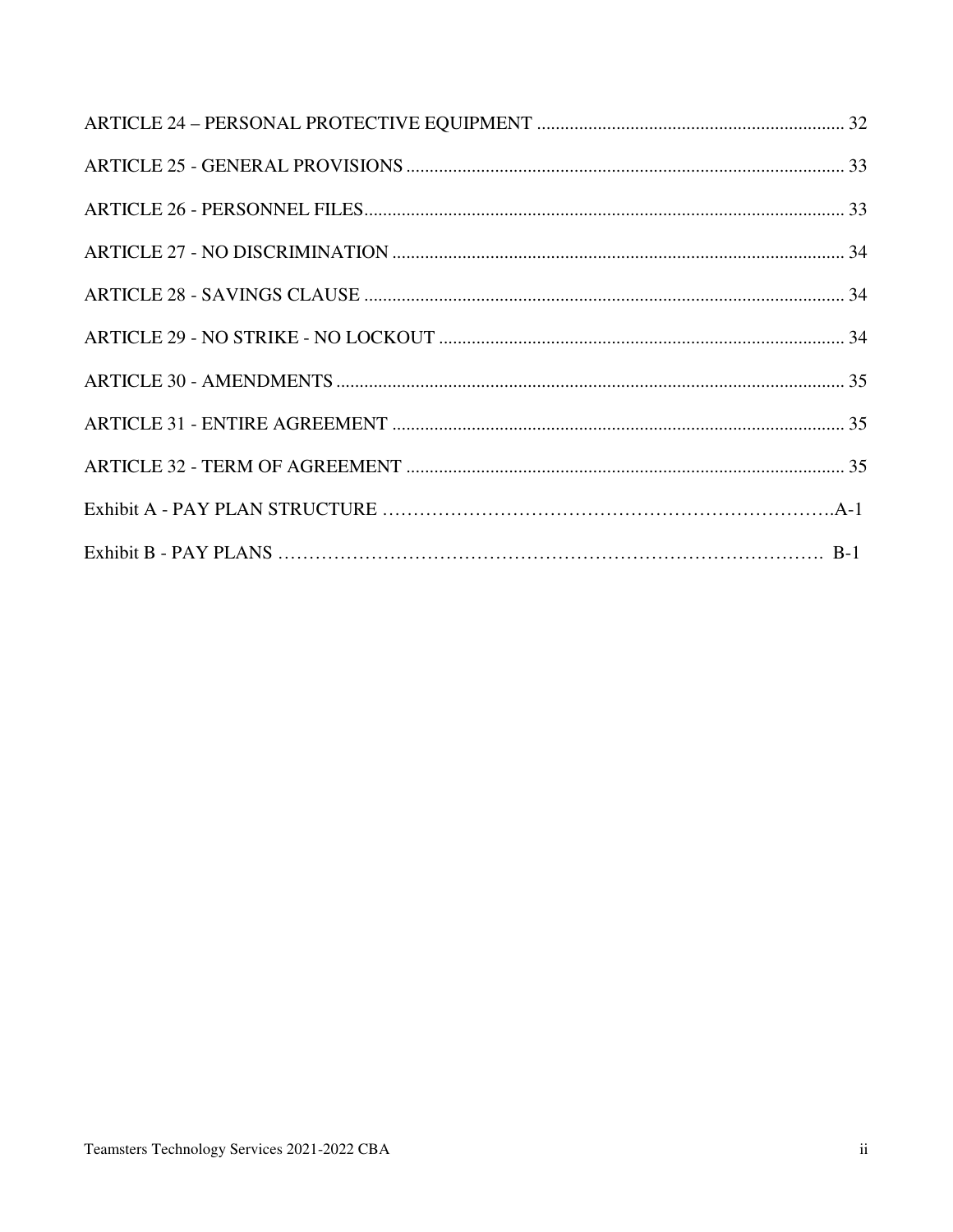#### **ARTICLE 1 - PURPOSE OF AGREEMENT**

- 1.1 This Agreement is made and entered into by and between the BOARD of COUNTY COMMISSIONERS of YAKIMA COUNTY, WASHINGTON hereinafter referred to as the "County", YAKIMA COUNTY TECHNOLOGY SERVICES DEPARTMENT, both of whom are the "Employer", and TEAMSTERS LOCAL NO. 760 hereinafter referred to as the "Union," for the purpose of fixing the wages, hours and working conditions affecting the employees.
- 1.2 This Agreement also serves the purpose of increasing the general efficiency of Yakima County Technology Services and maintaining harmonious relations between the County, its employees and the Union. To accomplish the foregoing, the parties hereto agree to the following articles within this Agreement.

## **ARTICLE 2 - RECOGNITION**

2.1 The Employer recognizes the Union, as certified by PERC Decision 11255-PECB, Case 19814-E-05-3102 as the sole and exclusive collective bargaining representative of all regular full time and regular part time employees of the Yakima County Technology Services, excluding supervisors, confidential employees, casual employees, and all other employees.

# **ARTICLE 3 - MANAGEMENT RIGHTS**

- 3.1 The Union recognizes the prerogatives of the Employer to operate and manage the Technology Services Department and the services provided thereby in all respects in accordance with its responsibilities, lawful powers and legal authority. All matters not expressly covered by the language of this Agreement and/or mutually agreed upon written agreements executed subsequent to the date of signature of this labor agreement, shall be administered by the Employer in accordance with such policies and/or procedures as the Employer, from time to time, may establish and implement. The Employer's prerogatives or rights include, but are not limited to, the following:
	- a. The right to establish and implement reasonable work rules, procedures, and work performance standards including the right to complete written performance evaluations of bargaining unit employees.
	- b. The right to schedule work and overtime work and the methods and processes by which said work is to be performed in a manner most advantageous to the Employer and consistent with this labor agreement.
	- c. The right to hire, transfer, suspend, discharge, lay off, recall, promote, or discipline employees as deemed necessary by the Employer as provided by this Agreement and/or as provided by the General Rules and Regulations of Yakima County.
	- d. The right to determine the size and composition of the work force, modify job responsibilities, and assign employees to work locations and shifts.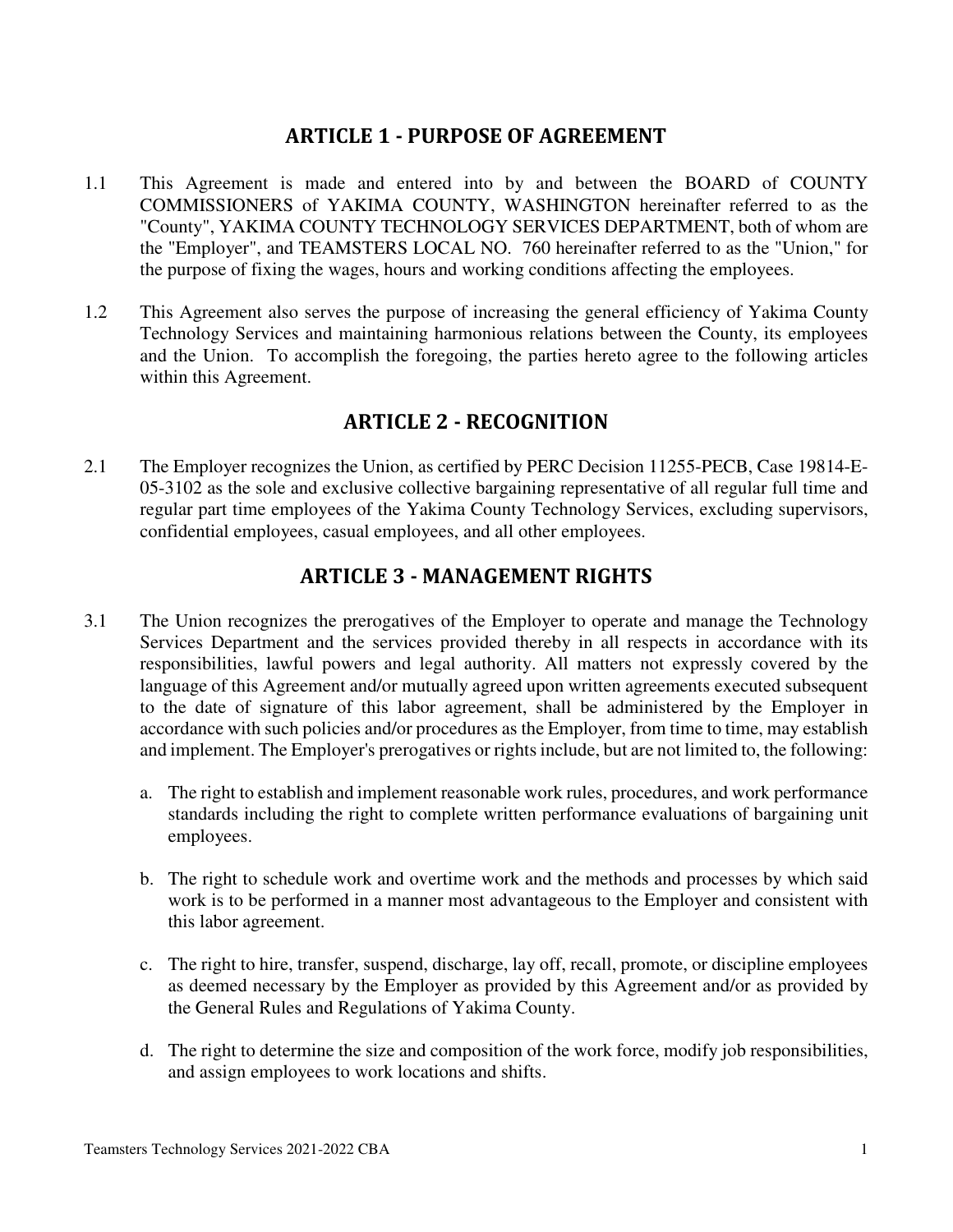- e. The right to determine what duties shall be performed by various personnel.
- f. The parties understand that incidental duties connected with operations, not enumerated in job descriptions, shall nevertheless be performed by the employee when requested by a supervisor.
- g. The right to take actions as may be necessary to carry out Employer's services in emergencies.
- h. The right to take actions necessary to comply with the Americans with Disabilities Act.
- 3.2 Nothing in this Agreement shall be interpreted to detract or circumscribe the trust emplaced in the officials, in this case, the Board of Yakima County Commissioners and the elected officials and/or departmental directors and the rights and obligations owed thereby to the electorate in conformity with statutory law.
- 3.3 Past Practices: The Employer may change a past practice after providing the Union with written notice. If the Union wishes to bargain about the change to past practice then it will so indicate in writing to the Employer within fifteen (15) working days of receipt of the Employer's notice. Bargaining shall conclude within thirty (30) working days of the Union's request to bargain. If no written request is submitted by the Union or if no settlement is reached within the thirty (30) working days time period then the Employer may proceed with the change to past practice so long as the change does not affect the terms and conditions of the Collective Bargaining Agreement. In the event of a bona fide emergency, no notice or bargaining is required before implementing the change.
- 3.4 It is the intent of the Employer to continue to utilize its employees to perform work; provided, however, the Employer has the right to contract out work. If the Employer determines it necessary to contract out work performed by bargaining unit members, the Employer will provide the Union with written notice. If the Union wishes to bargain about the effects, it shall provide the Employer with a written request to bargain within fifteen (15) working days of receipt of the Employer's notice. Bargaining about the effects shall conclude within thirty (30) working days. If no written request is submitted by the Union or if no settlement is reached within the thirty (30) working day time period then the Employer may proceed with its decision. The Union may continue to bargain the effects of the decision beyond the 30 day time period. In the event of a bona fide emergency, no notice or bargaining is required before contracting out.
- 3.5 The Employer has implemented the new Workday programs and continues to implement additional phases of Workday. During said implementations, the Employer may need to modify provisions of this CBA to conform to Workday procedures and processes. The Union Representative(s) and the bargaining unit employees agree to fully cooperate with the Employer's implementation of these programs and phases.

# **ARTICLE 4 - UNION RIGHTS**

4.1 The Union does not waive its rights under applicable State Laws except as those rights are affected or set forth within the terms and conditions of the Collective Bargaining Agreement.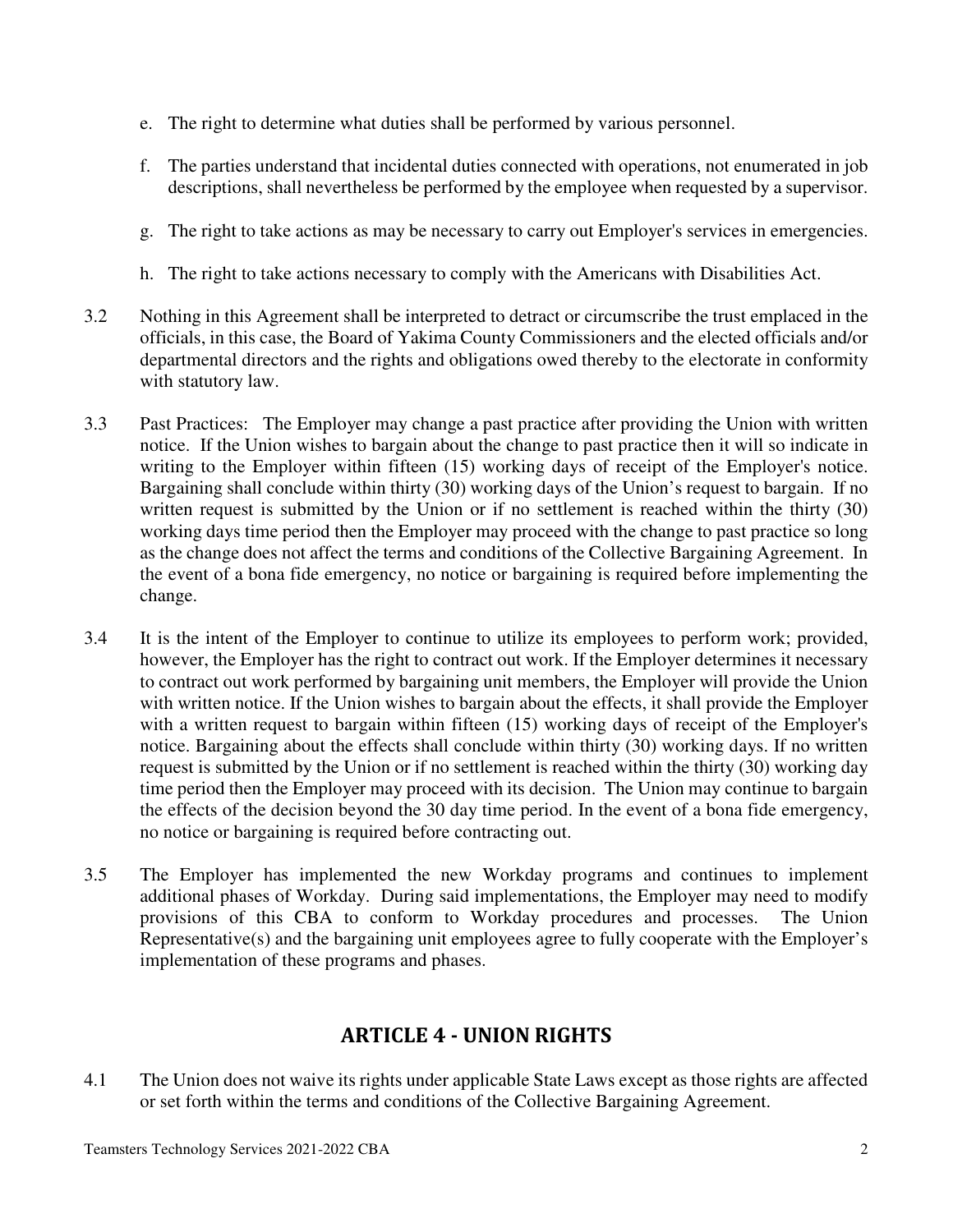- 4.2 The Union will have the right to establish representative(s) within the Bargaining Unit; said representative(s) shall have the right to investigate membership concerns with respect to the Agreement during regularly scheduled work hours without loss of pay during such time provided that such investigation will not interfere with the necessary operation of the Department. The Union will advise the Employer of the identity of the aforementioned representative on an annual basis.
- 4.3 Union Investigation and Visitation Privileges The Business Representative of the Union will notify the Employer or his/her designee and coordinate investigation or on-site visitations with the Employer. The representative shall limit his/her activities to matters relating to this Agreement; provided, however, he/she will not interfere with the operation of the normal routine of the Department.
- 4.4 Teamsters Local No.760 shall be entitled to the use of the employee bulletin board, at each of the Employer work locations.
- 4.5 The Employer agrees not to enter into any agreement with employees within the bargaining unit on an individual or collective basis, which conflicts with the terms and provisions of this Agreement.
- 4.6 Collective Bargaining: Recognizing the parties are mutually served by effective collective bargaining, the Employer will allow two (2) bargaining unit employees to attend scheduled collective bargaining sessions on work time. The Employer may approve additional staff to attend if necessary.

### **ARTICLE 5 - UNION SECURITY AND DUES CHECK-OFF**

5.1 **Signed Union Dues Deduction Authorization:** For those employees who choose to join the Union, the Employer agrees to deduct once each month the appropriate Union dues from the pay of the bargaining unit employee who provides written authorization to the Employer to do so. A signed payroll deduction authorization is necessary for this action. The signed payroll deduction authorization shall be submitted to the Employer's Human Resources Department. The deduction will begin within the payroll period the authorization is received or as soon as administratively possible.

If an Employee chooses to discontinue union membership and payment of dues, the Employee must provide written notification to the Employer and the Union. The Employer will discontinue deductions within the appropriate payroll period that aligns with the date notification is given or as soon as administratively possible. The Employer is not a party to the dues authorization for payroll deduction as that is between the Employee and the Union.

5.2 **Amounts Deducted:** The amounts deducted shall be certified to the Employer by the Union, and payment shall be remitted to the Union together with monthly reports. If an employee terminates employment, dues will be deducted for the month of termination and appropriately accounted for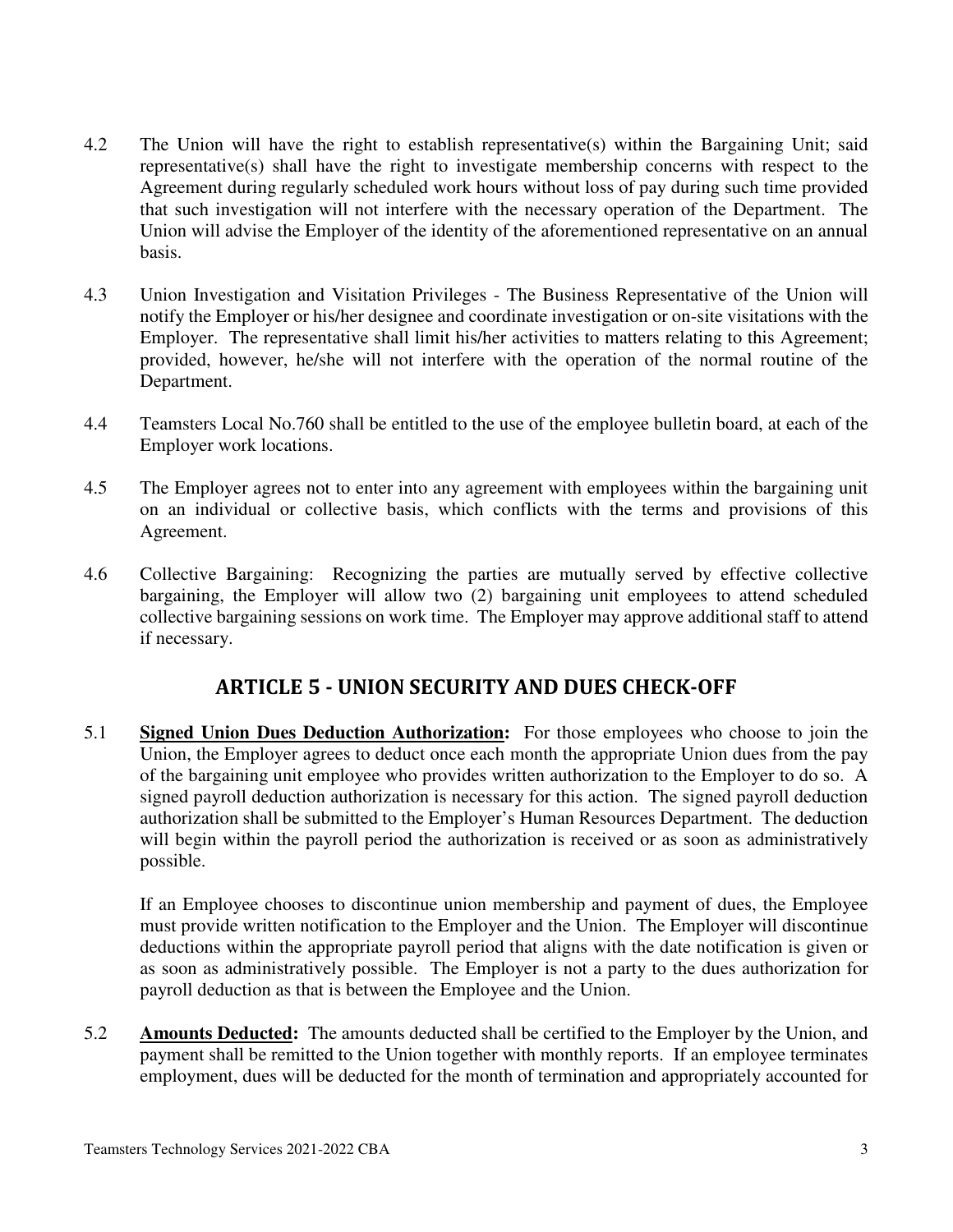in accordance with the dues authorization and any applicable Union bylaws as soon as administratively possible.

- 5.3 **Monthly Reports:** Employer will provide the Union with monthly electronic reports of dues activity and payments. Reports and payments received during current month represent activities from previous months.
	- **EXAMPLE** Reports and payment received in March represents activities that transpired in February.
- 5.4 **Hold Harmless:** The Union will defend and hold the County harmless against all claims, demands, lawsuits, ordered losses, judgments, other forms of liability, including amounts of dues and fees withheld and/or expenses associated with the County making a good faith effort in the implementation of this Article.
- 5.5 **New Employee Orientations:** The County will provide the Union reasonable access to new employees of the bargaining unit for the purposes of presenting information about their exclusive bargaining representative to the new employee. The presentation shall occur during the new employee orientation provided by the County, or at another time, if mutually agreed to by the County and Union. No employee may be mandated to attend the meetings or presentations by the Union. "Reasonable access" for the purposes of this section means: (a) The access to the new employee occurs within ninety (90) days of the employee's start date within the bargaining unit; (b) The access is for no less than thirty (30) minutes; and (c) The access occurs during the new employee's regular work hours at the employee's regular worksite, or at another County location, mutually agreed to by the County and Union.

Employer shall provide the Union with annual schedule of the monthly New Employee Orientation dates. The schedule will be provided on or before January of each year. Subsequent schedule changes will be provided in writing as soon as reasonably possible.

- 5.5.1 The Human Resources Department will maintain a list of the new employees scheduled to attend each month's orientation.
- 5.5.2 The Union is invited to contact the Human Resources Department by calling (509) 574- 2210 or email: Human.Resources@co.yakima.wa.us at any time during the month to obtain information about their respective new employee's schedule to attend orientation.
- 5.5.3 The Employer will provide Union with half an hour (1/2 hour) time frame at the beginning of the New Employee Orientation to talk with new employees within their respective bargaining unit. The half an hour (1/2 hour) timeframe generally begins between 8:00 a.m.  $-8:30$  a.m.

# **ARTICLE 6 - UNION—MANAGEMENT RELATIONS**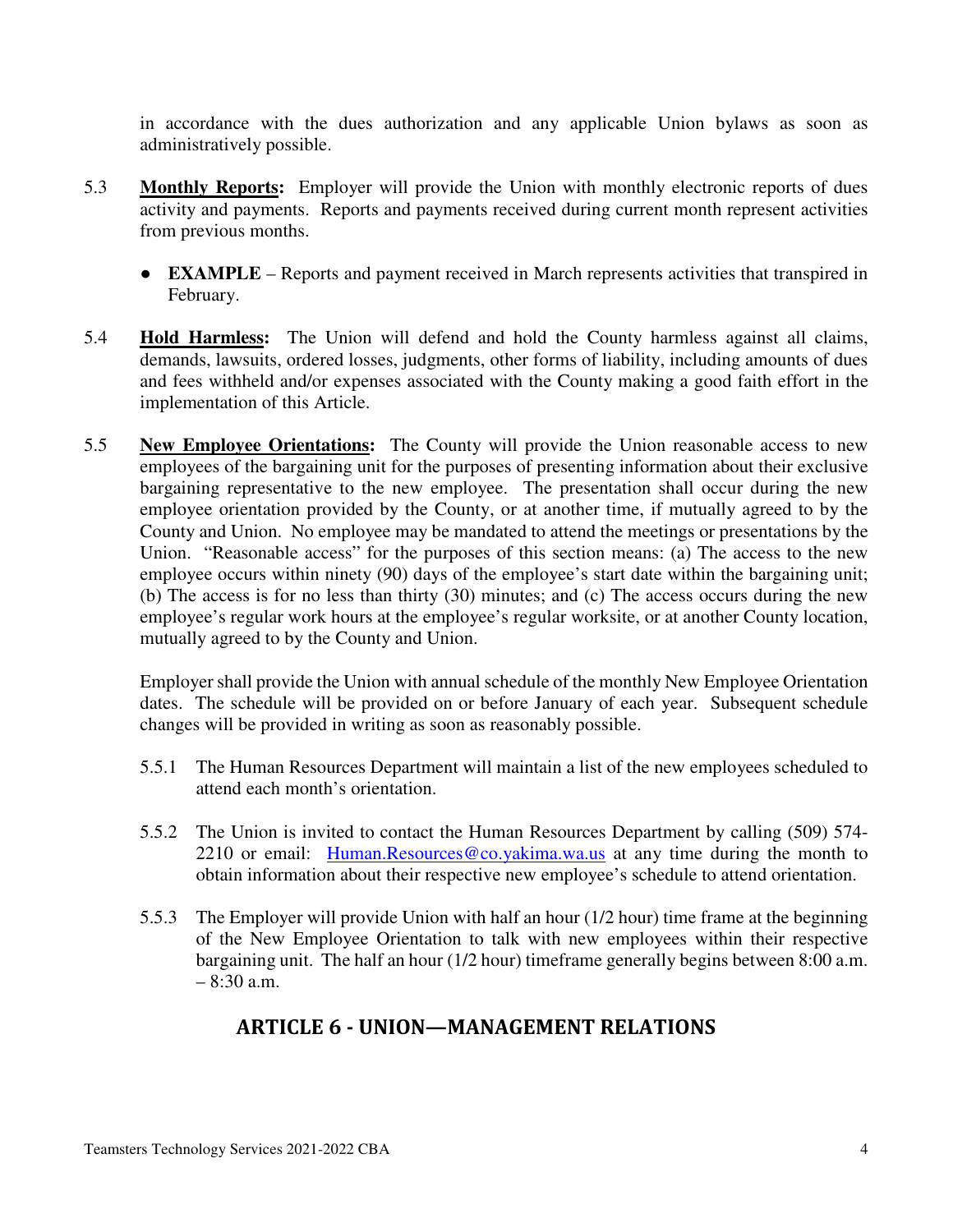- 6.1 All collective bargaining with respect to wages, hours and general working conditions shall be conducted by authorized representatives of the Union and authorized representatives of the Employer.
- 6.2 Agreements reached between the parties to this Agreement shall become effective only when signed by designated representatives of the Union and the Employer.
- 6.3 Labor/management meetings may be scheduled, at which time matters involving wages, hours and working conditions affecting employees covered by this Agreement will be discussed.
	- a. Meetings may be scheduled at a mutually agreeable time, but not later than fifteen (15) working days from the date of request for a meeting. Such requests shall be in writing and contain the items at issue. The request shall be sent to the Department Head with a copy to the Director of Human Resources.
	- b. Prior to the meeting, a written agenda shall be prepared by the party requesting the meeting and may be supplemented by additions made by the other party.
	- c. Disposition of matters covered in a labor relations meeting shall not contradict, add to, or otherwise modify the terms and conditions of this Agreement.
	- d. Meetings shall be held during hours most convenient to the participants, and union members shall experience no loss of salary, provided that no more than two (2) union members shall be paid for such meetings.
	- e. The Department Head may require that the meeting be held during non-working hours.

### **ARTICLE 7 - PRODUCTIVITY**

7.1 It is mutually agreed that the Employer and the Union shall work together individually and collectively to meet the production requirements of the department, to provide the County and public with efficient and courteous service, to encourage good attendance of employees, and to promote a climate of labor relations that will aid in achieving a high level of efficiency in all departments of County government.

### **ARTICLE 8 - DEFINITIONS OF EMPLOYEES**

- 8.1 Regular Full-time Employee: A full-time employee is one who works a thirty-seven and one half (37.5) hour or forty (40) hour schedule per week, who has served his/her probationary period and is employed on a regular basis.
- 8.2 Probationary Employee: A probationary employee shall be defined as a new hire who has not completed a probationary period in a position covered by the bargaining agreement. A probationary employee shall work under the provisions of this Agreement but shall be only on a trial basis, during which period he/she may be discharged without cause and without any recourse.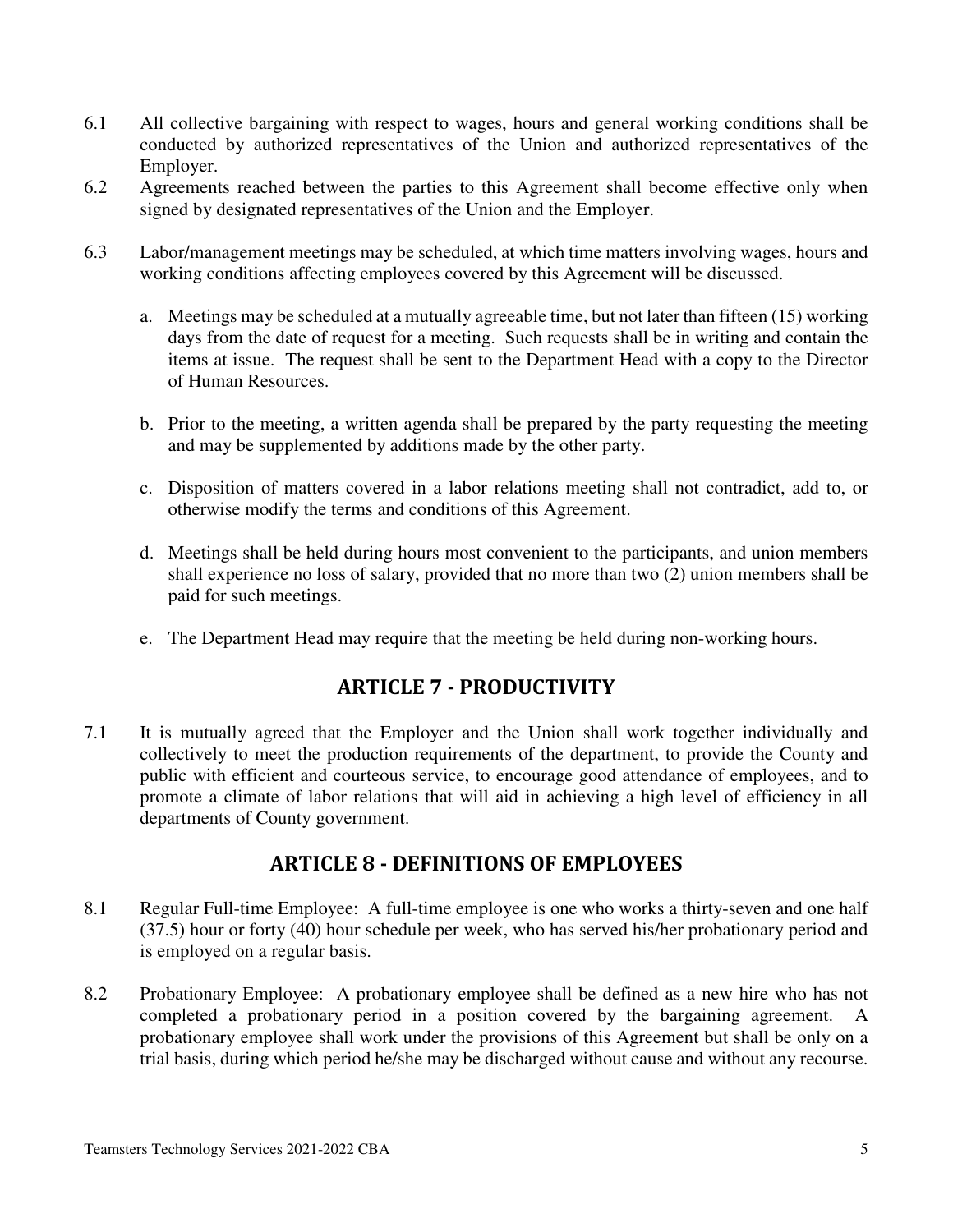- 8.3 Regular Part-time Employee: A regular part-time employee is one who has served his/her probationary period, who works at least twenty (20) hours per week, but less than thirty-seven and one half (37.5) hours per week. Regular part time employees who work at least fifty percent (50%) of the normal forty (40) hour work week will receive a pro-rated employer medical contribution. The percentage of hours worked and pro-rated contribution shall be established by budget.
- 8.4 Extra Help: Employees who work for a period of less than five (5) months during a calendar year, less than 650 hours per calendar year intermittently, or in a temporary assignment up to a year in projects with an end in sight, during the absence of a regular employee or employment necessitated by work load peaks. This category is inclusive of student, casual, and seasonal employees.

### **ARTICLE 9 - PROBATIONARY PERIOD**

- 9.1 New Hires: Each newly hired employee of the Technology Services Department shall satisfactorily complete a minimum six (6) month, or twelve (12) month maximum probationary period. Probationary employees may be discharged or terminated at any time without cause and without recourse.
- 9.2 Existing Technology Services Employees: Existing Technology Services employees who change positions must satisfactorily complete a six (6) month work performance trial period. The Employer is vested with the sole authority to determine satisfactory completion of the work performance probation period.

# **ARTICLE 10 - SENIORITY, LAYOFF, AND RECALL**

#### 10.1 Seniority

- a. "Bargaining Unit Seniority" or similar terms used in this Agreement means all service within the bargaining unit.
- b. For purposes of PTO leave accrual, seniority is determined by an employee's continuous service as an employee of Yakima County.
- c. The County will provide the Union with copies of the seniority list on July 1 of each year or at other mutually agreed-upon dates.
- d. Employees shall lose all seniority in the event of voluntary termination, lay-off beyond the recall period, and/or discharge. Employees shall continue to accrue seniority for periods of FMLA, worker's compensation illness or injury, military leave of absence of twenty-one (21) days or less, and all time on paid leave status. Employees shall not accrue seniority for periods of unpaid leaves of absence in excess of fifty percent (50%) of their normally scheduled work hours per period, layoff, or disciplinary suspension; however, employees in such categories shall not lose seniority accrued prior to the commencement of the unpaid status.
- e. Ties in seniority shall be broken by lot in a manner mutually agreeable to the parties.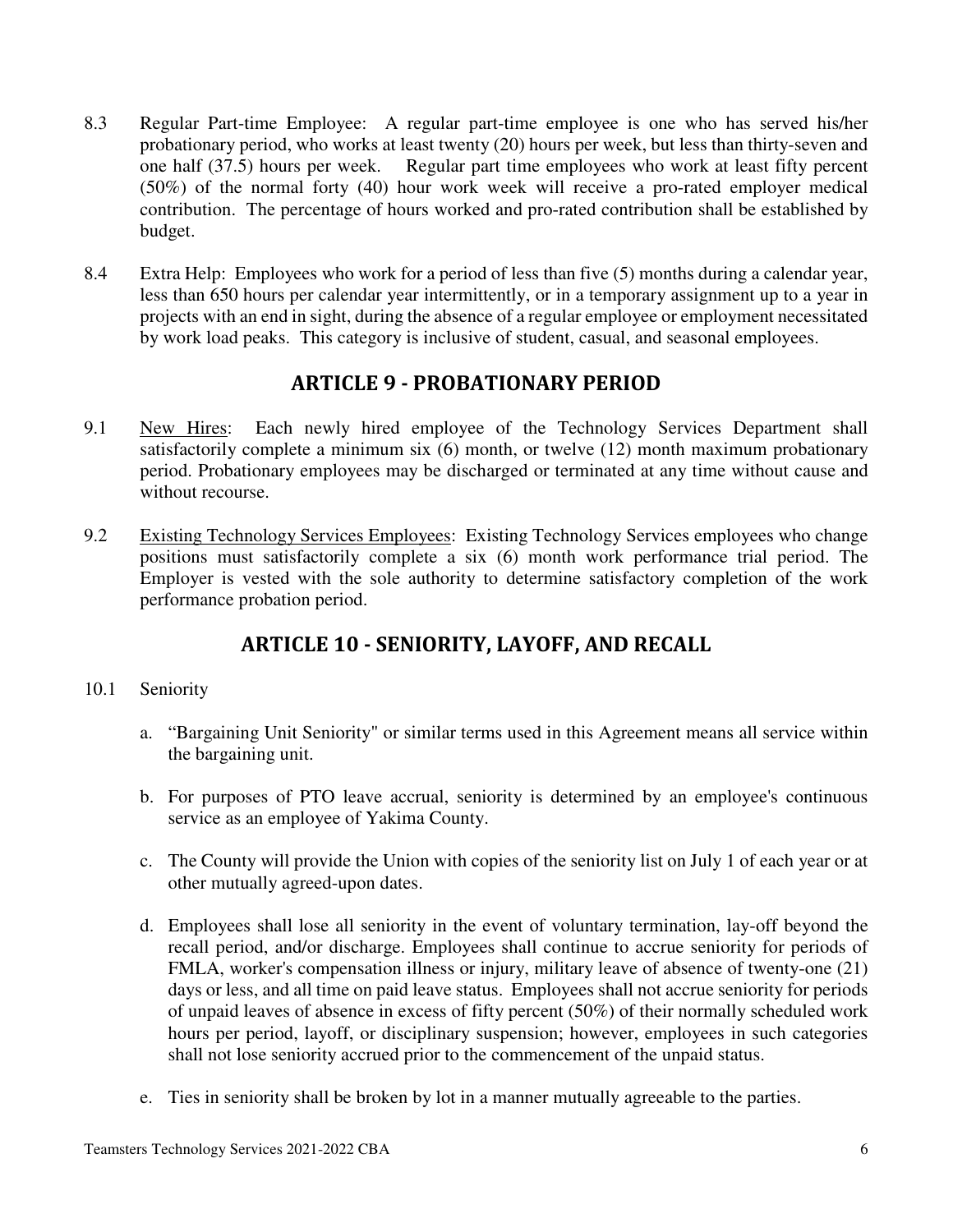#### 10.2 Layoff:

- a. The Director of Technology Services (or designee) and/or the Board of County Commissioners shall be the sole determiners of when layoffs are necessary. The Employer may lay off employees when such action is determined to be necessary by reason of lack of work, lack of funds or reorganization of the Technology Services Department. The Director of Technology Services shall have the right to determine by job classification the number of employees to be reduced. The Union will be notified of the specific job classifications in which layoffs will take place and the number of employees in those job classifications who are designated for layoff status.
- b. If the Director of Technology Services (or designee) and/or the Board of County Commissioners determines that a layoff is necessary within certain job classifications, then and in that event, employees in the affected job classification shall be laid off in the following order:
	- 1) Temporary, seasonal or casual employees;
	- 2) Probationary employees;
	- 3) Regular part time and regular full time employees: Regular part time and regular full time employees will be laid off from the affected job classifications, giving consideration to seniority; provided, however, consideration shall also be given to employee work history and the ability of the remaining employees to perform the variety of tasks required of that classification without further training. When two or more employees have relatively equal work history, skill and ability to do the work without further training, as determined by the Technology Services Director, the employee(s) with the least seniority will be laid off first.
	- 4) Employees on leave are subject to layoff procedures.
- c. Bumping: Any employee who is laid off by a reduction in the work force shall have the right to retreat to his last previously held position that he/she is qualified to perform by "bumping" the least senior employee within that classification provided that the retreating employee is more senior than the least senior employee. A laid off employee may only retreat to, or bump into a position having a pay band equal to or lower than the employee's existing pay band. A re-treating employee shall maintain his seniority. He shall be paid within the wage range of the lower classification to which he is retreating and be placed at the increment level closest to, but not greater than the pay rate in the class from which he was demoted. An employee "bumped" by a retreating employee shall have the right to also retreat in compliance with the preceding procedure. Employees shall be provided with thirty (30) calendar days' notice of their lay off status except in the event of an emergency. A copy of the notice shall be provided to the Union.
- d. Recall: In the recall of employees the last person laid off in the job classification will be recalled first, provided that said employee is qualified to perform the work needed in a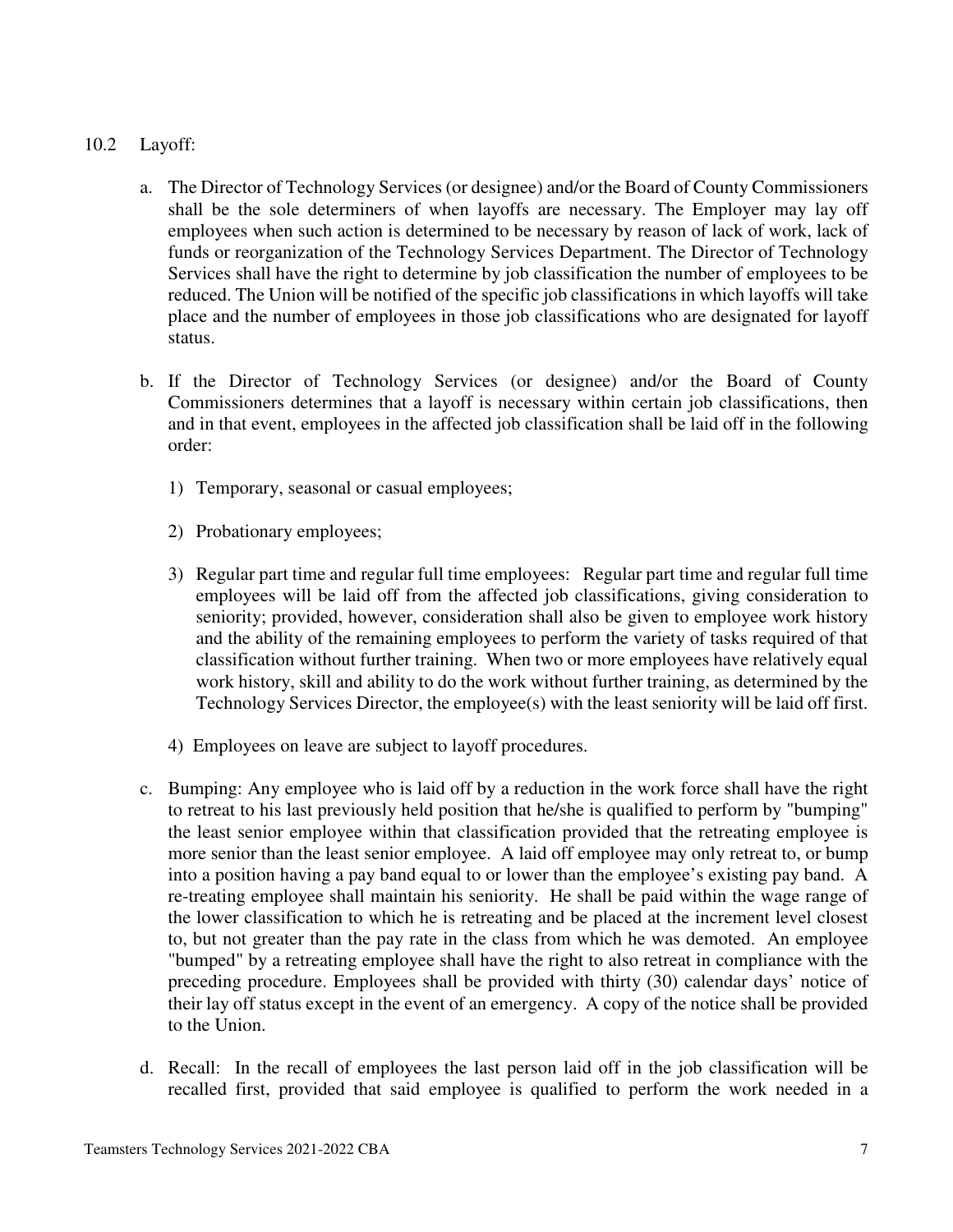satisfactory manner. Employees laid off will be eligible for recall for a period of one (1) year from the date of lay off. Employees shall notify the Employer, in writing, of their current address. An offer of recall shall be in writing and sent by certified mail to the last known address of the employee. A copy of the offer of recall shall be provided to the Union. The employee is deemed to have received notice within three (3) working days after the County mailed said notice. An employee so notified must indicate in writing, his/her acceptance of said recall within ten (10) calendar days of receipt of notice and shall be back on the job within five (5) calendar days of acceptance of said offer or forfeit all recall rights under this article.

e. An employee recalled within twelve (12) months after layoff will have his previously accrued seniority prior to layoff restored; however, no time will accrue during the period in which the employee was in a layoff status.

# **ARTICLE 11 - JOB POSTING AND SELECTION**

- 11.1 Job Posting: The Department Head shall be the sole determiner as to the need or necessity to fill any vacancy or new position.
	- a. If Management determines the need to fill a vacancy or new position, said opening shall be posted for seven (7) calendar days, with copies to be electronically posted within the department and physically posted on the central employee notice bulletin board in the Courthouse. A copy of the announcement will also be mailed to the Union and employees on layoff status.
	- b. All employees covered by this Agreement are eligible to apply for any posted position. Applications must be completed and submitted to the Human Resources Department on or before the closing date.
	- c. The Department Head shall have the right to make a selection of the applicant for the position based on skill, ability, past performance, experience and competence. If in the Director's judgment, the ability and qualifications of a bargaining unit employee and another applicant are equal, the bargaining unit employee shall be selected. If in the Director's judgment, the ability and qualifications of two (2) or more Technology Services employees are equal, the senior employee shall be selected.
	- d. If a vacancy occurs in a position with the same job classification and minimum requirements of a prior job announcement, the Department Head may select a candidate from the applicant pool from the previous recruitment. The vacancy must occur within ninety (90) days of the closing date of the previous job announcement.
- 11.2 Promotions:
	- a. An employee who is promoted within the department, and fails to satisfactorily complete the six (6) month work performance trial period, may revert to a vacant position, if available, in the former classification. If there is no position available, said employee shall be placed on recall status in accordance with the provisions of the layoff article.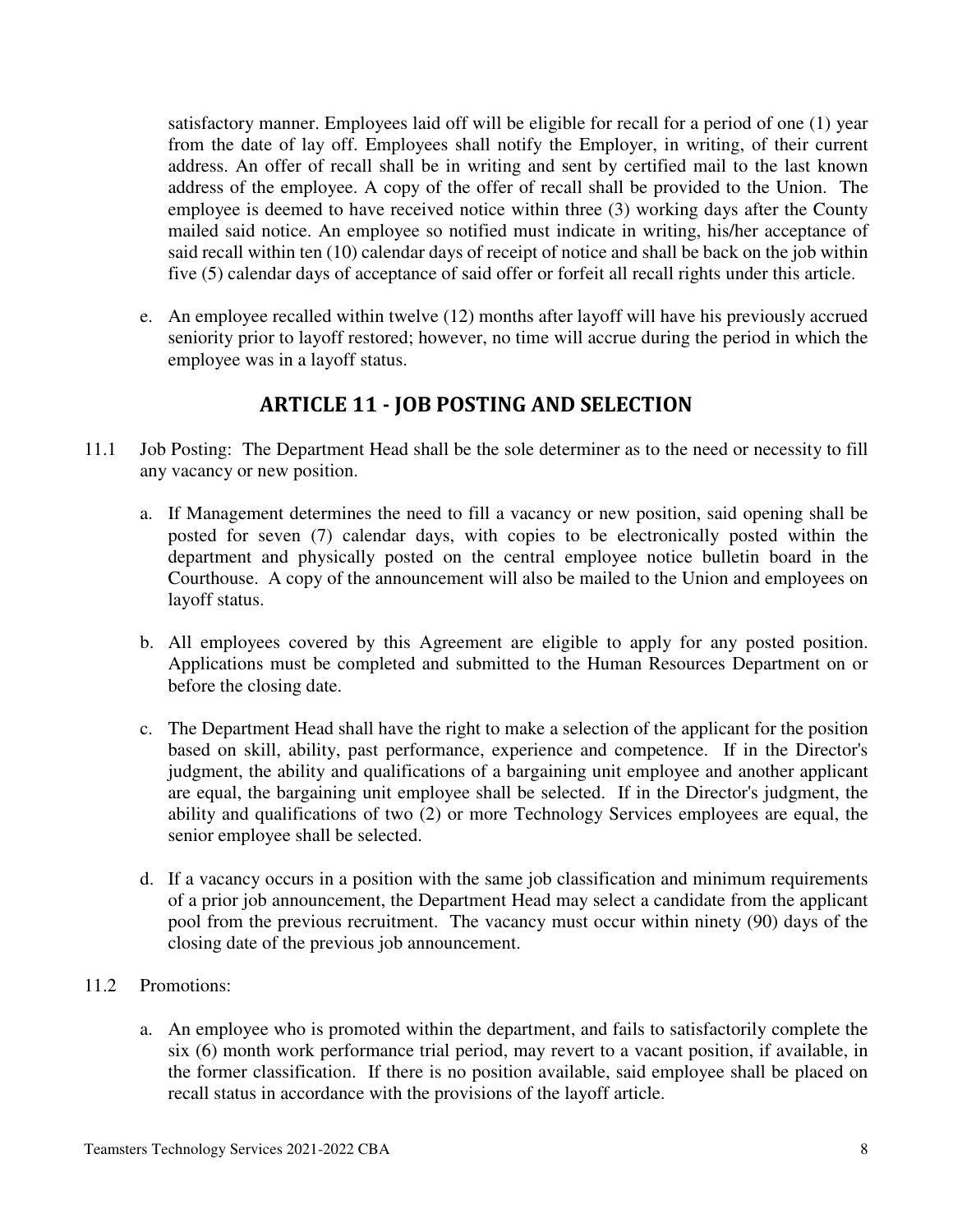- b. Any employee, regular or probationary, who is promoted to a position in a class with a higher pay range, shall receive either:
	- 1) the rate of pay associated with the allowable hiring increment for the position: or
	- 2) if the allowable hiring increment does not provide at least a five percent (5%) increase, the increment in the higher pay grade that provides at least a five percent (5%) increase above the employee's current salary.
- c. During the first thirty (30) days of the work performance trial period, employees will be permitted to return to their former position.

# **ARTICLE 12 - PAID TIME OFF (PTO)**

- 12.1 PTO leave is earned by full-time employees of Yakima County as described below for each month of completed service. With the implementation of Workday, PTO Leave is administered by the pay period/pay cycle. Regular part-time employees earn PTO leave on a pro-rated basis according to the number of hours worked. PTO leave is not available to the employee until after having served thirty (30) consecutive days of employment.
- 12.2 Accrual: Employees earn PTO leave on a prorated basis based on their date of hire based on the language outlined in 12.5 chart below.
- 12.3 Terminating employees earn PTO leave on a prorated basis based on their date of termination.
- 12.4 PTO leave may be accumulated to a maximum of the equivalent of forty (40) working days (320 hours), after which time, if not taken, shall lapse pay period by pay period. Part time employees accrue PTO leave on a pro-rated basis.
- 12.5 PTO shall be accumulated and credited in the following manner:

|                                     |                | <b>Accrual Rate</b>                      | <b>Accrual Rate</b>   |
|-------------------------------------|----------------|------------------------------------------|-----------------------|
| <b>Continuous Service</b>           |                | $(40$ hour week)                         | $(37.5$ hour week)    |
| Less than 2 years service           | 0-24 months    | 10.00 hours per month                    | 9.38 hours per month  |
| Two (2) years service               | 25-36 months   | 12.00 hours per month                    | 11.25 hours per month |
| Three (3) years service             | 37-60 months   | 13.34 hours per month                    | 12.50 hours per month |
| Five (5) years service              | 61-120 months  | 14.67 hours per month                    | 13.75 hours per month |
| Ten (10) years service              | 121-180 months | 16.67 hours per month                    | 15.63 hours per month |
| Fifteen (15) years service          | 181-240 months | 18.00 hours per month                    | 16.88 hours per month |
| More than twenty (20) years service |                | 241 or more months 20.00 hours per month | 18.75 hours per month |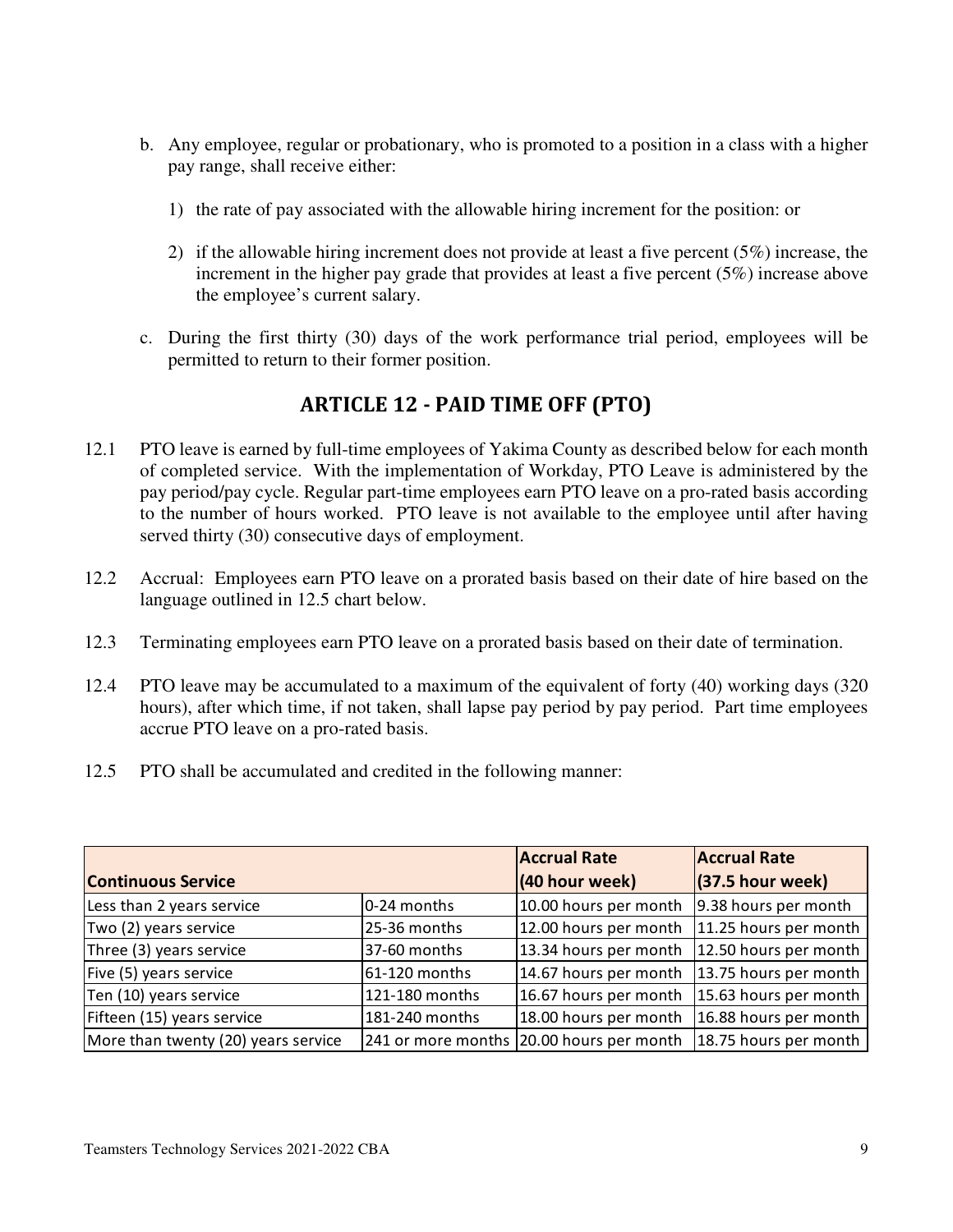12.6 Employees whose leave is covered under FMLA or Workers Compensation will continue to accrue paid leave banks and neither their accrual dates nor accruals will be adjusted. Employees not on leave covered by FMLA or Worders Compensation will not accrue paid leave banks and their accrual dates will be adjusted if the employee is in a leave without pay status and the leave without pay status exceeds fifty percent (50%) of their regularly scheduled hours for the pay period.

#### 12.7Computation of Payment:

a. All accumulated PTO leave is paid when an employee leaves employment of Yakima County in good standing for any reason, provided the employee has served six (6) consecutive months of employment and adequate notice has been given. Adequate notice for employees resigning from County employment is defined as written notice submitted at least 14 calendar days prior to termination of employment. In case of death, accumulated leave is paid to the estate of the employee. Payment of the accumulated PTO leave is paid by multiplying the employee's base hourly rate, at the time of termination, times the total number of accumulated PTO leave hours.

#### 12.8Use:

- a. PTO leave must be taken at such time as the employee can best be spared, but employees will be allowed to take leave, if at all possible, when desired. Therefore, it will be necessary to schedule planned absences as far in advance as possible and notify the employer of unplanned absences as early as possible in order to receive approval by the Department Head.
	- 1) With the approval of the Department Head, an employee may take all or any portion of the PTO leave at any time, providing the total continuous working days of PTO leave taken shall not exceed 40 days. Employees are not permitted to use PTO leave in excess of their accrued balance. Leave may not be taken before it is accrued. Any leave taken prior to accrual of such leave shall be considered a leave of absence without pay and deducted from the employee's monthly pay check.
	- 2) PTO leave may be used for any purpose; however, employees must comply with the leave request/reporting requirements for leave used in conjunction with state and federal family medical leave laws. If possible, an employee requesting PTO must make a written request in advance. The supervisor shall consider the request and shall approve or deny it. A medical release may be required before the employee is permitted to return to work, if the employee has been absent more than three (3) consecutive days due to the employee's injury or illness.
	- 3) PTO leave use will be approved when conditions of the Federal Family and Medical Leave Act, Washington Family Leave Act and/or Washington Family Care Act are met.
- 12.9 PTO Leave Sharing Program for Catastrophic Illness: A leave contribution program is established to permit employees to transfer a specified amount of PTO leave to another employee of Yakima County.

The recipient employee must: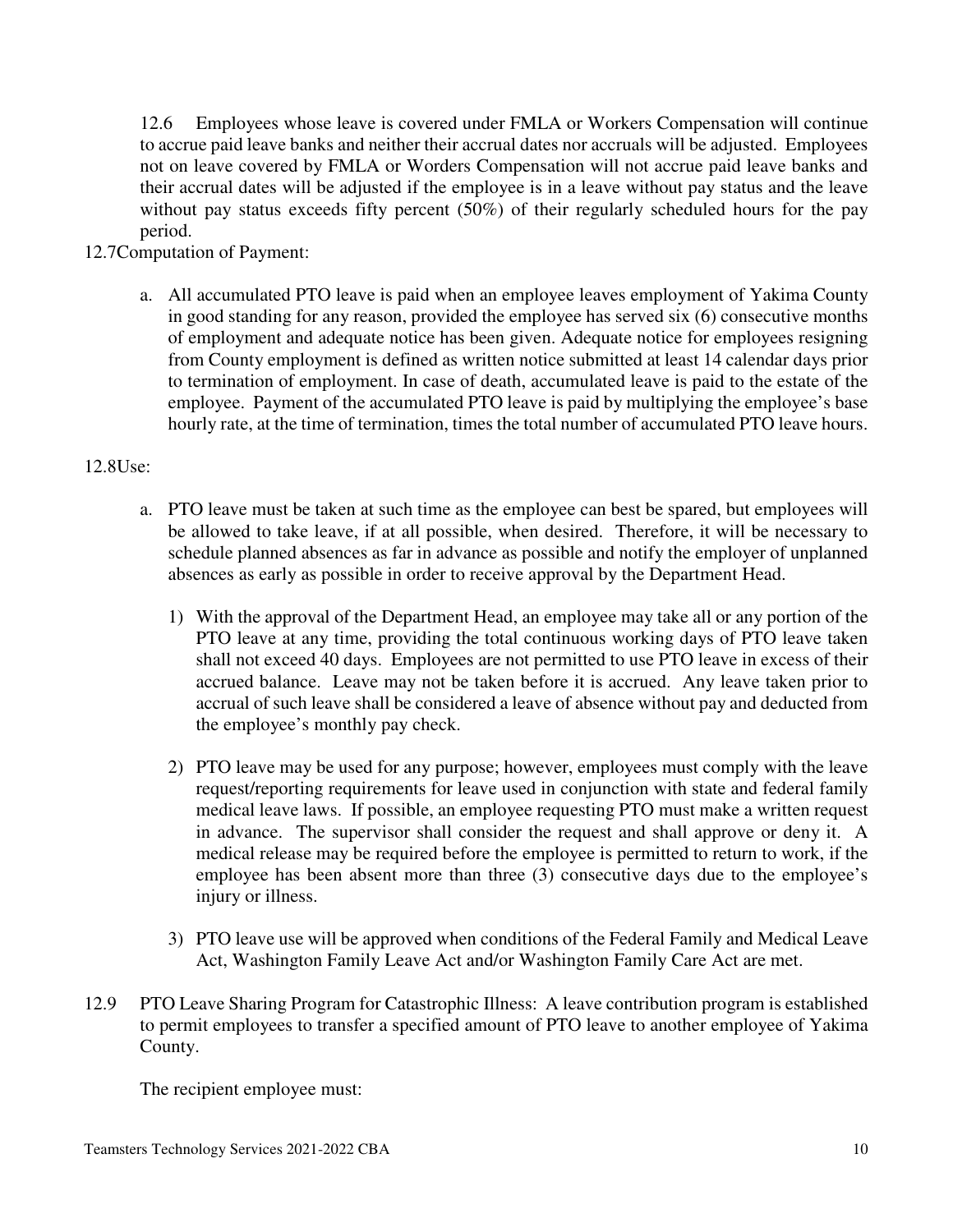- a. Have an extraordinary or serious illness or injury, or
- b. Have a parent, spouse, registered domestic partner, or child, who has an extraordinary or serious illness or injury which requires the employee's attendance or direct care; and
- c. Have depleted or shortly will deplete all leave reserves (PTO leave, sick leave or compensatory time); and
- d. Have diligently attempted to accrue PTO leave; and
- e. Not be eligible for industrial insurance or County sponsored disability benefits.

 PTO leave contributions made to an employee under sub-paragraph B above shall not exceed the actual amount of contribution necessary to cover any unpaid leave of absence while the employee is on FMLA leave.

 The donating employee may not request a transferred amount that would result in his or her leave balance falling below ten (10) days. This provision shall be administered by the Human Resources Department.

# **ARTICLE 13 - SICK LEAVE/EXTENDED SICK LEAVE (ESL)**

- 13.1 Sick Leave: Effective January 1, 2013, sick leave will cease to accrue.
- 13.2 Sick Leave Bank Balance: An employee with a sick leave balance as of December 31, 2012, will retain his/her sick leave bank balance. The employee may choose to use sick leave from the bank for any reason specified under Article 13.5 below.
- 13.3 Eligibility: Sick leave is available for use by employees after having served one (1) consecutive month of employment. Accumulated sick leave is canceled automatically upon separation from employment, except upon retirement or death.
- 13.4 Computation of Payment: Sick leave may be charged in quarter (1/4) hour increments. Sick leave absences are charged at the rate of one quarter (1/4) hour of sick leave for each quarter hour (1/4) of absence.
	- a. Part day sick leave shall commence at the time the employee leaves the work area and shall end at the time the employee returns to the work area.
	- b. Upon separation from employment, any unused sick leave shall be forfeited and will not be paid as separation pay, except in the case of death or retirement under the County's PERS, PSERS or LEOFF retirement systems. Upon retirement, twenty-five percent (25%) of the employee's accumulated sick leave shall be paid to the employee's HRA VEBA. Upon death, twenty-five percent of the employee's accumulated sick leave shall be paid to his/her estate. Payment of accumulated sick leave is calculated by multiplying the employee's base hourly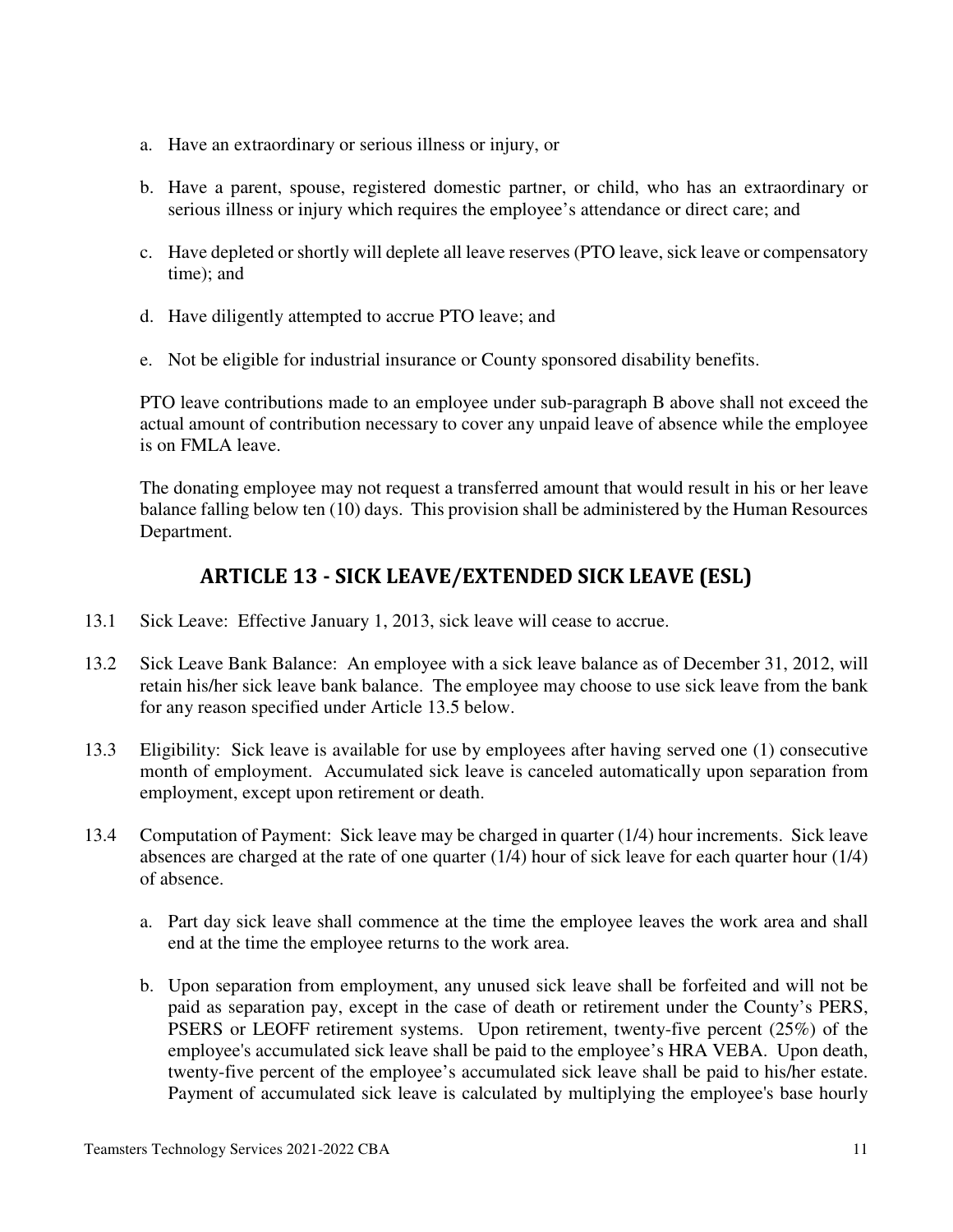rate times twenty-five percent (25%) of the employee's accumulated sick leave hours. All payments of accumulated sick leave are based on the employee's April 1, 2017 hourly rate.

- 13.5 Use: Sick leave may be taken for any of the following reasons:
	- a. Illness or injury or temporary disability (such as during pregnancy) which incapacitates the employee to the extent that work can no longer be performed.
	- b. Doctor appointments for employees or dependents under the age of eighteen (18).
	- c. When the employee's attendance is required to care for the employee's spouse, registered domestic partner, child, step-child, parent, parent-in-law or grandparent with a health condition requiring treatment or supervision, or for medical emergency purposes.
	- d. An employee may use accrued sick leave if the employee's attendance is required to care for a brother, sister, grandparent, grandchild, or step-grandchild, which leave shall be limited to three days in any one instance. Sick leave may not be used to care for an aunt, uncle, cousin, niece or nephew, unless living in the employee's household, in which case the three day limitation would apply.
	- e. Employees may only use the actual number of hours of sick leave accumulated.
	- f. Sick leave cannot be claimed for the employee on PTO leave or compensatory time, unless the employee immediately notifies the Employer of the illness. Upon return to work, the employee may be required by the Employer to present a written doctor's certification stating the nature, extent and length of the illness.
	- g. Employees may use five (5) days of sick leave for bereavement leave for death in the immediate family. "Immediate family" includes only persons related by blood or marriage or legal adoption, specifically and limited to wife, husband, registered domestic partner, parent, parent-in-law, grandparent, brother, sister, child, stepchild, grandchild or step-grandchild of the employee, not aunt, uncle, cousin, niece or nephew unless living in the employee's household.
- 13.6 Reporting: Any employee who, for any reason, must take sick leave shall, as soon as possible, notify his/her immediate supervisor or Department Head. A doctor's certification of illness may be required of the employee, at the time the employee returns to work, when absent because of illness or injury in excess of twenty-four (24) consecutive work hours.
- 13.7 Extended Sick Leave (ESL) Effective beginning January 1, 2013, the ESL bank was implemented.
	- a. ESL is earned by regular full-time employees of Yakima County at the rate of four (4) hours (3.75 hours for a 7.5 hour employee) for each month of completed service. With the implementation of Workday, ESL hours earned will be shown as two (2) hours each pay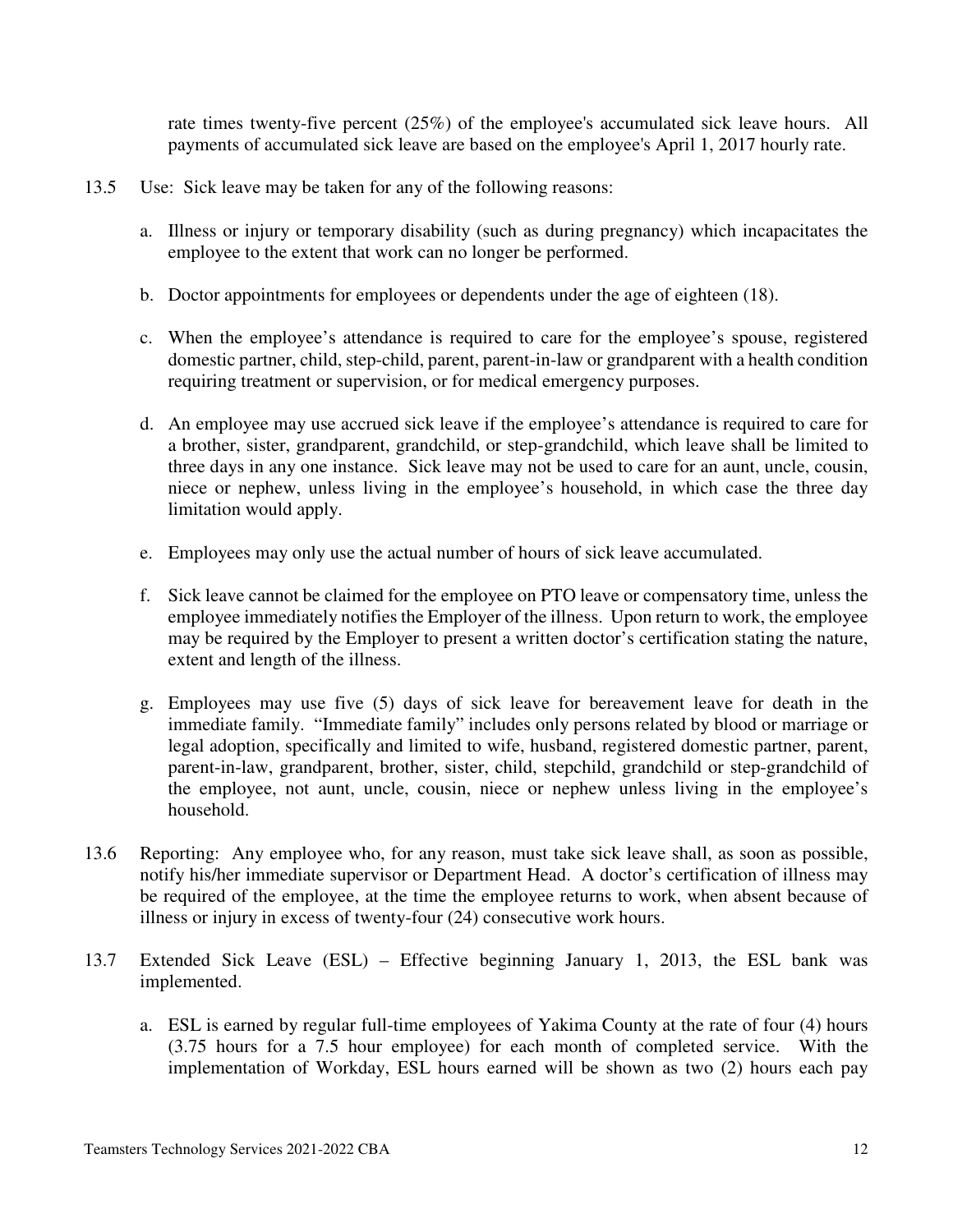period/pay cycle. Regular part-time employees earn ESL on a pro-rated basis according to the hours budgeted for the position.

- b. An employee is eligible to use available ESL when the employee has:
	- an extended illness or injury lasting more than 10 consecutive work days (cannot be used for intermittent absences);
	- A qualified family member with an extended illness or injury lasting more than 10 consecutive work days (cannot be used for intermittent absences);
	- served thirty (30) consecutive days of employment; and
	- used 5 work days or 40 hours of PTO, SL, CT or LWOP.

The changes will become effective beginning in the payroll period following signature of the CBA by the last signing party.

- c. Upon separation from employment with Yakima County, any unused ESL is forfeited without payment.
- d. All re-employed persons, whose continuous service has been interrupted by termination, shall be considered new employees and shall be subject to the applicable qualifying period of employment. Exception: Employees rehired within the layoff period after a reduction in force will have their accumulated ESL bank hours restored.
- e. ACCUMULATION OF LEAVE. ESL is cumulative to a maximum of thirty (30) working days (240 hours), after which time no additional leave may be earned until the leave balance is reduced through use of leave hours. An employee cannot have more than 240 hours of ESL credit in the bank at any time. The maximum ESL balance shall be pro-rated for employees who regularly work less than forty (40) hours per week.
- f. COMPUTATION OF PAYMENT. ESL shall be charged in quarter hour increments. ESL is charged at a rate equal to the number of work hours absent from the normally assigned shift.
- g. USE. ESL may be taken under the following conditions:
	- 1) With the approval of the Department Head/Elected Official, an eligible employee may take all or any portion of the employee's available ESL. Employees are not permitted to use ESL in excess of their available balance. Leave may not be taken before it is accumulated.
	- 2) ESL may only be used for the employee's own illness or injury or for the following family members: spouse, registered domestic partner, child, parent, parent-in-law, or grandparent. The employee must comply with the leave request/reporting requirements for leave used in conjunction with state and federal family medical leave laws. If possible, an employee requesting ESL must make a written request in advance. The supervisor shall consider the request and shall approve or deny it. A medical release may be required before the employee is permitted to return to work.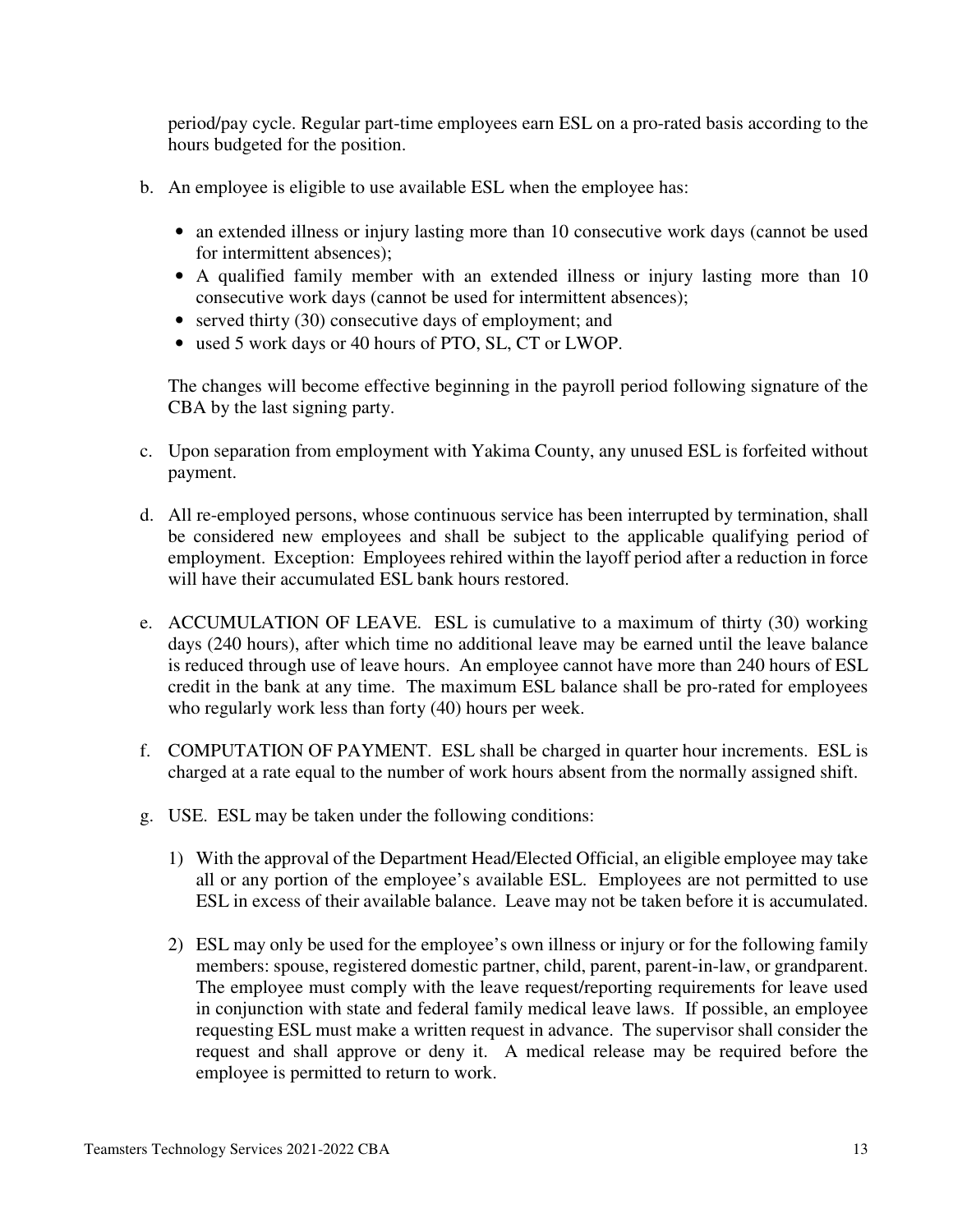- 13.8 Industrial Insurance: An employee receiving industrial insurance time loss payments due to onthe-job injury can use PTO leave during the period covered, or the employee may request sick leave to compensate for the difference between industrial insurance compensation and full pay upon submitting evidence of amount of industrial insurance payment received.
- 13.9 The Employer reserves the right to change provisions of this Article to assure compliance with the Federal Family Medical Leave Act, which became effective August 5, 1993.

## **ARTICLE 14 - OTHER LEAVES**

- 14.1 Requests for leave of absence without pay may be granted by the Department Head or designee for a period not to exceed six (6) months. Extended leaves of absence beyond six (6) months may require approval from the Board of County Commissioners. The employee shall submit a request for leave without pay, in writing to the Department Head or designee stating the reason for the request and expected length of the absence.
- 14.2 An employee on authorized leave of absence without pay may elect to continue to participate in the County's medical and life insurance plan. Full cost of the coverage to include both Employer and employee shares, shall be paid by the employee. Such payment shall be made in advance for each month or portion thereof for which the employee is absent.
- 14.3 Leave of Absence with Pay: Leave of absence with pay may be granted for the following reasons:
	- a. Military Leave: In the case of Military Leave, the County abides by the provisions of the laws of the United States (USERRA) and the State of Washington (RCW 38.40.060). An employee who is a member of the National Guard or Reserves of the United States, and who is ordered to active military duty for training purposes, shall be granted military leave of absence with pay for a period not to exceed twenty-one (21) working days each year beginning October 1 through September 30 the following year. Any days taken beyond the twenty-one (21) Military Leave days must be charged as PTO leave or leave without pay. During the time he/she is on Military Leave with pay, the employee shall receive his/her regular pay, plus the amount of his/her military pay.

Regardless of status, any employee who voluntarily, or upon demand, leaves a position other than a temporary position to enter active duty in the armed forces of the United States, or the Washington National Guard, shall be placed on military leave without pay and shall be entitled to be restored to their former position, or one of like bargaining unit seniority, classification seniority, status and pay provided they apply for re-employment in accordance with the provision of USERRA, and present proof of honorable discharge or separation.

b. Court Leave: All regular employees, submitting the proper documentation, shall be given court leave for the purpose of serving as a member of a jury or subpoenaed as a witness in Federal, State, County or City Court during regularly scheduled work hours. This type of leave will not be charged against any other leave accrued and there will be no deduction in regular compensation for the absence. All fees received for jury duty will be forfeited by the employee except those received for payment of mileage and other related travel expenses. An employee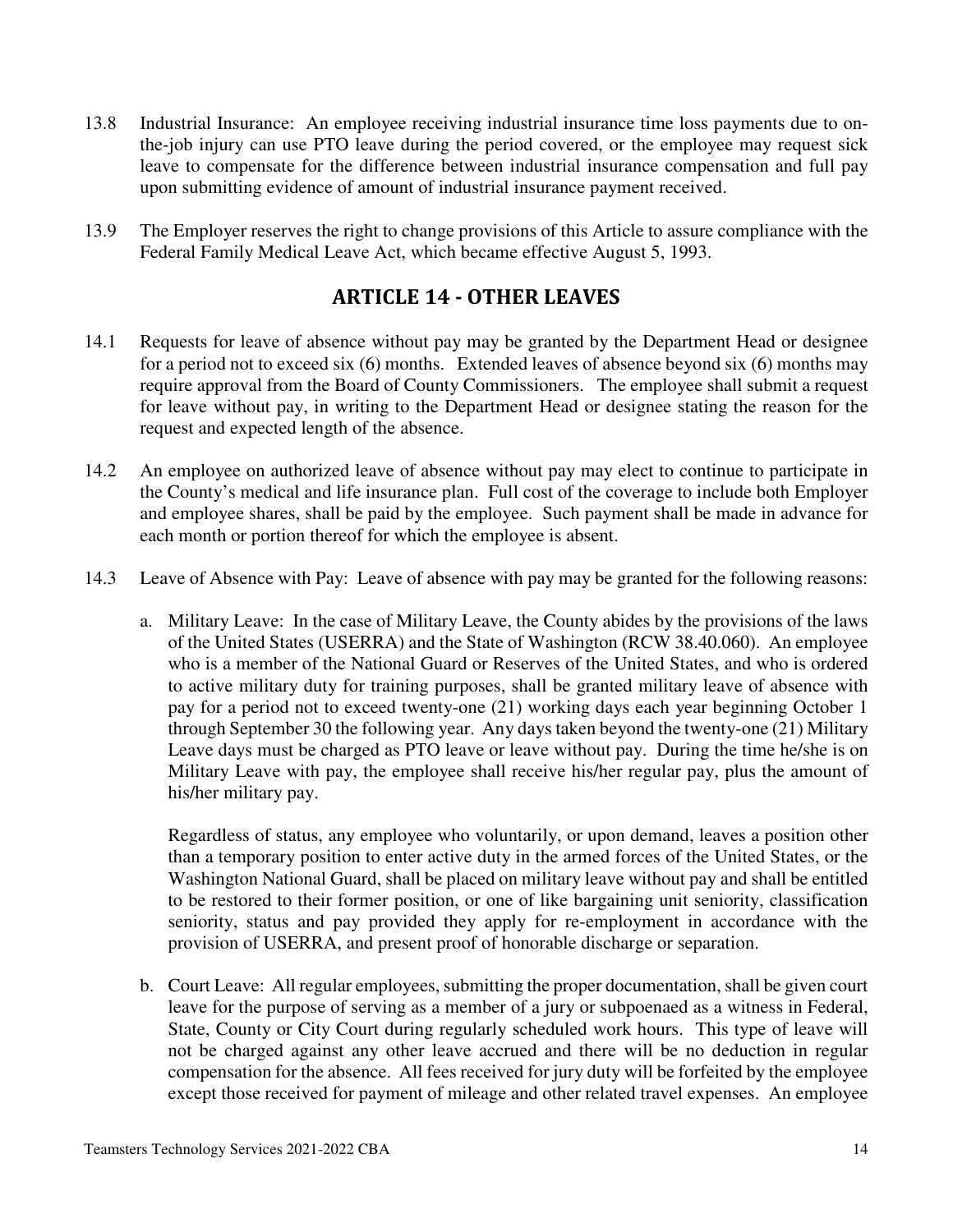shall not receive Court Leave for civil cases where the employee is a party in a legal dispute, unless the dispute is related to actions taken by the employee while performing or purporting to perform duties in the course of employment with the County.

- c. Special Meetings and Training: Whenever it is deemed in the best interest of the County as determined by the Department Head, an employee may be granted time off with pay to attend professional, technical institutes, conferences, or special educational training directly appropriate to the employee's position.
- 14.4 Pregnancy Leave: Leaves of absence resulting from childbirth or temporary disability due to pregnancy shall be authorized in accordance with the Yakima County Pregnancy Leave Policy.

# **ARTICLE 15 - HOLIDAYS**

15.1 The following days shall be recognized and observed as paid holidays:

| Date:                      | <b>Name of Holiday:</b>      |
|----------------------------|------------------------------|
| January 1                  | New Year's Day               |
| Third Monday in January    | Martin Luther King, Jr., Day |
| Third Monday in February   | Presidents' Day              |
| Last Monday in May         | <b>Memorial Day</b>          |
| June 19                    | Juneteenth (beginning 2022)  |
| July 4                     | Independence Day             |
| First Monday in September  | Labor Day                    |
| November 11                | <b>Veterans</b> Day          |
| Thanksgiving               | Thanksgiving Day             |
| The Day after Thanksgiving | Day after Thanksgiving       |
| December 25                | Christmas Day                |

15.2 Whenever a paid holiday falls on a Sunday, the succeeding Monday shall be observed as the holiday. Whenever a paid holiday falls on a Saturday, the proceeding Friday shall be observed as the holiday.

- 15.3 If an employee performs work on a holiday, he/she shall receive, at the employee's option:
	- a. holiday premium pay at time and one half for each hour worked plus the paid holiday; or
	- b. an alternate day off within the same pay period. The alternate day off must be mutually agreed upon by the employee and the Supervisor. If the employee only works a partial day on the holiday, he/she must combine hours worked and other paid time off to complete the work day.

Holiday pay shall be included as "time worked" for the purpose of determining whether an employee has "worked" forty (40) hours a week.

15.4 Any employee on approved PTO when a holiday occurs will not be charged with PTO leave for that day. (This provision is not applicable to Article 15.3.b. above)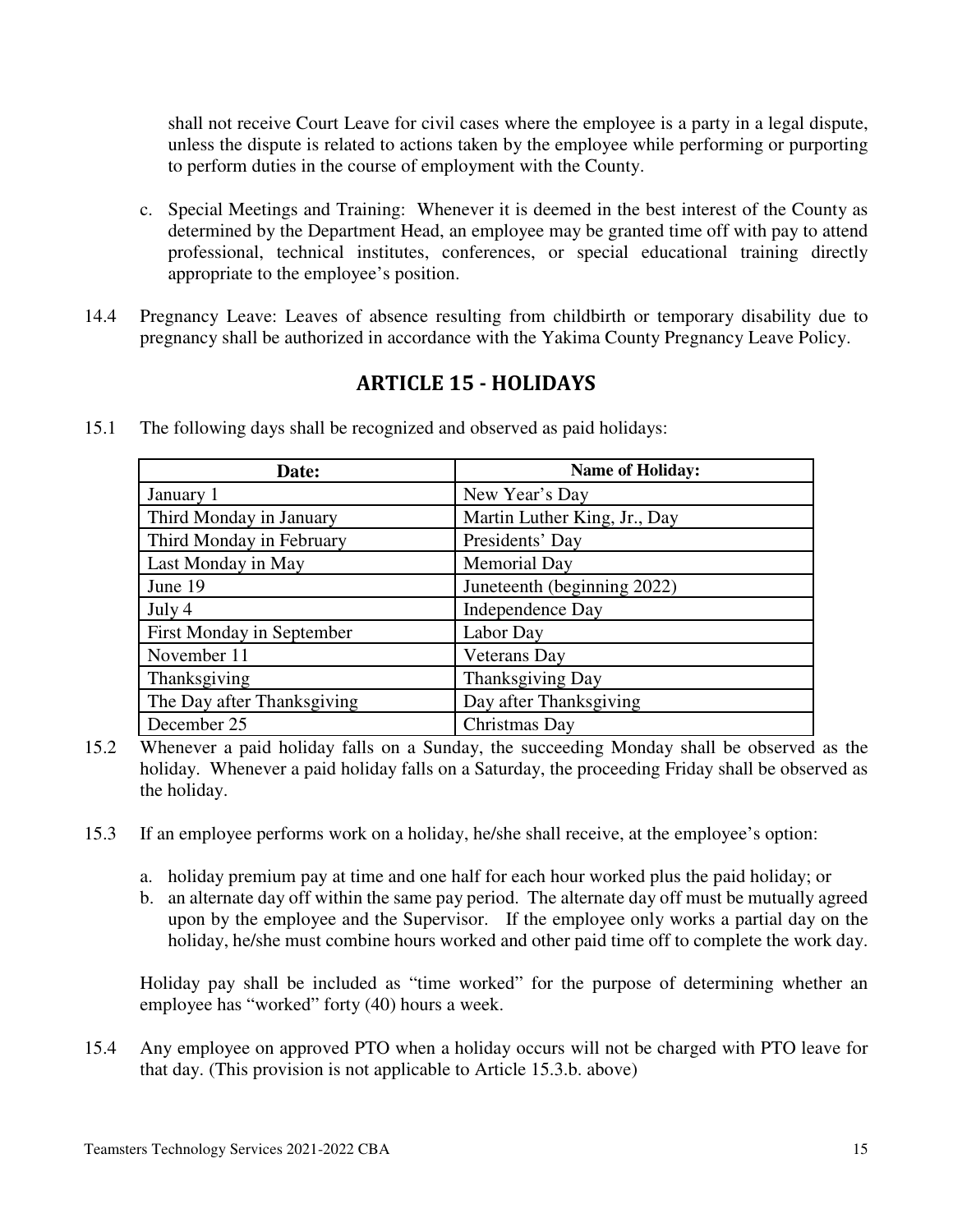- 15.5 Any employee who is on compensated sick leave when a holiday occurs will receive a day's pay for that holiday and will not have sick leave charged.
- 15.6 An employee who is on leave of absence without pay (LWOP) immediately prior to, or following a holiday shall not receive holiday pay.
- 15.7 If a holiday occurs on an employee's scheduled day off, the employee shall be given an alternate day off at the employee's discretion upon supervisor's approval.
- 15.8 A holiday shall not exceed an 8 hour work day. Holiday benefits are pro-rated for part-time employees.

### **ARTICLE 16 - HOURS OF WORK AND OVERTIME**

- 16.1 Regular Hours: Regular hours of work during a work day shall be consecutive except for interruptions for the rest and lunch periods. Reference to consecutive hours of work shall be construed to include rest and lunch periods.
- 16.2 Definitions:
	- a. Work Week The work week shall normally consist of no more than forty (40) working hours in any given seven (7) day period.
	- b. Work Day Any combination of consecutive hours of work in a twenty-four (24) hour day.
	- c. Work Schedule A specified arrangement of work days at a specified work site or sites in a seven (7) day period.
- 16.3 Alternate Work Schedule The Employer, upon mutual agreement with an employee, may institute an alternate work schedule.
	- a. When the Employer and employee agree to change work schedules from a normal work schedule to an alternate work schedule, then the change will commence at a mutually agreeable time.
	- b. When the Employer or employee determines it is necessary to alter or change work schedules from an alternate work schedule back to a normal work schedule, then the party requesting the change shall give five (5) working days notice to the other party.
	- c. The Employer will provide written notice to the union of any change to or from an alternate work schedule.
- 16.4 Scheduling:
	- a. The Employer has the right to determine an employee's workweek and to schedule the hours of work.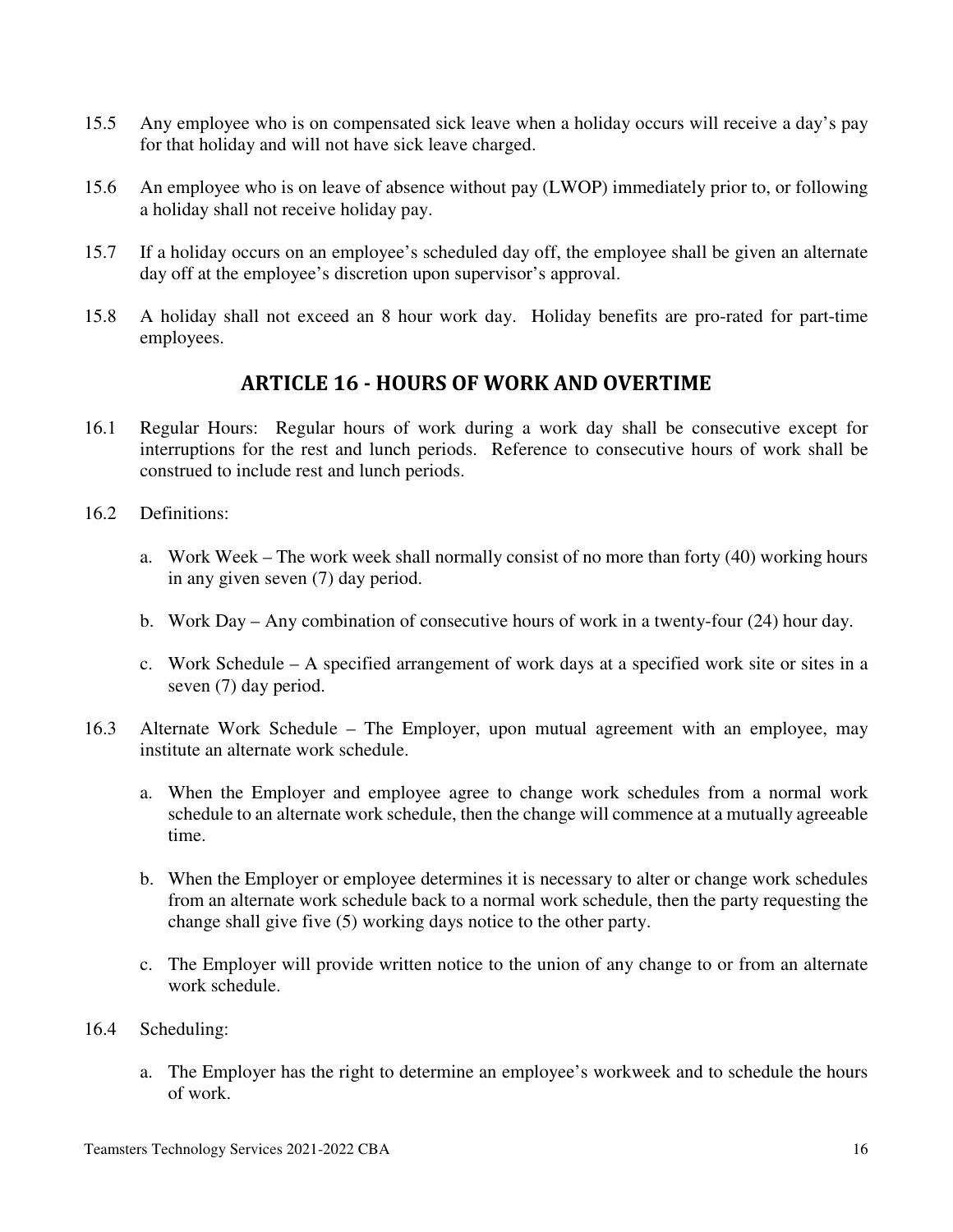- 16.5 Lunch and Rest Periods:
	- a. Employees will be allowed a meal period of at least thirty (30) minutes commencing no less than three (3) hours nor more than five (5) hours from the beginning of the employee's work day. Meal periods shall be on the Employer's time when the employee is required by the employer to remain on duty or at a prescribed work site.
	- b. An Employee who works three (3) or more hours beyond his/her normal work day will be allowed a thirty (30) minute meal period prior to or during this period.
	- c. Employees shall be allowed a rest period of fifteen (15) minutes per four (4) hours of work time. Rest periods will be on the Employer's time and will be scheduled as near as possible to the mid-point of each half work day period. It is the employee's responsibility to schedule the rest period.
	- d. Meal periods and rest breaks shall not be used to arrive late or leave early from work without approval of the Department Head or designee.
- 16.6 Continuous Operations: Employees engaged in continuous operations are defined as being any employee or group of employees engaged in an operation for which there is regularly scheduled employment for twenty-four (24) hours a day, or seven (7) days a week. The Board of County Commissioners and the Department Head shall determine the work week for employees engaged in continuous operations. This determination may result in the establishment of a work week consisting of five (5) consecutive eight (8) hour days or four (4) consecutive ten (10) hour days or a combination thereof, not to exceed a total of forty (40) working hours in any given seven (7) day period which includes a minimum of two (2) consecutive days off.
- 16.7 Work Day Cancellation: If the Employer cancels a work day or portion thereof for extreme weather conditions, the safety of the employees or other operational reasons, then the Employer makes the following provisions:
	- a. If notice of cancellation is given to the employee(s) anytime during the previous day, then no compensation is due for said cancellation; or
	- b. If notice of cancellation occurs during the first half of a regular work day, then said employee(s) shall be paid as if having worked one-half the regular workday; or
	- c. If notice of cancellation occurs during the second half of a regular work day, then said employee(s) shall be paid as if having worked the entire regular work day.
- 16.8 Schedule Changes: The Employer may make scheduling changes as provided below:
	- a. Any change in the regular work week will require no less than fifteen (15) days prior notice to the affected employee; provided, however, in the case of an emergency, prior notice shall consist of however much time is practicably available to Management.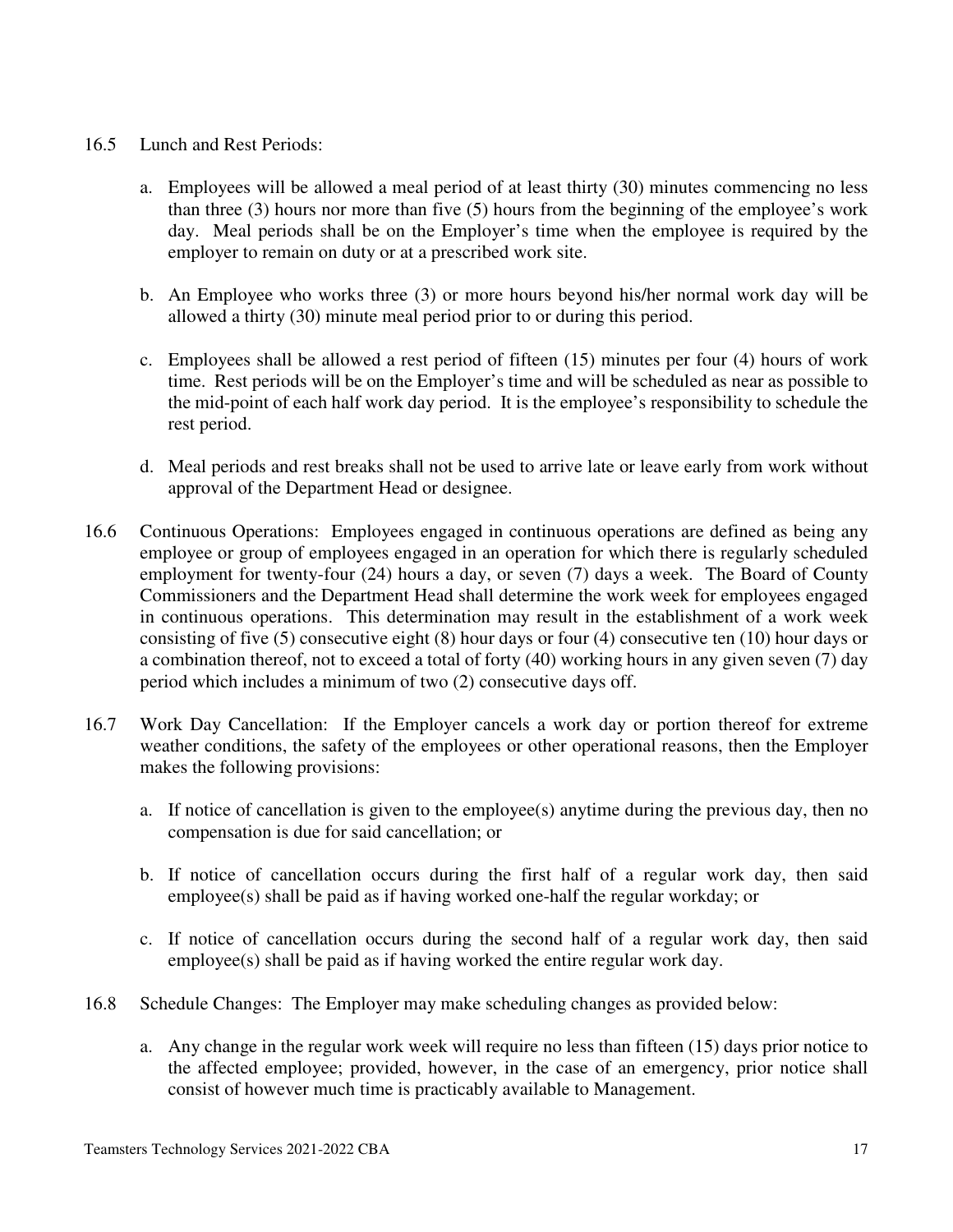- b. Short term schedule changes lasting six (6) months or less may be made with five (5) working days notice to the affected employee except if the five (5) working days notice is mutually waived by the employee and supervisor, or where the change is due to the absence of an employee due to resignation, termination, or use of leave, in which case as much notice as reasonably possible will be made to the affected employee. Short term schedule changes will be made in writing to the affected employee.
- 16.9 In the event an employee is required to report to work to a location other than his normal work site without receiving two (2) days notice, the Employer will either provide a county vehicle or will pay mileage in excess of their normal commute at the current County reimbursement rate until the two (2) day notice requirement is met.
- 16.10 Overtime Employees shall be compensated for all authorized hours worked in excess of (40) hours in a work week at one and one-half times their regular straight time hourly rate of pay. For the purposes of overtime threshold, work performed shall also include PTO, sick leave, holiday leave and compensatory time, but not WPSL. An employee who works overtime may be compensated either by pay or compensatory time off at the employee's option.
- 16.11 Compensatory time off is subject to prior approval of the Director of Technology Services or his designee(s) based on work requirements. Compensatory time may be accrued to a maximum of sixty (60) hours. Any time accrued in excess of sixty (60) hours will be paid for at the applicable rate. Compensatory time off may be carried from one calendar year to the next. The Employer retains the right to cash out any or all of the employee's compensatory time balances or require the employee to use available compensatory time off based on financial and operational needs.
- 16.12 Standby Duty: The Employer may designate employees to be on standby duty during off-duty hours. Standby duty is assigned in seven (7) consecutive day periods, beginning on a Monday at 8:00 a.m. through the following Monday at 7:59 a.m. When an employee on Standby is required to perform work outside the normal work schedule, the employee shall be compensated or paid for hours actually worked in addition to the Standby pay but shall not be entitled to the call-out premium in section 16.13.
	- a. An employee designated on standby duty shall be available on a twenty-four (24) hour basis. The employee must be in a position to respond by phone within fifteen (15) minutes to any summons at any time during the period the employee is on standby duty.
	- b. Employees on standby duty shall be accessible by cell phone. A County cell phone for standby duty will be provided at the employee's request.
	- c. Standby duty shall be divided amongst those qualified as determined by the Employer. In the case where there are no volunteers, standby can be mandated.
	- d. An employee on standby duty shall receive pay or compensation time as follows: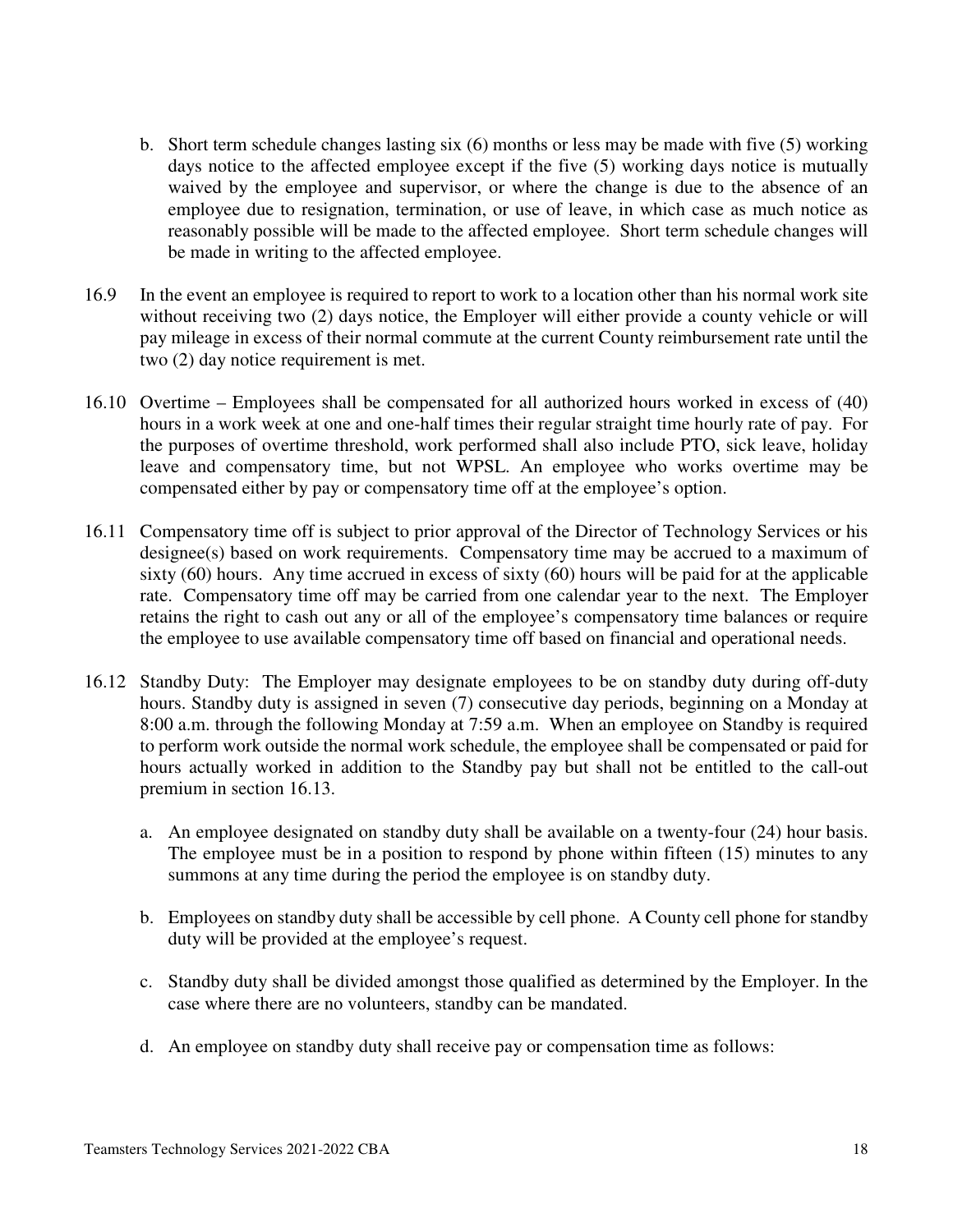- 1) An employee who is assigned a twenty-four (24) hour shift on standby duty, during which time the employee has worked a regularly scheduled work day, shall receive pay or compensatory time for one (1) hour's pay at the straight rate.
- 2) An employee who is assigned a twenty-four (24) hour shift on standby duty, during which time the employee has not worked a regularly scheduled work day or holiday, shall receive pay or compensatory time for two (2) hour's pay at the straight rate.
- 16.13 Callout: An employee who is required to perform work after having completed his/her regular shift, and having left the premises, shall be paid as follows:
	- a. Employees who can perform work through remote access and don't have to commute to a work location shall be paid for a minimum of thirty (30) minutes at straight rate. If the work exceeds 30 minutes, employees will be paid in 15 minute increments at the appropriate rate.
	- b. Employees who are required to return to a designated work location after having completed their regular shift shall be paid for a minimum of one (1) hour at the rate of one and one half times their regular straight time hourly rate of pay. In addition, the employee shall receive compensation at the applicable rate for actual time worked. Only time actually worked shall apply for overtime purposes.
- 16.14 Out of Classification Work: Effective July 1, 2020, any employee who is assigned to work at a higher job classification for fourteen (14) or more consecutive days, will be paid at a standard flat rate of seven and one-half percent (7.5%), subject to Commissioner approval.
	- a. When an employee is assigned to work in a job classification that is two (2) classifications higher than their own for fourteen (14) or more consecutive days, the employee shall be paid at a standard fifteen percent (15.0%) flat rate, subject to Commissioner approval.
	- b. When an employee is assigned to work in a job classification that is three (3) classifications higher than their own for fourteen (14) or more consecutive days, the employee shall be paid at a standard twenty percent (20.0%) flat rate cap, subject to Commissioner approval.
	- c. No employee can be paid more than the twenty percent (20.0%) flat rate cap for any reason.
	- d. The language outlined in this section 16.14 was effective July 1, 2020. Departments that wished to continue the out of class assignment submitted a new request to continue the assignment for July 1, 2020, and going forward. Employees continuing such assignments will not be subject to a new eligibility period.

16.15 Court Time: Any employee who, because of work related to his/her position duties, is required to appear and/or testify in court on his/her own time shall be paid for a minimum of two (2) hours at the applicable rate. In addition, the employee shall receive compensation at the applicable rate for actual time worked in excess of two (2) hours.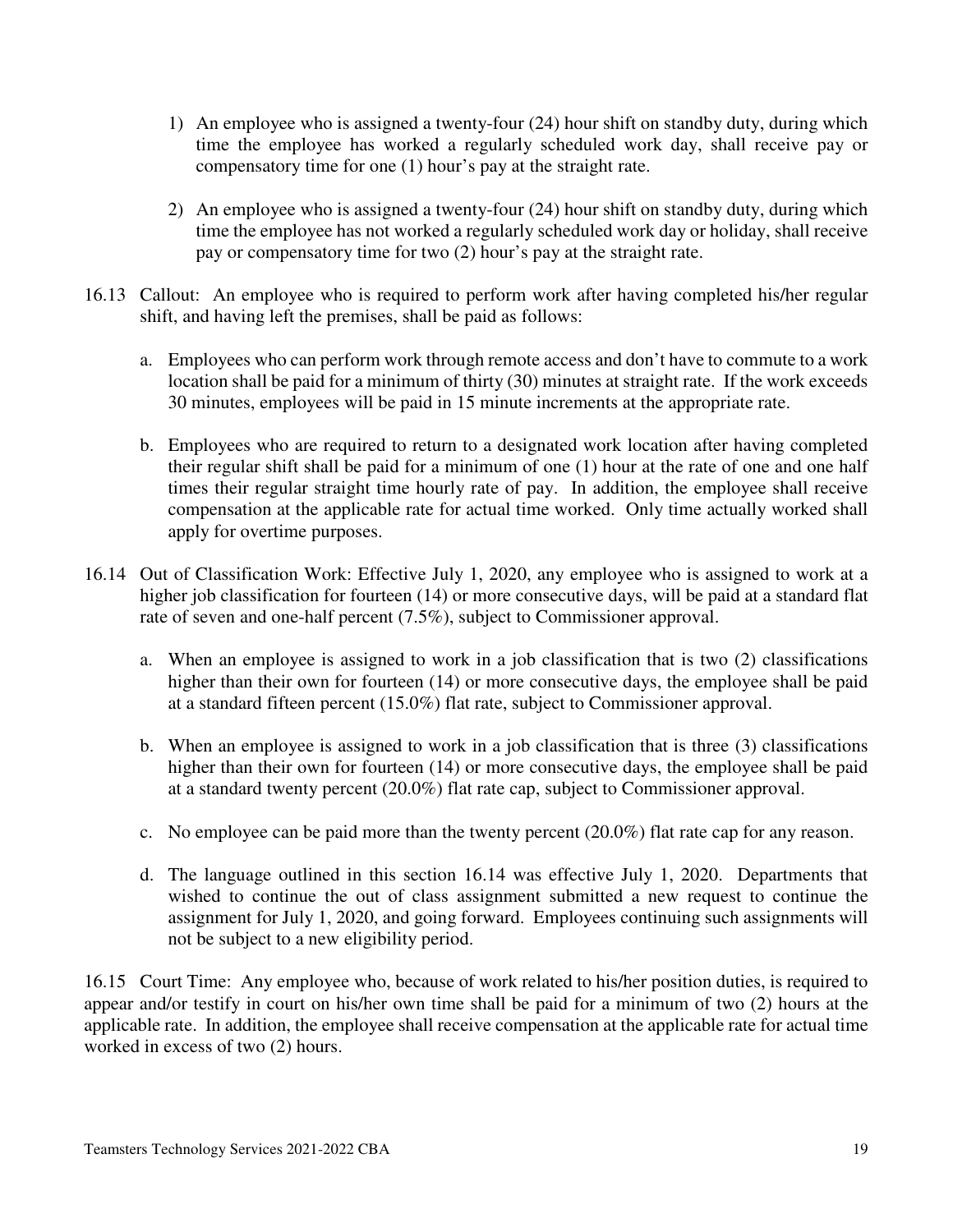16.16 No Pyramiding: Compensation shall not be paid more than once for the same hours under any provision of this Article or Agreement.

16.17 Travel Time:

- a. Time spent traveling during normal work hours is considered compensable work time as determined by the Fair Labor Standards Act (FLSA).
- b. If an overnight stay is required, time spent traveling outside normal working hours will be compensated if the traveler is operating a vehicle. Travel outside normal working hours as a passenger on either commercial or private transportation is not considered compensable work unless the employee is directly involved in an activity that benefits the employer.
- c. Time spent traveling outside normal working hours during day-trips will be compensated at the regular hourly rate, unless said travel time causes the employee to exceed 40 hours total compensable time for the week. Travel time performed in excess of 40 hours per week will be compensated at the rate of one and one-half time the normal rate of pay.
- d. Mileage reimbursement at the time of implementation of this Agreement shall be at the current County rate. Maximum use shall be made by the County of County-owned vehicles in order to avoid use of the employee's vehicle whenever practical.

### **ARTICLE 17 - DISCIPLINE/WORK RULES**

- 17.1 The Department Head or Elected Official may reprimand, suspend, discharge, or terminate an employee for the following causes, but not limited thereto:
	- a. Consuming intoxicants or illegal drugs excluding drugs taken by prescription while on duty.
	- b. Reporting for duty under the influence of alcohol.
	- c. Disobedience to a legal request by the employee's supervisor.
	- d. Incompetence; inability to comply with or support goals of the Employer relating to the amount and quality of work.
	- e. Deliberate destruction of Employer's or another employee's property.
	- f. Neglect of duty.
	- g. Unexcused discourtesy to the public.
	- h. Refusal to comply with departmental rules, provided that such rules shall be posted in each department where they may be read by all employees, and further that no changes in present rules or no additional rules shall be made that are inconsistent with this Agreement.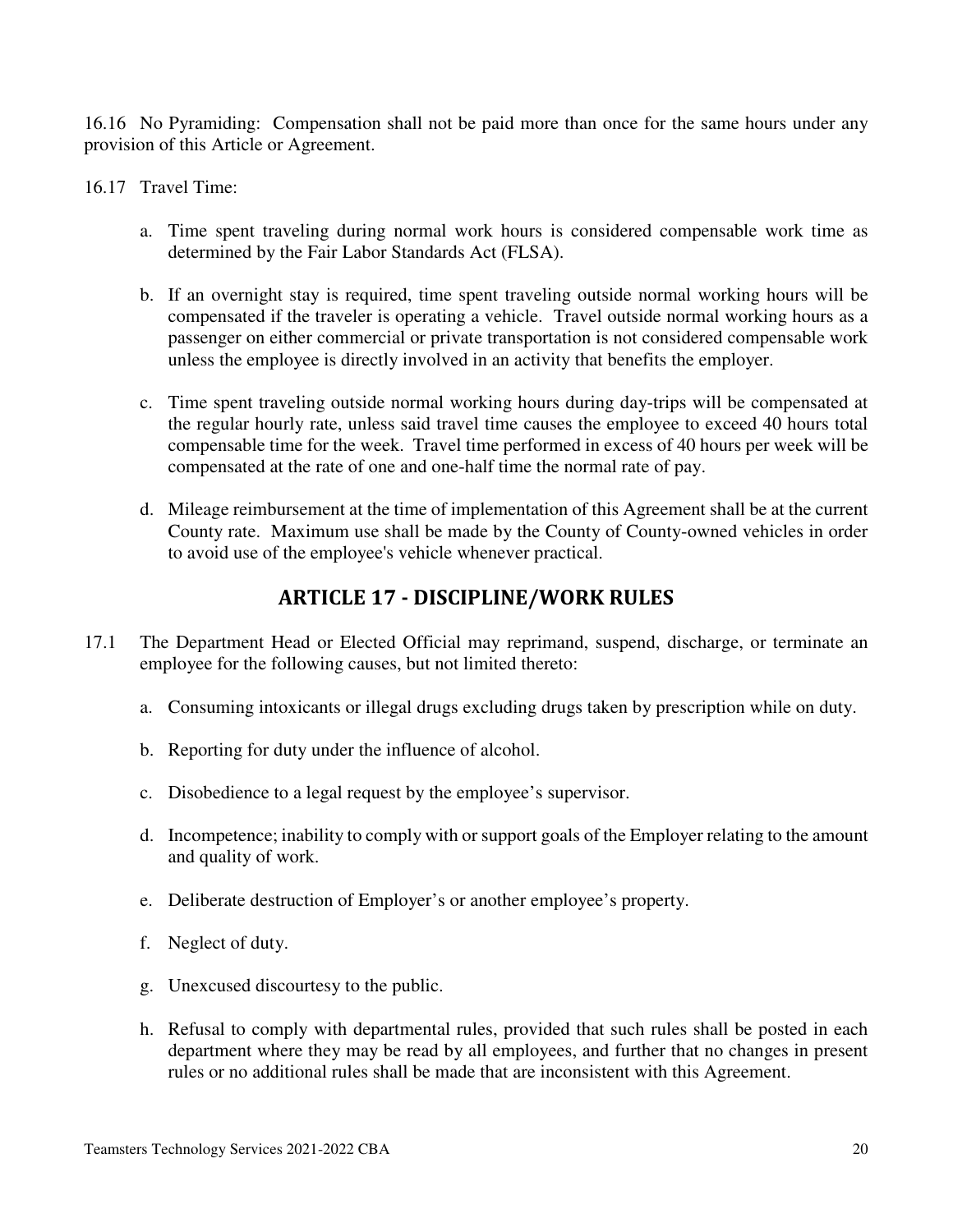- i. Disorderly conduct.
- j. Sleeping on duty.
- k. Giving or taking of a bribe of any nature.
- l. Failure to report for duty without a bona fide reason.
- m. Misuse of Sick leave or excessive absenteeism without advance notice to or approval by the supervisor.
- n. Borrowing or taking tools, equipment, or other property of the Employer for private or personal use. However, if such property may properly be loaned to members of the public, then it may be loaned to employees who follow the normal checkout procedure.
- o. Unauthorized and deliberate altering, falsification or destruction of Employer's records or documents.
- p. Violation of No-Strike clause.
- q. Dishonesty
- 17.2 The disciplinary actions which the Department Head may take against an employee include.
	- a. Supervisory Counseling
	- b. Oral reprimand
	- c. Written reprimand
	- d. Suspension from work without pay
	- e. Demotion (NOTE: demotion means reduction in classification and pay)
	- f. Discharge or termination

The disciplinary action taken is dependent upon the seriousness of the affected employee's conduct. The Director or his designee may, but is not required to, utilize progressive discipline where the circumstances warrant imposition of a more severe form of discipline

- 17.3 The Department Head may suspend, demote, discharge or terminate an employee for just cause. The specified charges shall be made available to the employee and the Union in writing at least one (1) working day prior to the affected date of the action unless Article 17.4 is applicable. An employee may not be suspended for more than thirty (30) working days.
- 17.4 When circumstances are such that retention of the employee will likely result in disruption of County programs, damage to or loss of County property or be injurious to the County employee, fellow employees or the services provided by the County, the Department Head may discharge or terminate the employee immediately. In such cases, the specified charges shall be made available to the employee in writing by the County not later than three (3) working days after the action became effective.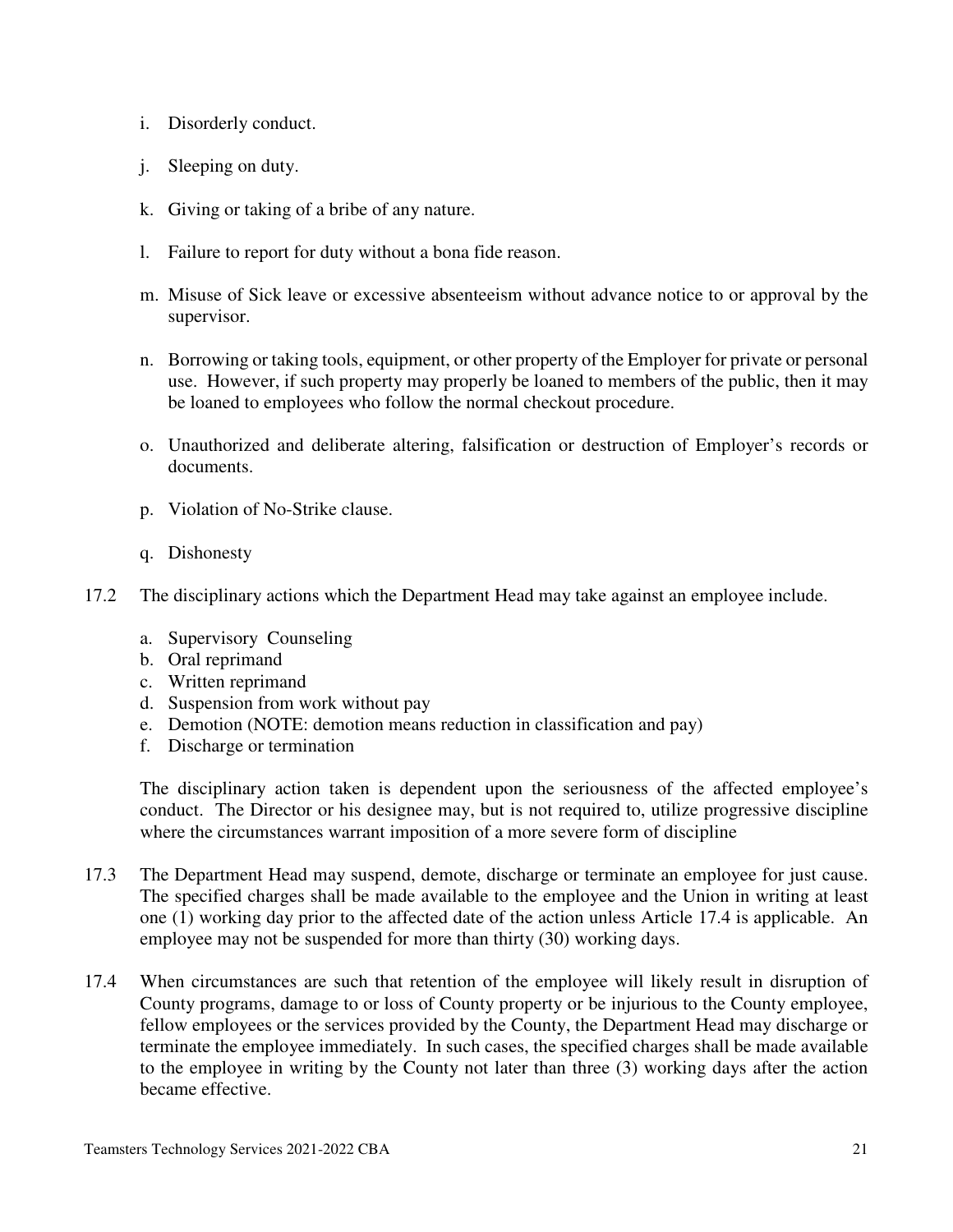- 17.5 The time limitations relating to notification of disciplinary action are only for employee notification purposes and shall not affect the validity of disciplinary action taken by the Department Head. In other words, if the County is unable to provide notification in strict adherence to the notification times expressed in subarticles hereinabove, said inability shall not affect the validity or effectiveness of any type of disciplinary action against an employee.
- 17.6 The Employer may prepare, issue and enforce additional rules and safety regulations not specifically outlined above, necessary for safe, orderly and efficient operation.
- 17.7 When existing work rules are changed or new rules are established, they shall be sent to the union and posted prominently electronically or on bulletin boards for a period of seven (7) calendar days before becoming effective, except for work rules of an emergency nature.
- 17.8 Employees shall comply with all existing rules that are not in conflict with the express terms of this Agreement, provided the rules are uniformly enforced and provided that reasonable notice has been given of the existence of the rule.

 Any unresolved complaint as to the reasonableness of any new or existing rule, or any complaint involving discrimination in the application of new or existing rules shall be resolved through the grievance procedure.

- 17.9 Administrative Leave: At the discretion of the Department Head, an employee may be placed on Administrative Leave with pay and benefits pending investigation of allegations of misconduct, when the nature of the allegation compromises the ability of the employee to perform his/her duties. Such Administrative Leave is not a disciplinary action and may not be appealed through the grievance process. If the charges are substantiated, disciplinary action will be taken in accordance with the nature of the offense. If the charges are unfounded, the employee will be restored to duty and provided a letter of exoneration. While on administrative leave with pay, the employee must remain available for contact during regular work hours if needed. The employee must provide management with current contact information and inform management of any changes to contact information as soon as possible.
- 17.10 An employee may request that a written reprimand be removed from their official personnel file after three (3) years. Such request shall be in writing to the Technology Services Director. In the event that the employee has received no disciplinary action during the three-year period, then the letter of reprimand shall be removed from the file. In the event that the employee has received disciplinary action during the three-year period, then the request shall be denied. Suspensions, demotions and discharges records are considered permanent records and shall not be removed from the employee's personnel file.

### **ARTICLE 18 - DISCIPLINARY PROCEDURES**

18.1 Any supervisor may orally reprimand an employee. The supervisor may make a notation in the supervisor's notebook regarding the oral reprimand. Written reprimands, suspensions, demotions and discharges may be issued by any manager with authorization from the Director. Copies of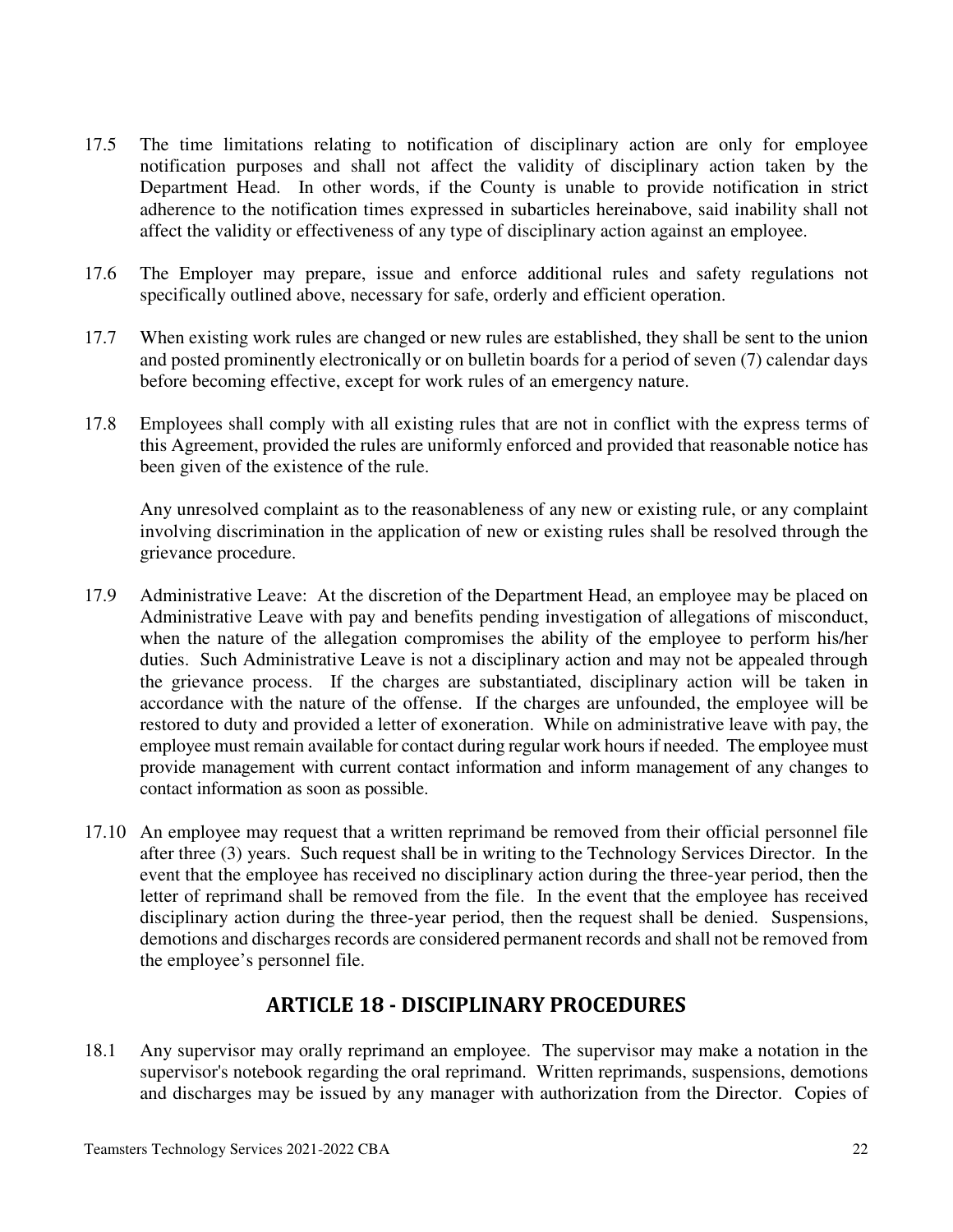written reprimands, suspensions, demotions or discharge notices shall be sent to the Union at the time said notices are given to an employee.

- a. Any discussion regarding disciplinary action between a supervisor and employee shall be done during the employee's normal work hours unless the exigency of the circumstances dictate otherwise.
- 18.2 If a disciplinary action could result in suspension without pay, demotion or discharge, the employee shall be advised of the allegations and potential disciplinary action and be provided an opportunity to explain the employee's position prior to disciplinary action being taken. If the employee requests an opportunity to confer with a Union representative prior to responding, said employee will be provided a reasonable time not to exceed three (3) working days for such response. If the Director determines that circumstances exist requiring immediate action, the Director shall have the right and authority to immediately suspend the employee with pay pending the investigation and pending the provisions above. If the employee fails to respond to the charges within the time period referenced above, the Director is free to implement the disciplinary action he determines appropriate under the circumstances.
	- a. In the event dismissal of an employee becomes imminent and the Director determines an alternative to said dismissal is the employee's resignation, the employee will be provided a reasonable opportunity to confer with the Union before being requested to respond to the offer of resignation.
- 18.3 An employee shall have the right to have a disciplinary action against him/her reviewed for just cause and severity of discipline through the grievance procedure in accordance with Article 19 (Grievance Procedure).
- 18.4 The provisions of Article 17 (Discipline/Work Rules) and Article 18 (Disciplinary Procedures) do not apply to probationary employees who may be discharged without cause and without any recourse.

### **ARTICLE 19 - GRIEVANCE PROCEDURE**

- 19.1 A grievance is defined as a dispute involving the interpretation, application or alleged violation of any provision of this Agreement.
- 19.2 The parties agree that the time limitations provided are essential to the prompt and orderly resolution of any grievance, and that each will abide by the time limitations, unless waived or extended by mutual agreement of the parties to the grievance.
- 19.3 Grievance Filed on Behalf of Employee: If any party fails to file a grievance, other than for disciplinary actions, within thirty (30) calendar days of its occurrence, then said grievance shall be forever waived and shall be null and void. If a matter involves disciplinary action, then any party must file a grievance within ten (10) calendar days from the date of such disciplinary action, otherwise said appeal or grievance is forever waived and shall be null and void. Failure to pursue a grievance to the next step renders final and conclusive the last determination and response.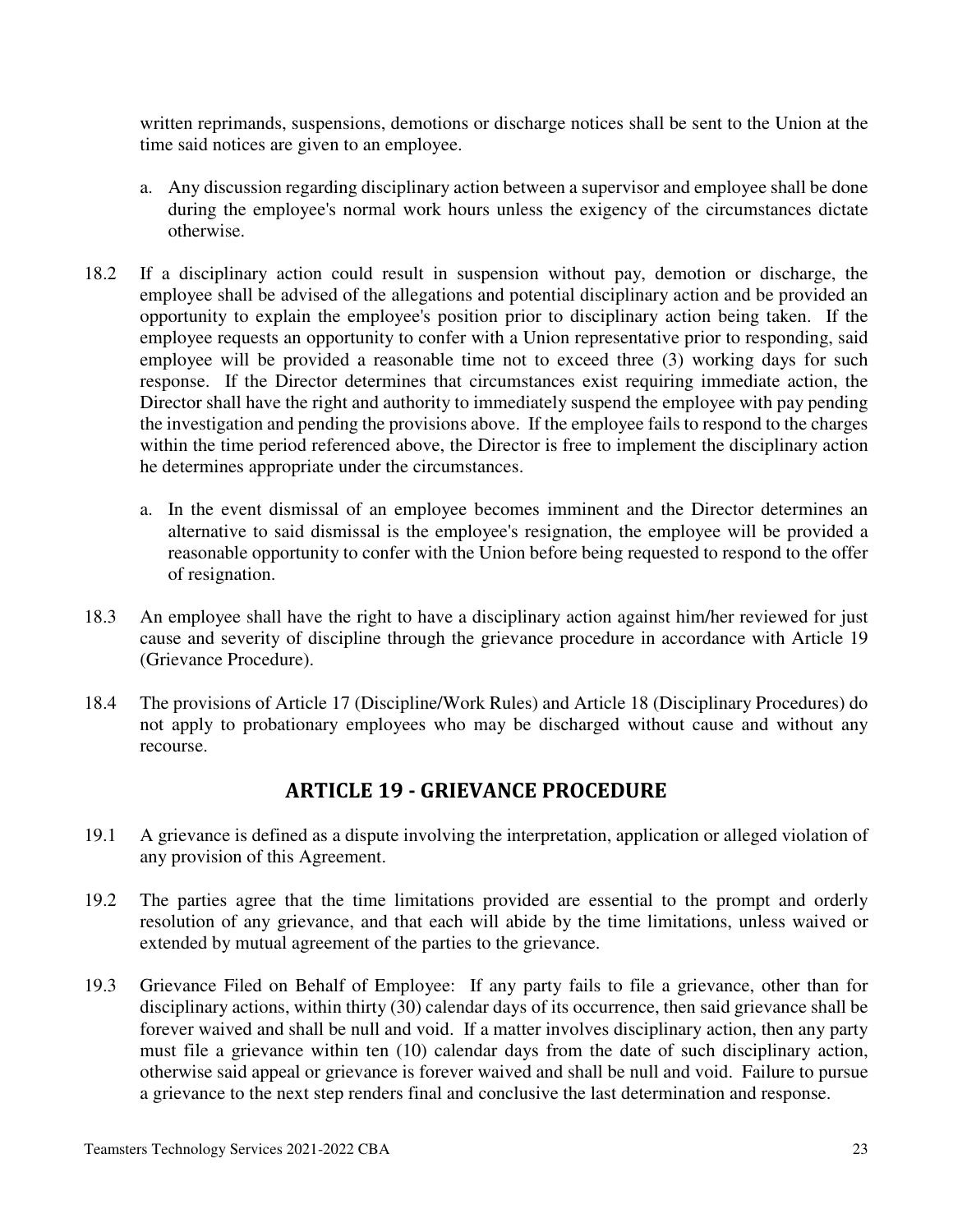- 19.4 A grievance may be verbally presented by the aggrieved employee to the employee's immediate supervisor. The employee shall have the option of being accompanied by his Union representative, if he feels that it is necessary. The immediate supervisor shall respond within three (3) working days. If the matter is not satisfactorily resolved, then the grievant may initiate a formal grievance in accordance with the provisions hereinabove and the following procedure, which in any case, shall be done within ten (10) calendar days of the date of disciplinary action or within thirty (30) calendar days from the date of another type of occurrence.
- 19.5 Union or Employer Grievance: The Union or Employer may initiate the grievance procedure at Step 2, other than for disciplinary actions, and will take up the grievance with the other party within thirty (30) calendar days after the occurrence of the event which gave rise to the grievance, or thirty (30) calendar days from the date such grievance reasonably should have become known to the moving party.
- 19.6 The formal grievance procedure shall be as follows:
	- Step 1: If the grievance involves occurrences other than disciplinary actions, the grievance shall be presented in written form to the employee's supervisor within thirty (30) calendar days from its occurrence. The supervisor shall respond in writing within twenty (20) calendar days after receiving said grievance. In the event the matter relates to disciplinary action, then the grievance shall be presented in written form to the employee's supervisor within ten (10) calendar days from the disciplinary action.
	- Step 2: If the grievance is not resolved to the satisfaction of the concerned parties at Step 1, then within ten (10) calendar days of the response in Step 1, above, the grievance in written form shall be presented to the Director. Thereafter, the Director shall respond in writing to the aggrieved employee within fourteen (14) calendar days after receipt of the grievance. If it is a Union grievance in accordance with Article 19.5 above, said grievance in written form, shall be presented to the Director. Thereafter, the Director shall respond in writing to the Union within fourteen (14) calendar days after receipt of the grievance. If it is an Employer grievance in accordance with Article 19.5 above, said grievance in written form, shall be presented to the General Teamsters Local No. 760. Thereafter, the Secretary-Treasurer or designee shall respond in writing to the Employer within fourteen (14) calendar days after receipt of the grievance.
	- Step 3: If the grievance has not been settled at Step 2, the written grievance and the Department Head's response shall be submitted to the County Commissioners within fourteen (14) calendar days of receipt of the response. Within fourteen (14) calendar days of receipt of the grievance, the County Commissioners will set a date to hear the grievance. The County Commissioners shall respond to the Union representative within fourteen (14) calendar days of this meeting.

Step 4:

a. Final and Binding Arbitration: If the grievance has not been resolved at Step 3, either party to this Agreement may refer unsettled grievances to final and binding arbitration.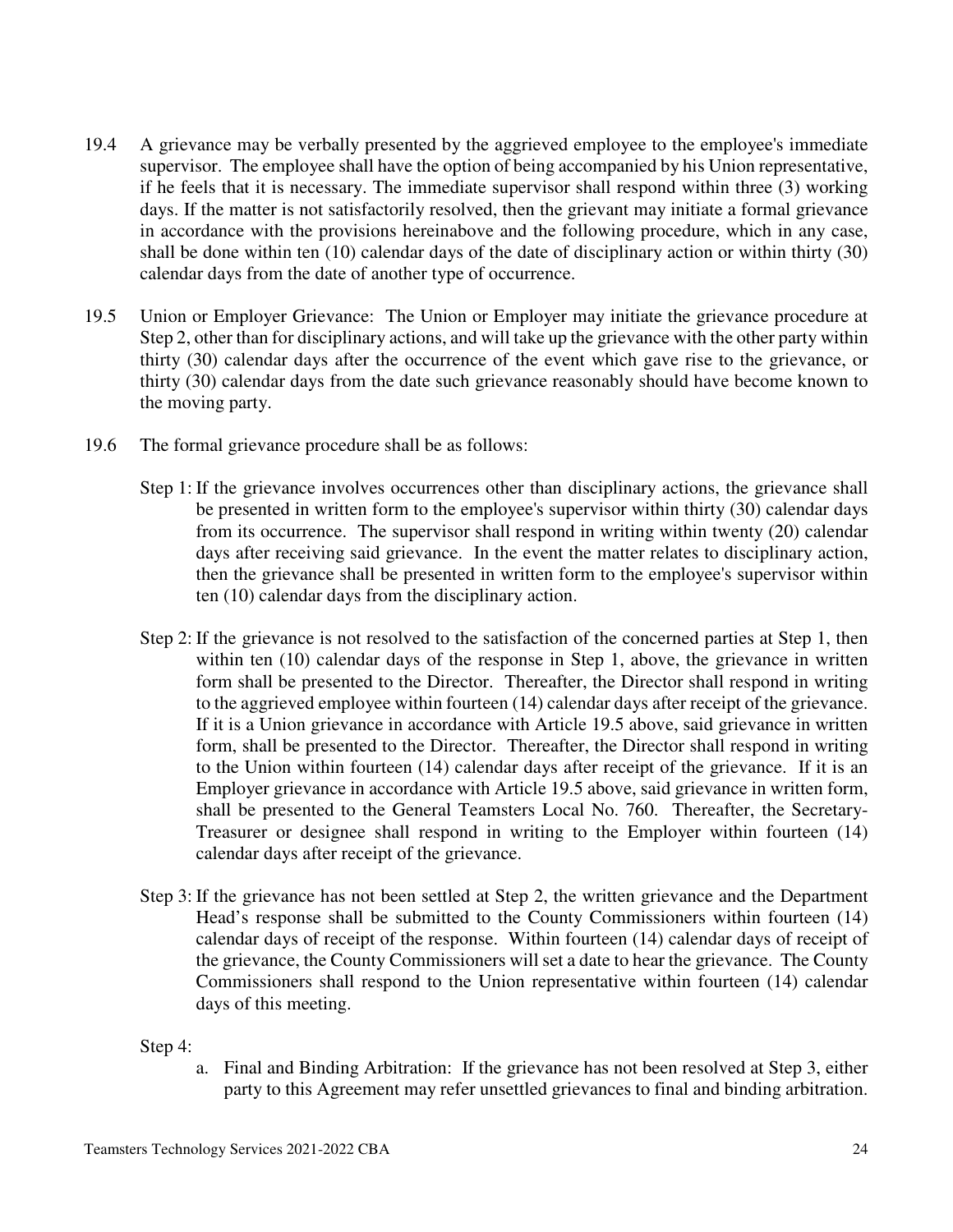- b. Notice Time Limitation: The referring party shall notify the other party in writing by certified mail of submission to arbitration within ten (10) calendar days after receipt of the Step 3 response. Failure to notify the other party in writing will result in the grievance being forever waived and null and void.
- c. Arbitrator Selection: After timely notice, the parties shall select an impartial arbitrator within thirty (30) calendar days, if possible, after the request is made to arbitrate. If the parties cannot mutually agree on an impartial arbitrator who is able and willing to serve on a timely basis, either party may demand a list of eleven (11) qualified persons who are willing to abide by time limitations. A list of impartial arbitrators may be furnished by the American Arbitration Association (AAA) or the Federal Mediation and Conciliation Service (FMCS) or the Public Employment Relations Commission (PERC). The party demanding a paid arbitrator shall have the right to determine the organization from which the list of eleven (11) names is to be derived. The parties shall flip a coin to determine who will strike the first name, following which each will alternately strike one of the names submitted until only one (1) name remains. This person will serve as the sole arbitrator subject to the following provisions.
- d. Decision Time Limit: The arbitrator will conduct the arbitration hearing no later than twenty (20) days from the date of selection. The arbitrator shall render a decision within fifteen (15) calendar days from the date of the hearing or receipt of parties' briefs, if applicable.
- e. Limitations Scope Power of Arbitrator:
	- i. The arbitrator shall not have the authority to add to, subtract from, alter, change or modify the provisions of this Agreement.
	- ii. The arbitrator shall have the power to interpret and apply the terms of the Agreement and/or determine whether there has been a violation of the terms of the Agreement.
	- iii. The arbitrator shall consider and decide only the question or issue raised in the initial written grievance. In conducting an arbitration, the arbitrator shall maintain a verbatim record of the testimony either by tape recording or a court reporter. If one of the parties requests a court reporter and/or transcription of the official record, then both parties shall share equally in the cost. The arbitrator shall also have the authority to receive evidence and question witnesses.
	- iv. Decisions regarding changes in past practices (Article 6.3 -Management Rights) shall be advisory only and not binding on the parties.
- f. Arbitration Award Damages Expenses
	- i. The arbitrator shall not have the authority to award punitive damages.
	- ii. Each party hereto shall bear equally the expenses of the arbitrator. Each party shall pay the expenses of their own attorneys, representatives, witnesses and other costs associated with the presentation of their case.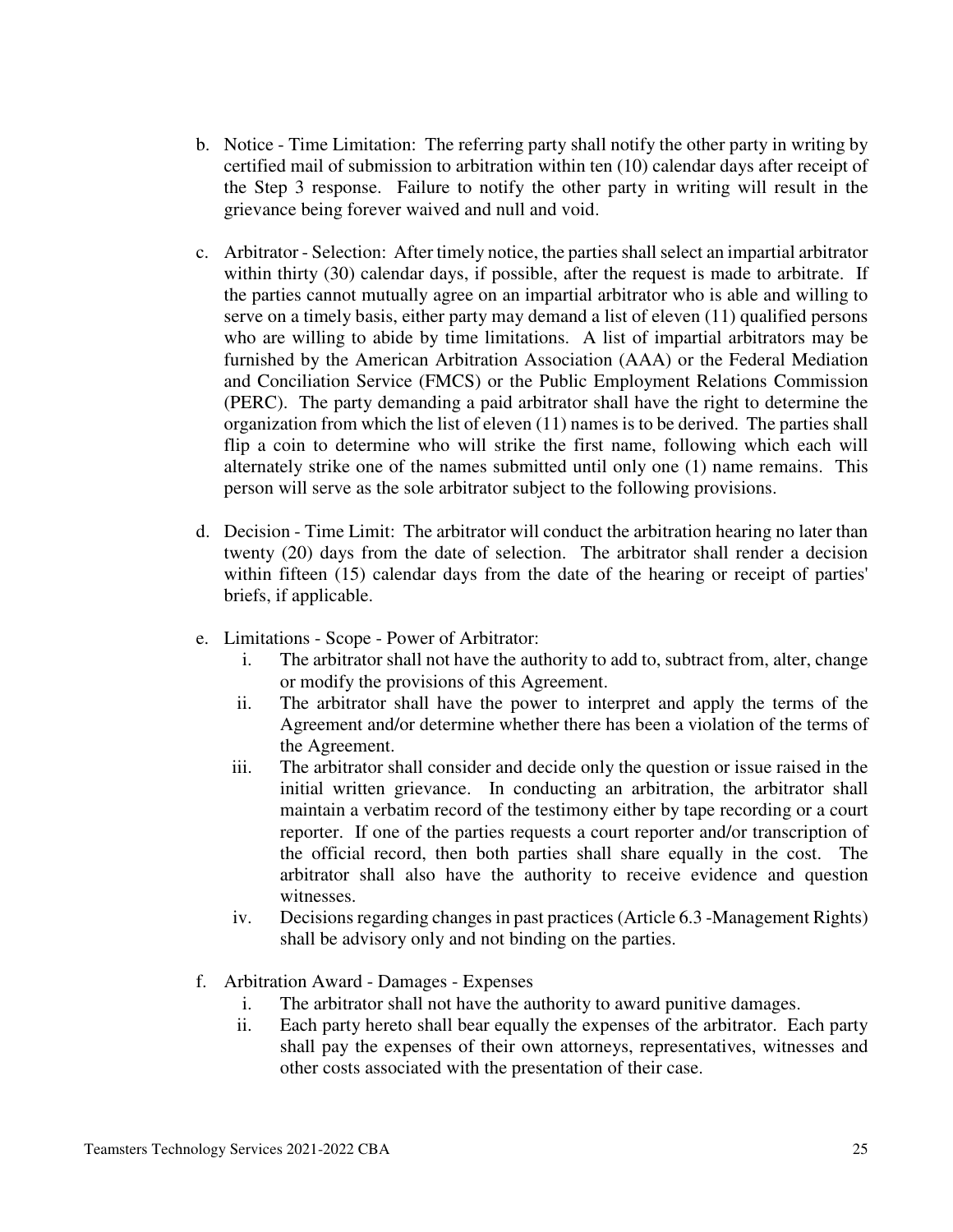### **ARTICLE 20 - SALARIES**

- 20.1 The Pay Plan Structure for 2021 and 2022 is described in Exhibit "A," which is attached hereto and incorporated herein by reference. The 2021 and 2022 Pay Plan Structure is the same as the Pay Plan Structure was for 2020
- 20.2 The Plans for 2021 and 2022 are set forth in Exhibit "B," which is attached hereto and incorporated herein by reference. These 2021 and 2022 Pay Plans are the same as the Pay Plans were for 2020.
	- 20.2.1For 2021, Yakima County shall pay a one-time lump sum payment of six percent (6%) based on only the annual base wage reflected in Exhibit A or B of the 2020 Collective Bargaining Agreement. The lump sum payment applies only for each regular or temporary budgeted eligible employee within the Teamsters Bargaining Unit. The following provisions set forth the pay and criteria regarding the lump sum payment. To be eligible for the lump sum:
		- (1) Employee must have been employed by Yakima County for a minimum of six (6) months prior to the parties signing the applicable CBA; and,
		- (2) Employees must be in paid status during the pay cycle for which the pay check is issued. Paycheck received from any leave bank balances is considered being in paid status; and,
		- (3) Employees on leave without pay (LWOP) status for the entire pay cycle in which the paycheck is issued are not eligible for the lump sum payment; and,
		- (4) The calculated lump sum payment shall be less applicable taxes/deductions. Receiving the lump sum less taxes and deductions is subject to the timely ratification and the signing of the final CBA by each of the parties, with the Board being the last party; and,
		- (5) Any payouts for overtime, out of classification pay, compensatory time, paid time off (PTO), any other payout category and any miscellaneous earnings shall not be used for the purposes of calculating the six percent  $(6\%)$  lump sum amount. Only the annual base pay set forth in Exhibit A or B of the 2020 Collective Bargaining Agreement shall be used for these calculations; and.
		- (6) Employees who are actively receiving workers compensation indemnity payments starting six (6) months prior to the final signing of this CBA by the parties will be eligible for the lump sum payment; and,
		- (7) Employees who receive the lump sum payment less applicable taxes/deductions who end employment **after** receiving said payment shall not be required to repay any portion of the lump sum payment.
	- 20.2.2 No Retroactive Payments for 2021: There shall be no retroactive payments for the 2021 lump sum if the CBA is not signed by all parties before November 30, 2021
	- 20.2.3 For January 1, 2022, Yakima County shall pay a one-time lump sum payment of three percent (3%) based on only the annual base wage reflected in Exhibit A or B of the 2020 Collective Bargaining Agreement. The lump sum payment applies only for each regular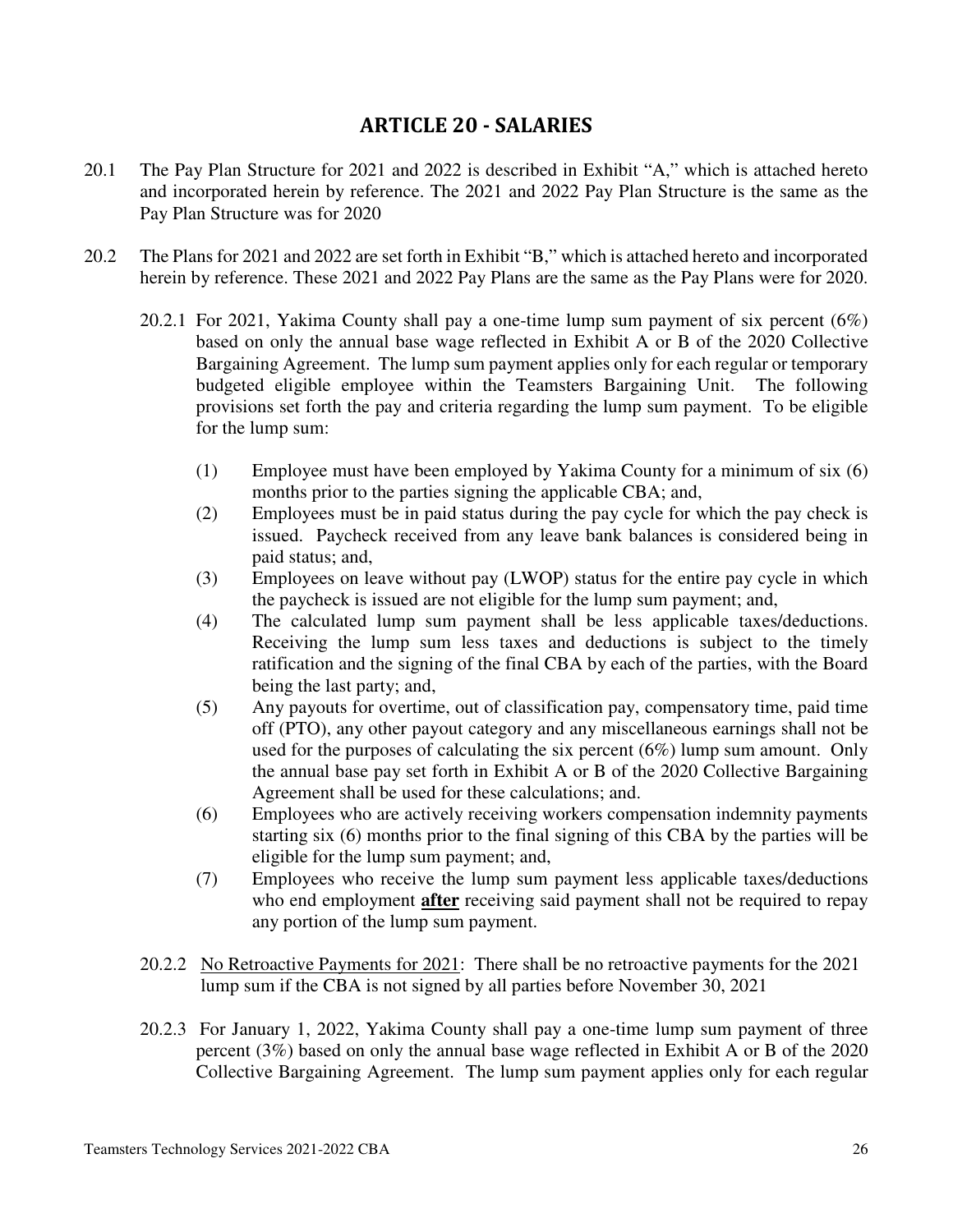or temporary budgeted eligible employee within the Teamsters Bargaining Unit. To be eligible for the lump sum:

- (1) Employees must have been hired on or before December 31, 2021; and
- (2) Employee must be in paid status between July 1 July 15, 2022. Paycheck received from any leave bank balances is considered being in pay status; and,
- (3) Employees in Leave without pay (LWOP) status for the entire pay cycle in which the paycheck is issued are not eligible for the lump sum payment; and,
- (4) The calculated lump sum payment will appear on the July 25, 2022, paycheck less applicable taxes/deductions; and,
- (5) Any payouts for overtime, out of classification pay, compensatory time, paid time off (PTO), any other payout category and any miscellaneous earnings shall not be used for the purposes of calculating the three percent (3%) lump sum amount. Only the annual base pay set forth in Exhibit A or B of the 2020 Collective Bargaining Agreement shall be used for these calculations; and,
- (6) Employees who are actively receiving workers compensation indemnity payments starting on or after February 1, 2022, will be eligible for the agreed upon lump sum payment on July 25, 2022; and,
- (7) Employees who receive the lump sum payment less applicable taxes/deductions in the July 25, 2022, paycheck who end employment **after** receiving said payment shall not be required to repay any portion of the lump sum payment.
- 20.2.4 Regarding all the provisions of Article 20, all calculations of the above lump sum payments shall be less all applicable taxes and deductions. The Human Resources Department's determinations as to any and all applicable timelines, eligibility requirements, language interpretations and calculations of lump sum amounts shall be final and binding on the parties. The Human Resources Department's determinations shall not be subject to any grievance procedures.
- 20.3 Historically, effective in 2018, the task force of bargaining unit representatives and management established in 2017 (established as the 2017 Task Force on Benefits and Salary), as well as the Salary Committee, will be maintained to engage in informational only discussions about the outcome of survey conducted by the HR Department, as addressed in Exhibit A. These informational discussions are not to be interpreted nor to be construed to mean that the Employer is agreeing to negotiate about the market survey, comparables, the survey's provisions and procedures. Each CBA already states that the market survey is for only informational purposes and there is no obligation on the part of the Employer to negotiate about and implement the results of any survey.
	- 20.3.1 Beginning 2018 with a frequency of every four (4) years, a full/in-depth survey will be conducted by the HR Department using the six (6) comparable counties discussed. The six (6) comparable counties are: Benton, Spokane, Kitsap, Thurston, Whatcom, and Grant. For the in-between years (2019, 2020, 2021), a basic touchpoint will be conducted with the sole purpose of gauging the trend in the market. There were 37 jobs identified by the salary committee and task force to be included in the survey. See attachment for list of jobs. The methodology used for analysis will remain the same as outlined in HR 001 Class and Compensation Policy.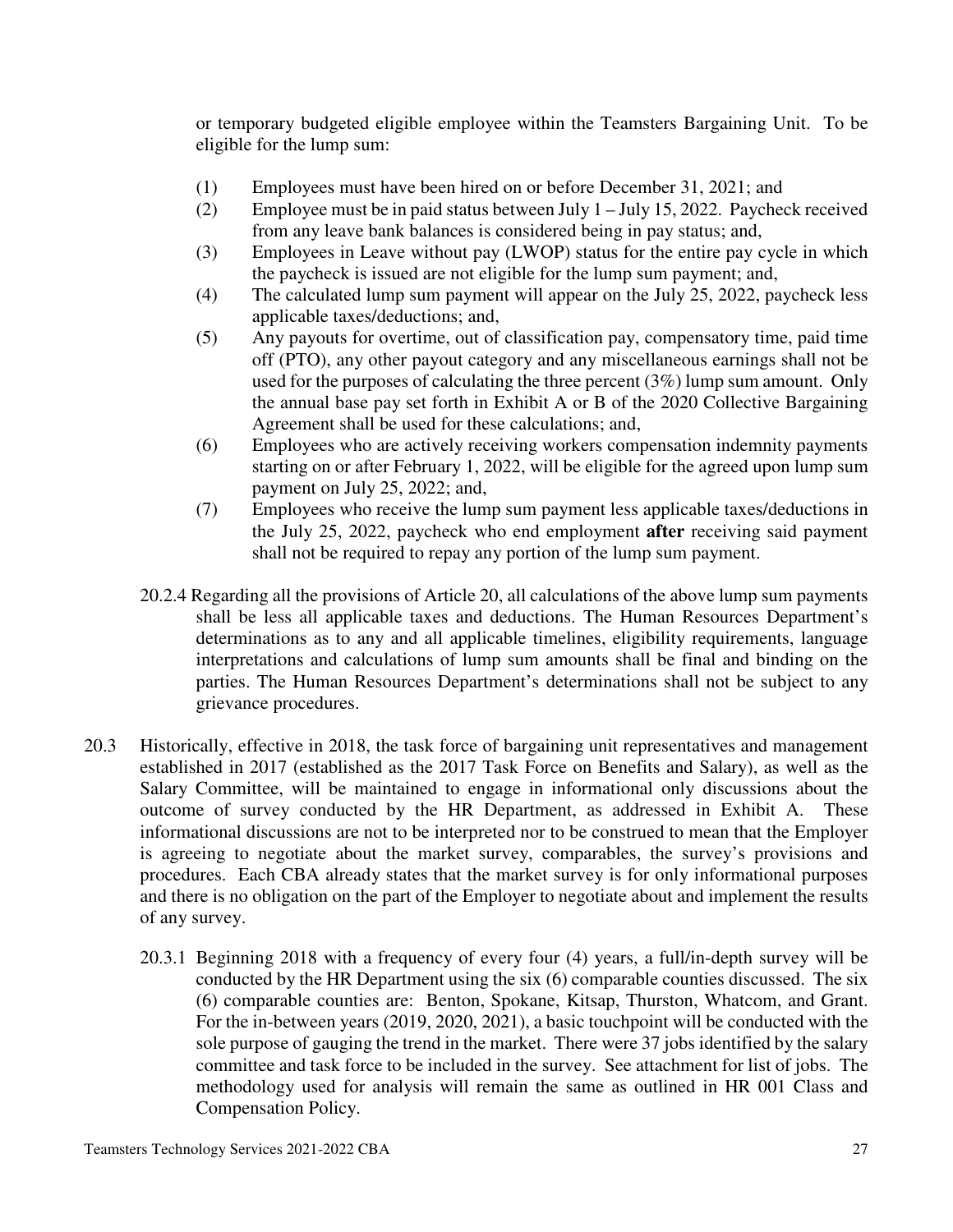- 20.3.2 In regards to the reference above in section 20.4.1 to the conducting of a full/in-depth survey by the Human Resources Department during 2020, in light of the provisions of section 20.4 below, the parties have mutually agreed that Human Resources Department shall not conduct a full/in-depth survey and instead will dedicate resources to the comprehensive study and analysis of the current job classification (DBM) and pay plan system to reasonably achieve a better job classification and pay plan system
- 20.3.3 The HR Department will determine the frequency of meetings with the respective committee and task force members. Notice of meetings will be provided in advance of meetings.
- 20.4 Starting in 2021 and ending in 2022, the Employer will be conducting, through the Human Resources Department, a comprehensive study of the current job classification (DBM) and pay system. The Elected Officials, Department Heads, Bargaining Representatives and bargaining unit representatives as well as the members of the Executive Committee will serve on a task force similar to the Task Force on Benefits and Salary as well as the Salary Committee mentioned above in Section 20.4. This task force will engage in informational discussions which shall not to be interpreted nor construed to mean that the Employer is agreeing to negotiate about the methodologies used to conduct the comprehensive study but rather the task force will engage in information discussions about the outcomes of the study and analysis. The purpose of the comprehensive study is to determine whether the current job classification (DBM) and pay plan system can be improved or whether a new job classification and pay plan system will be in the best interests of the Employer and the Employees. The comprehensive study and analysis may also result in significant changes to the methodology used for analysis as outlined in HR 001 Class and Compensation Policy. It is also possible that if a new job classification and pay plan system is one of the recommendations of the study then the provisions pertaining to Section 20.4 and Section 20.4.1 may be significantly modified and no longer in effect as currently written. The results of this comprehensive study and analysis will be shared with all the affected bargaining units and their representatives. Further, the results of the study will become the subject of bargaining during the relevant successor labor contract term. The parties understand and agree that the ability to pay continues as an important factor with regards to addressing the results of the study and analysis as well as addressing the implementation of aspects of the study and analysis. The parties recognize that the Board of County Commissioners, based on their authority over the budgets, have the final decision-making authority relating to implementation of the results of the comprehensive study and analysis.
- 20.5 Certification Pay: The Employer will address the topic of certification pay as part of the comprehensive study and analysis of the current job classification and pay plan system referenced in Section 20.4. Preliminarily, the Board expressed an interest in having a maximum of two (2) certification pays subject to the Human Resources Department study referenced above. The Union preliminarily indicated there were four (4) or five (5) functions/certifications, but the Employer would be addressing a maximum of two (2).

### **ARTICLE 21 - PAY ARRANGEMENTS**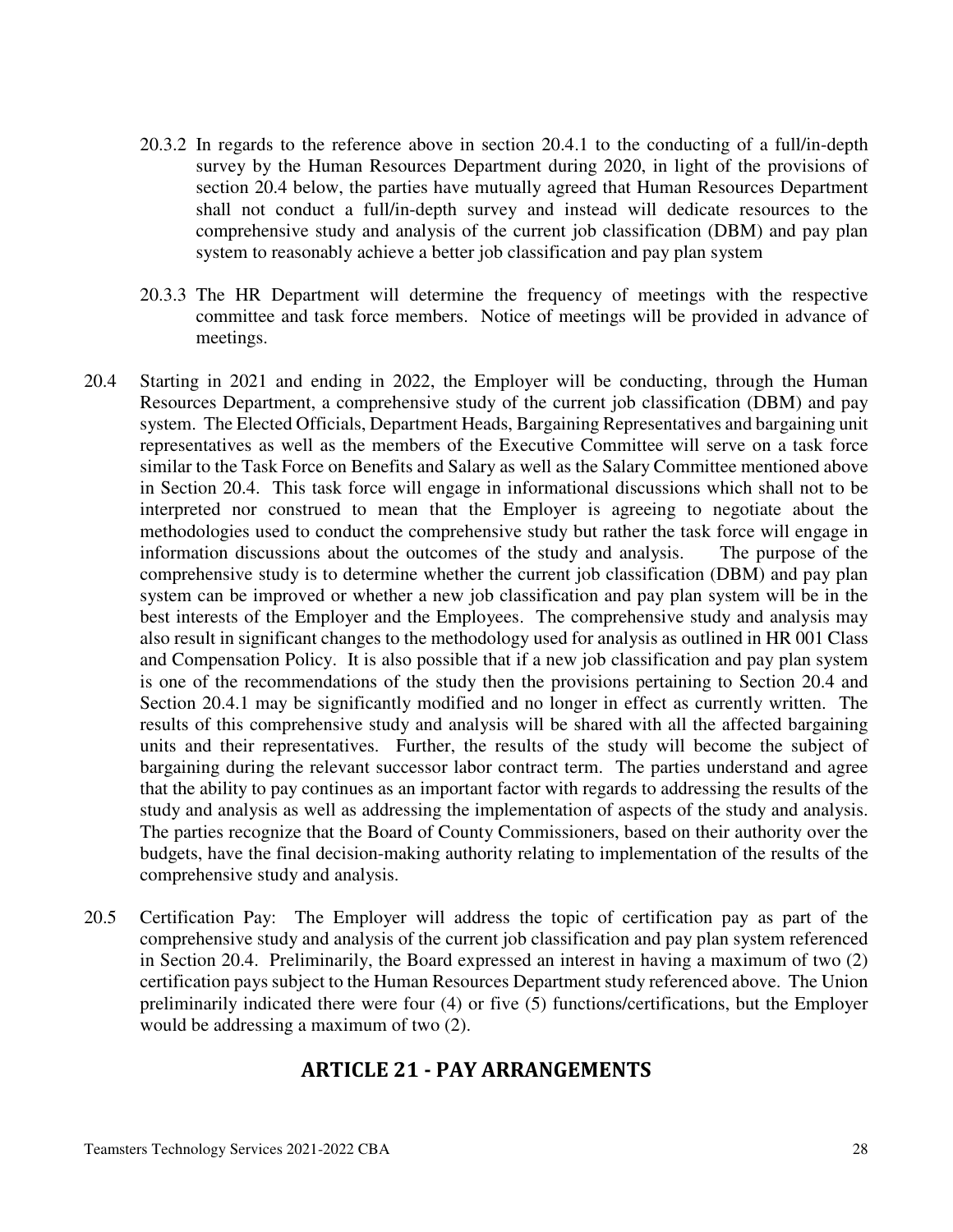- 21.1 Pay Period: Based on the 2020 implementation of Workday, employees will be paid on a semimonthly (twice per month) basis. This provision is subject to revision based on Board approval. The language outlined in this Pay Period section was effective July 1, 2020**.** 
	- a. The first pay period will be the 1<sup>st</sup> through the 15<sup>th</sup> of the month
	- b. The second pay period will be the  $16<sup>th</sup>$  through the last day of the month
	- c. Pay for work performed during the first pay period will be issued on the  $24<sup>th</sup>$  of the month.
	- d. Pay for work performed during the second pay period will be issued on the  $10<sup>th</sup>$  of the month following the pay period.
	- e. There shall be no deductions other than required by law or authorized by this Agreement or authorized in writing by the employee. Required and authorized deductions will be applied to each paycheck
	- f. All employees are required to provide information for mandatory direct deposit of all employee paychecks.
	- g. Upon request by an employee, opening a payroll debit card with the County's financial institution is available.
- 21.2 Each employee shall receive an itemized statement of earnings and deductions, specifying the employee's wage rate, hours paid, and other compensation payable to the employee as well as any and all deductions from the employee's gross wages for the pay period.
- 21.3 Upon termination, an employee shall receive compensation due in accordance with the terms and conditions of this Agreement no later than the pay period following the termination.

# **ARTICLE 22 - MEDICAL BENEFITS**

22.1 Effective January 1, 2021 and 2022, insurance will be provided through Premera Blue Cross as set forth below:

Effective January 1, 2020, the Employer contribution for premium cost will be up to \$900.00 (Nine Hundred Dollars) per month.

22.2 For 2021, in lieu of an additional Fifty Dollars (\$50.00) per month medical contribution in 2021, Yakima County will pay a one-time lump sum of Two Hundred Fifty Dollars (\$250.00). This onetime lump sum payment will be subject to applicable taxes/deductions and paid in the same paycheck as the lump sum wage payment. As is the case with the lump sum wage payment, this payment in lieu of medical contribution, is subject to the same timeliness requirements regarding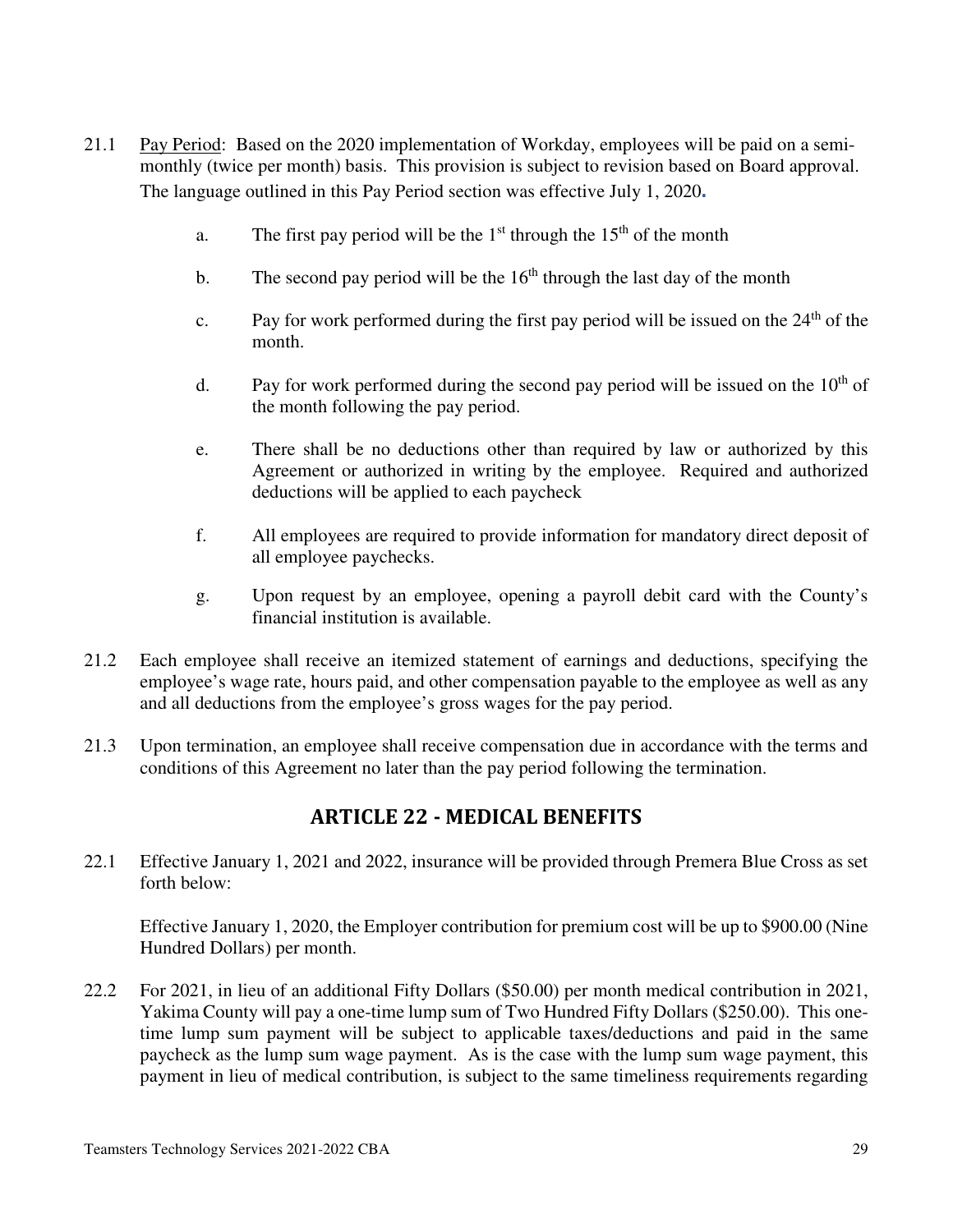the 2021 six percent (6%) lump sum. Employee must have been employed by Yakima County for a minimum of six (6) months prior to the parties signing this CBA.

- 22.2.1 Regarding the provisions of Article 22, pertaining to the 2021 insurance lump sum payment, the payment shall be less all applicable taxes and deductions. The Human Resources Department's determinations as to any and all applicable timelines, eligibility requirements, language interpretations and calculation of lump sum amount shall be final and binding on the parties. The Human Resources Department's determinations shall not be subject to any grievance procedures.
- 22.2.2 No Retroactive Payments for 2021: There shall be no retroactive payments for the 2021 in lieu of medical contribution lump sum of Two Hundred Fifty Dollars (\$250.00) if this CBA is not signed by all parties before November 30, 2021.
	- A. For employees who are enrolled in the Premera Blue Cross CDHP (High Deductible) Plans, the Employer Contribution to the Health Savings Account (HSA) for the Employee Only Tier shall be the difference between the premium for Employee Only coverage and the Employer maximum contribution.
	- B. For employees who are enrolled in any Premera Blue Cross Plan other than the Premera Blue Cross CDHP (High Deductible) Plans with Employee Only coverage, the Employer shall contribute the difference between the premium for the Employee Only Tier and the Employer maximum contribution to an HRA VEBA account for the employee.
	- C. For employees enrolled in all other Premera Blue Cross plans or tiers, the employee will pay the difference between the premium and the employer's maximum contribution.
	- D. Employees can waive medical coverage; however, contributions must still be made for Premera Blue Cross Dental, Basic Life Insurance and Basic Long Term Disability (LTD). The employer shall contribute only the premium amount for Premera Blue Cross Dental, Basic Life Insurance and Basic LTD for employees that waive medical coverage through the Premera Blue Cross.
- 22.3 Effective for 2022, the Employer will increase its contribution towards medical by up to One Hundred Dollars (\$100.00) per month (up to Fifty Dollars (\$50.00) per pay period) beginning in the January 25, 2022, paycheck. This additional up to One Hundred Dollars (\$100.00) per month shall cease on December 31, 2022, and the Employer's contribution shall return to up to Nine Hundred Dollars (\$900.00) per month.

**Specific Sunset Clause: The Union agrees that the Employer additional up to One Hundred Dollars (\$100.00) contribution towards the medical premium in 2022 shall sunset/cease effective December 31, 2022, unless the parties have mutually agreed in writing to extend this contribution into 2023 prior to December 31, 2022. The parties agree to exclude the provisions of the additional up to One Hundred Dollars (\$100.00) per month Medical**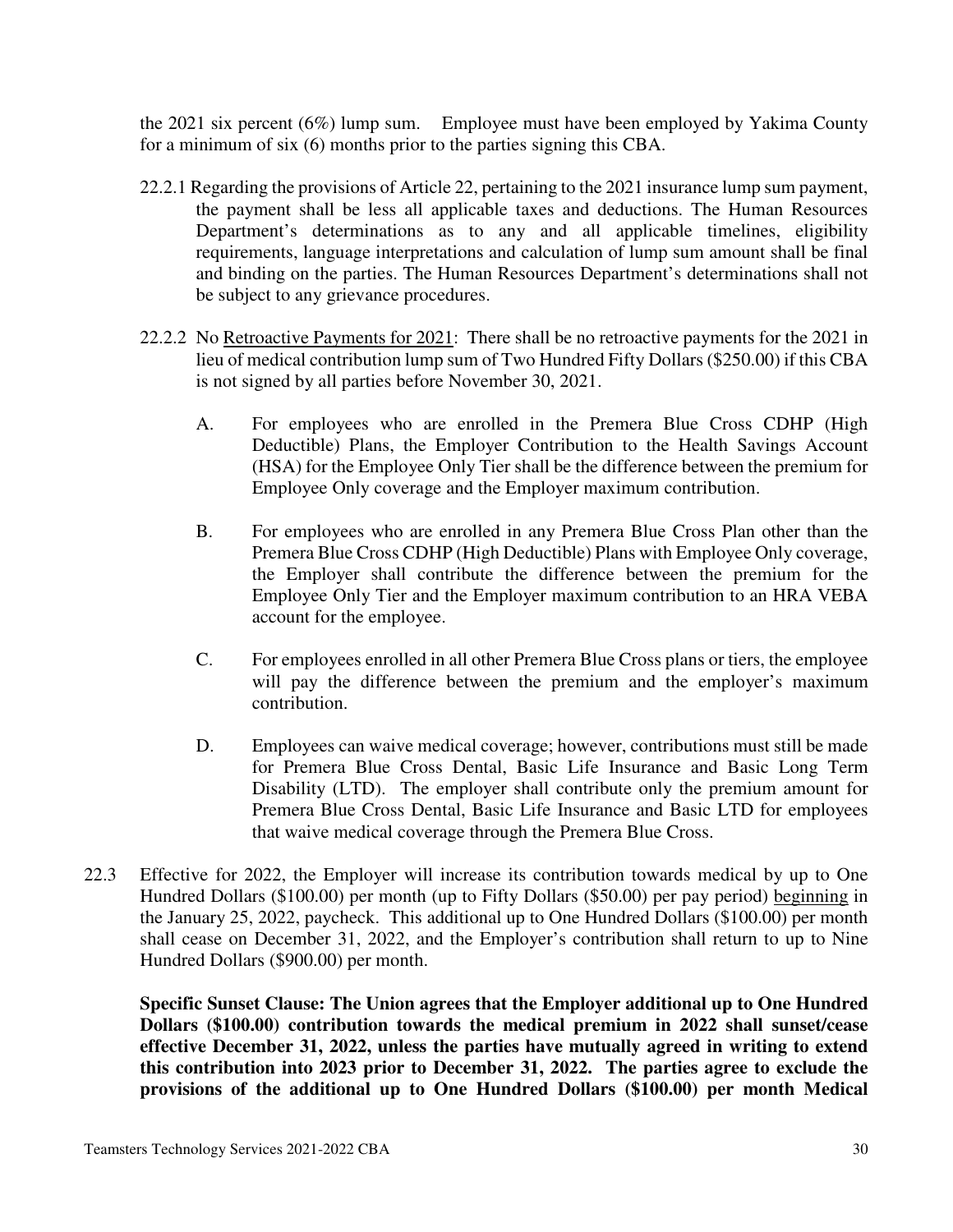**Contribution from the application of the provisions of RCW 41.56.123, Section (1). The parties further agree that this exclusion is to enforce the provisions of RCW 41.56.123, Section (2) as relates to the additional up to One Hundred Dollars (\$100.00) per month Medical Contribution and the cessation of such contribution on December 31, 2022.** 

- 22.3.1 No Retroactive Payments for 2022: There shall be no retroactive payments for the 2022 up to One Hundred Dollars (\$100.00) medical contribution if this CBA is not signed by all parties before November 30, 2021.
- 22.4 Said insurance shall be for employee and dependent medical, dental and life insurance.
- 22.5 The Employer shall determine which insurance programs and benefits may be continued or implemented from time to time. If there are changes in the insurance programs, the Employer will notify the Union of said changes. Said notification shall not interfere or hinder the right of the Employer to change the benefit structure, benefit level, and/or premium level.
- 22.6 If the insurance company or companies providing the above-referenced benefits notifies the Employer of changes in the premium structure and/or benefit levels, then and in that event the Union and employees shall comply with said changes if requested to do so by the Employer.
- 22.7 Any disputes, disagreements and/or claims regarding insurance coverage and/or policies between an employee and an insurance carrier and/or administrator are not grievable by the Union and/or the employee.
- 22.8 The medical benefits package is subject to the provisions and actions of the Yakima County Employee Benefit Committee.
- 22.9 Regular part time employees who work at least fifty percent (50%) of the normal forty (40) hour work week will receive a pro-rated employer medical contribution. The percentage of hours worked and pro-rated contribution shall be established by budget.
- 22.10 Effective for 2021 and 2022, the task force made up of some of the insurance benefits committee members, Human Resources Department staff, bargaining unit representatives and management will remain in place, but will serve as a communication tool during 2021 and 2022 regarding Premera Blue Cross insurances. This task force communication is neither to be interpreted nor to be construed to obligate the Employer to negotiate about carriers, medical benefits and coverages. There already is an insurance benefits committee made up of employees representing departments who are also in some cases members of certain bargaining units and this committee has historically been coordinated through and with the expertise of the HR department. The insurance benefits committee is recommendatory only and only the Board of County Commissioners has the final determination for carriers, plans, programs and coverages.
	- 22.10.1 The HR Department will determine the frequency of meetings with respective committed and task force members. Notice of meetings will be provided in advance of meetings.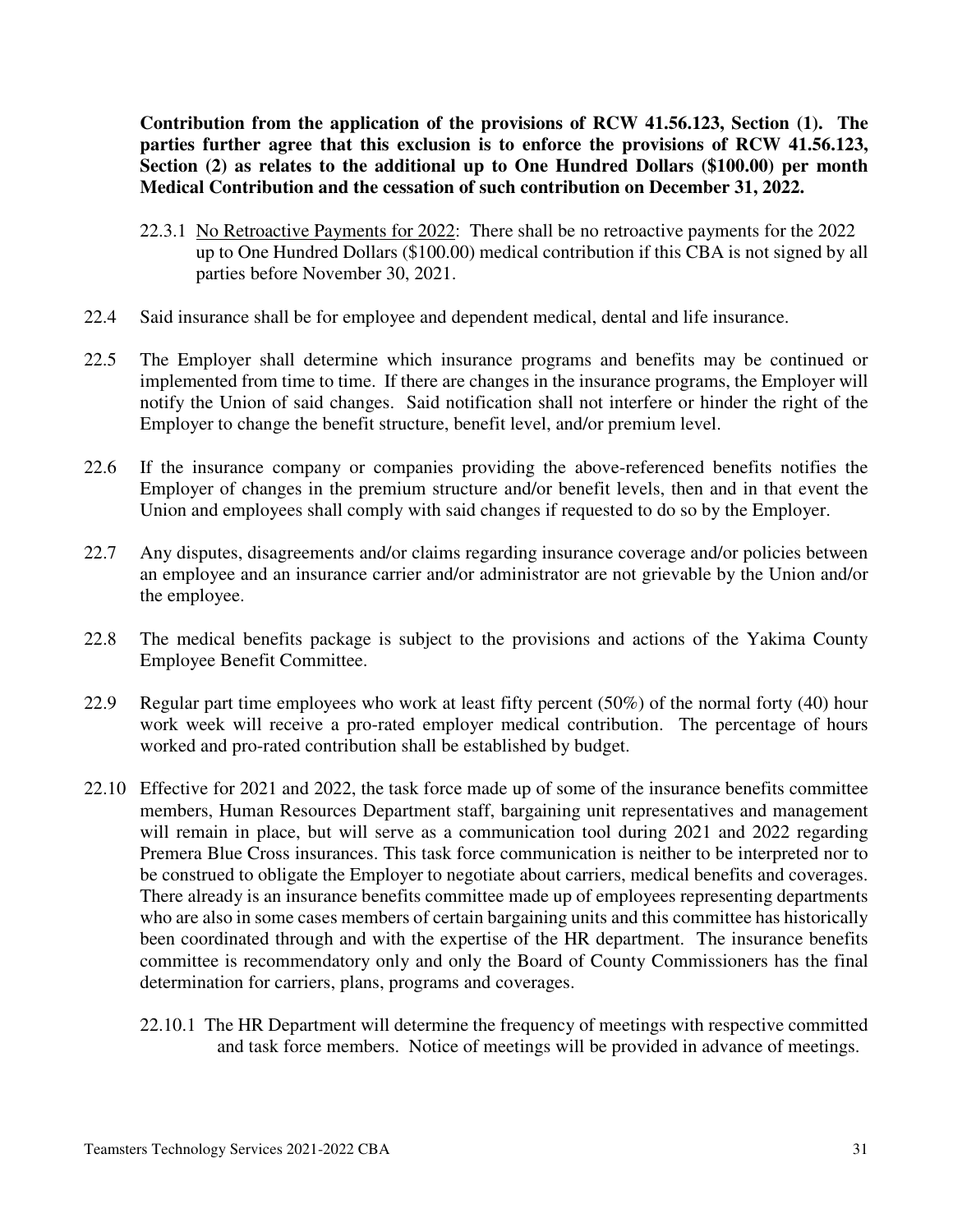## **ARTICLE 23 – RETIREMENT -INDUSTRIAL ACCIDENT INSURANCE-WESTERN CONFERENCE OF TEAMSTERS TRUST CONTRIBUTIONS**

- 23.1 The Employer shall pay into the appropriate employees' retirement program (Social Security and FICA) and Industrial Insurance (Workers Compensation) at the prescribed rate, and as required by law.
- 23.2 Western Conference of Teamsters Pension Trust: Effective May 1, 2018, the Employer shall pay each month into the Western Conference of Teamsters Pension Trust on account of each member of the bargaining unit, for each compensable hour that is paid to them.

| Pay Band                         | <b>Contribution Rate</b> |
|----------------------------------|--------------------------|
| A13                              | \$0.15                   |
| <b>B24/B31</b>                   | \$1.30                   |
| <b>B25/B32</b>                   | \$1.30                   |
| C <sub>43</sub>                  | \$1.30                   |
| C <sub>45</sub> /C <sub>52</sub> | \$1.30                   |

- 23.2.1 If during the life of this Agreement the Trust completes the process to allow pension payment to be deposited via electronic transmittal, Yakima County will have the opportunity to participate in the program.
- 23.2.2 The parties recognize that pension contributions made by the Employer on behalf of the employees in this bargaining unit to the Western Conference of Teamsters Pension Trust, are considered an employee tax deferred contribution to a qualified retirement plan. Therefore, such contributions are not considered reportable wages or earnings for tax purposes.

### **ARTICLE 24 – PERSONAL PROTECTIVE EQUIPMENT**

- 24.1 The Employer recognizes that worker health and safety within the Yakima County Technology Services is of the utmost importance. Personnel within certain classifications must be equipped appropriately when working in a municipal Technology Services environment and must present a neat and clean appearance to the general public.
- 24.2 Employees are responsible for keeping their personal protective equipment in clean, good working condition and to report damage immediately to the Employer.
- 24.3 The Employer will provide personal protective equipment to employees where such is required by the employer or Department of Labor and Industries to maintain employee safety at no cost to the employee. Periodic replacement of the equipment will be determined by the Employer.
- 24.4 Personal protective equipment supplied by the Employer shall remain the property of the Employer and shall be utilized for Yakima County Technology Services work purposes only.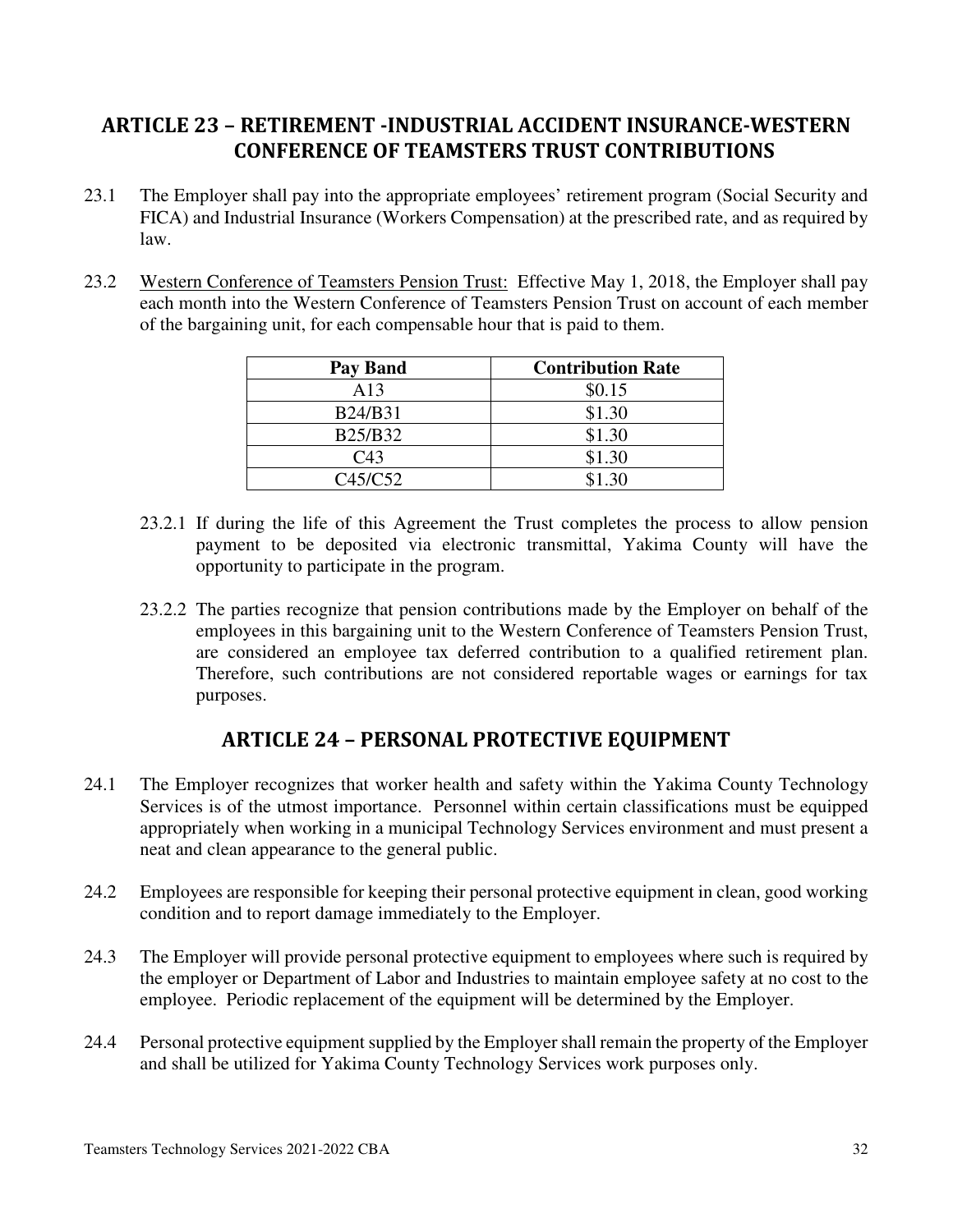#### **ARTICLE 25 - GENERAL PROVISIONS**

- 25.1 No employee shall be unlawfully discriminated against for upholding Union principles and activities provided such activities do not interfere with the employee's duties.
- 25.2 Safety Safe and healthful working conditions are recognized as mutually beneficial to the employees and Employer. Employees may report what they believe to be an unsafe and unhealthy working condition to Management. Management shall investigate the report.
- 25.3 Gender Where masculine gender has been used in any provision of this Agreement, it is used solely for the purpose of illustration and shall not in any way be used to designate the sex of the employee eligible for any position, classification, or the benefits provided in this Agreement.
- 25.4 The Union recognizes the right of the Employer to establish reasonable employer rules as he/she may deem necessary, provided that such rules are lawful. Employees shall be made aware of such rules established by the Employer.
- 25.5 When any classification not listed on the County's Class Code Structure is established, the Employer shall designate a job classification and pay rate for the classification based upon the County Classification System (Decision Band Methodology). Notice of establishment of the new classification shall be provided to the Union. In the event the Union does not agree with the classification pay band, the Union shall notify the Employer in writing within fourteen (14) calendar days of receipt of the notice. The Union may present an appeal to the Personnel Committee. The Personnel Committee shall review the appeal and make a written recommendation regarding the appeal to the Board of County Commissioners with a copy to the Union. The decision of the Board of County Commissioners shall be final and binding.
- 25.6 D.R.I.V.E. The Employer agrees to deduct from the paycheck of all employees covered by this Agreement, voluntary contributions to DRIVE. DRIVE shall notify the Employer of the amounts designated by each contributing employee that are to be deducted from his/her paycheck on a monthly basis for all months worked. The phrase "months worked" excludes any month other than a month in which the employee earned a wage. The Employer shall transmit to DRIVE National Headquarters on a monthly basis, in one (1) check, the total amount deducted along with the name of each employee on whose behalf a deduction is made, the employee's Social Security number and the amount deducted from that employee's paycheck. The International Brotherhood of Teamsters shall reimburse the Employer annually for the Employer's actual cost for the expenses incurred in administering the monthly payroll deduction plan.

### **ARTICLE 26 - PERSONNEL FILES**

26.1 Personnel files are the property of the Employer. The Employer agrees that the contents of the personnel files, including personal photographs, shall be confidential and shall restrict the use of information in the files to internal use by the Yakima County Human Resources Department and the Department of Technology Services. It is further agreed that the information in employee personnel files shall not be released to outside groups without the approval of the employer except under proper Court order or as otherwise required by law.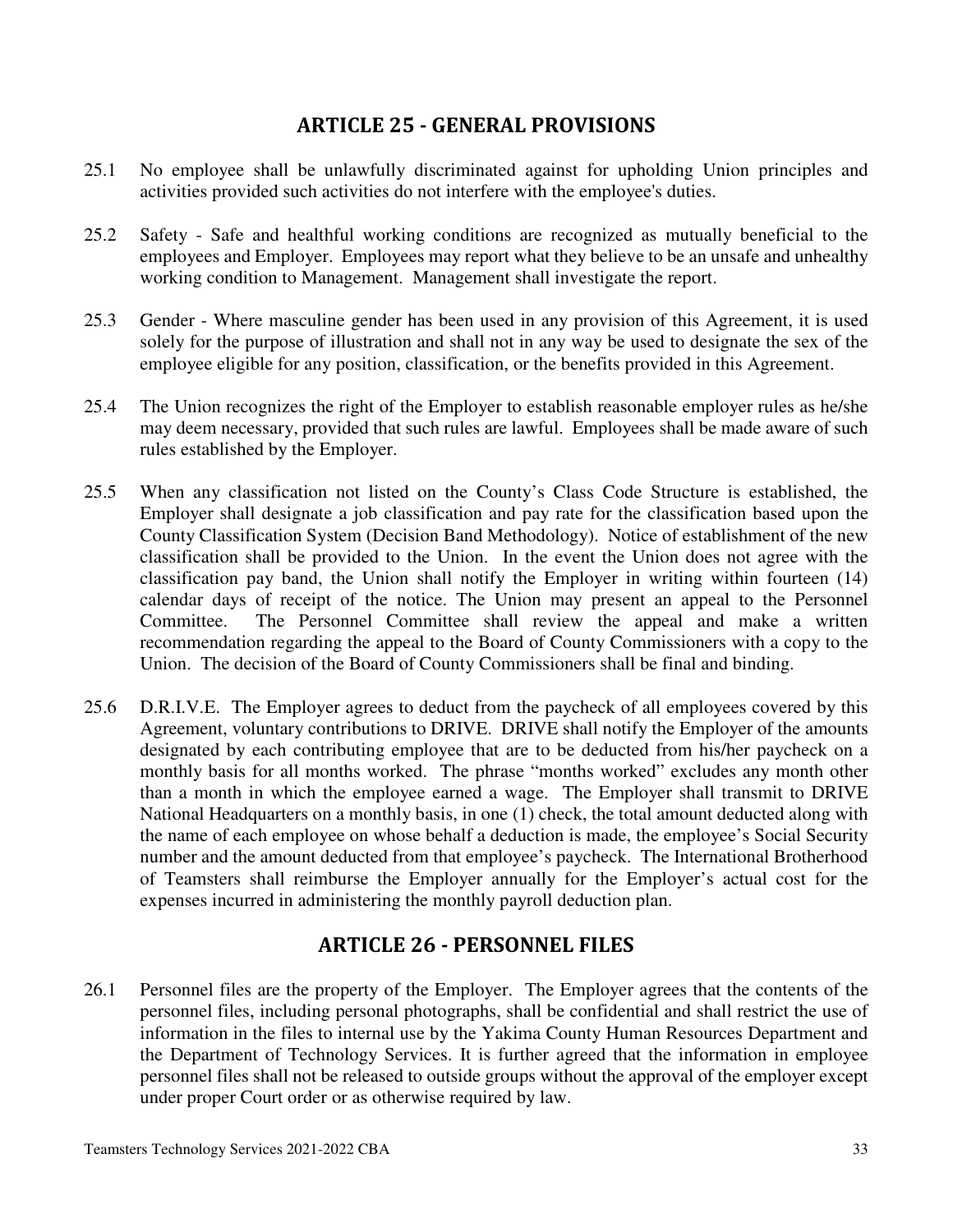- 26.2 An employee shall be notified and receive a copy of material placed in his personnel file relating to job performance or personal character. Employees have the right to attach rebuttals to any and all evaluative and disciplinary material in their personnel file.
- 26.3 After three (3) years an employee may request to have letters of reprimand expunged from the employee's file, provided that no other disciplinary action of a similar nature has taken place or is in process. Such requests shall be in writing to the Director of Technology Services. If the request is denied, a written explanation will be provided to the employee. An employee may rebut any written warning or written reprimand and such rebuttal shall be attached to the original warning or reprimand unaltered. Suspensions, demotions, and discharges are excluded from the opportunity to expunge.
- 26.4 Upon appropriate request, an employee may inspect his personnel file subject to the following provisions:
	- a. Inspection shall occur during the employee's non-working hours, including lunch and break periods, or at a time and in a manner mutually acceptable to the employee and the Human Resources Director.
	- b. Upon request, an employee who has a written grievance on file who is inspecting his personnel file with respect to such grievance, may have a representative present during such inspection.
	- c. Copies of materials in the employee's personnel file shall be provided to the employee upon written request. The employee may be charged for copies in accordance with County policy.

# **ARTICLE 27 - NO DISCRIMINATION**

27.1 There shall be no discrimination by the Employer or the Union against any employee or applicant for employment on account of membership or non-membership in the Union, sex, race, national origin, religion, age, disability, marital status, creed, political belief, sexual orientation, veteran's status, or any other protected status under federal or state statute unless based upon a bona fide occupational qualification. No employee will be required to make a contribution to a political party or to a candidate for political office.

### **ARTICLE 28 - SAVINGS CLAUSE**

28.1 If any article or section of this Agreement or any addendum thereto should be held invalid by operation of law or by any tribunal of competent jurisdiction, or if compliance with or enforcement of any article or section should be restrained by such tribunal, the remainder of this Agreement and addendums shall not be affected thereby, and the parties shall enter into immediate negotiations for the purpose of arriving at a mutually satisfactory replacement for such article or section.

### **ARTICLE 29 - NO STRIKE - NO LOCKOUT**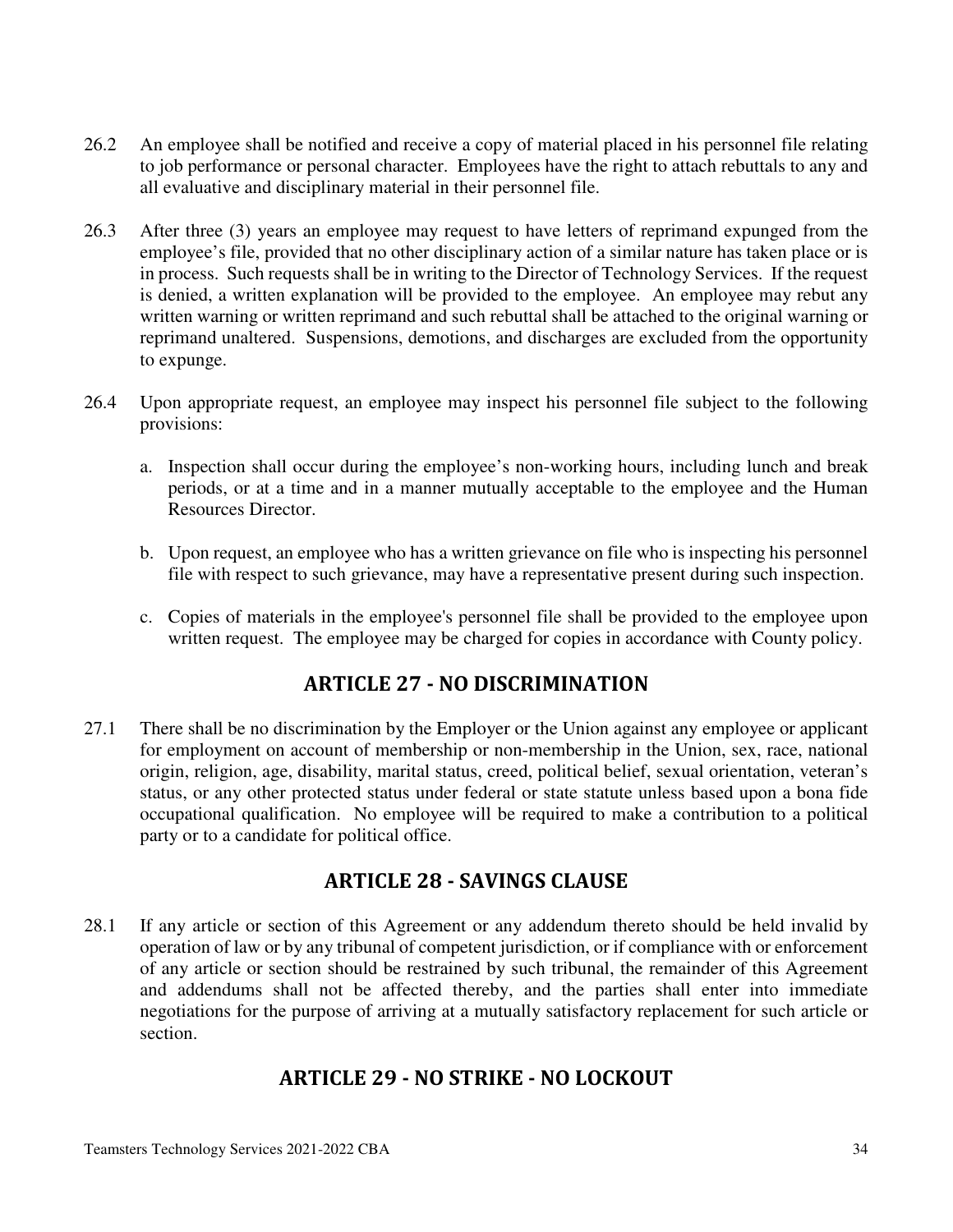- 29.1 Strikes, slowdowns, work stoppages, or any other interference with the work by the employees are prohibited.
- 29.2 The Employer may discharge and/or discipline any employee who violates Article 29.1 above. No employee shall be entitled to any pay and/or benefits for the period in which he/she engaged in any strikes, slowdowns, work stoppages or other interference with work.
- 29.3 Nothing contained herein shall preclude the Employer from obtaining judicial restraint and damages in the event of a violation of this Article.
- 29.4 No lockout of employees shall be instituted by the Employer.

### **ARTICLE 30 - AMENDMENTS**

30.1 In the event either party desires to amend this Agreement, that party shall notify the other party, in writing, of the desire to so amend. The parties may mutually amend this agreement, as provided for in Article 6 - Union/Management relations. Neither party is required during the term of this Agreement to agree to a change in this Agreement.

### **ARTICLE 31 - ENTIRE AGREEMENT**

31.1 This document shall constitute the complete agreement by and between the parties and no other agreement and/or understandings, written or otherwise, prior to the signing of this Agreement shall be binding on the parties.

# **ARTICLE 32 - TERM OF AGREEMENT**

- 32.1 This Agreement shall become effective January 1, 2021, and shall remain in full force and effect through the thirty-first (31st) day of December, 2022. Written notice of intent to modify this Agreement as related to extension of the Agreement or changes to the Agreement must be served by the requesting party upon the other party at least ninety (90) calendar days prior to the date of expiration.
- 32.2 If the parties have not reached agreement, then either party may request a mediator from the Public Employment Relations Commission (PERC). The determination of the mediator shall be advisory only and not binding on either party.
- 32.3 In the event that negotiations for a new agreement extend beyond the 31st day of December, 2020, the terms of this Agreement related to wages, benefits and working conditions shall remain in full force and effect during the negotiation and mediation process.
- 32.4 The parties shall start negotiations the fall of 2022, for the successor 2023 and perhaps beyond. CBA negotiations shall be conducted on mutually agreeable dates.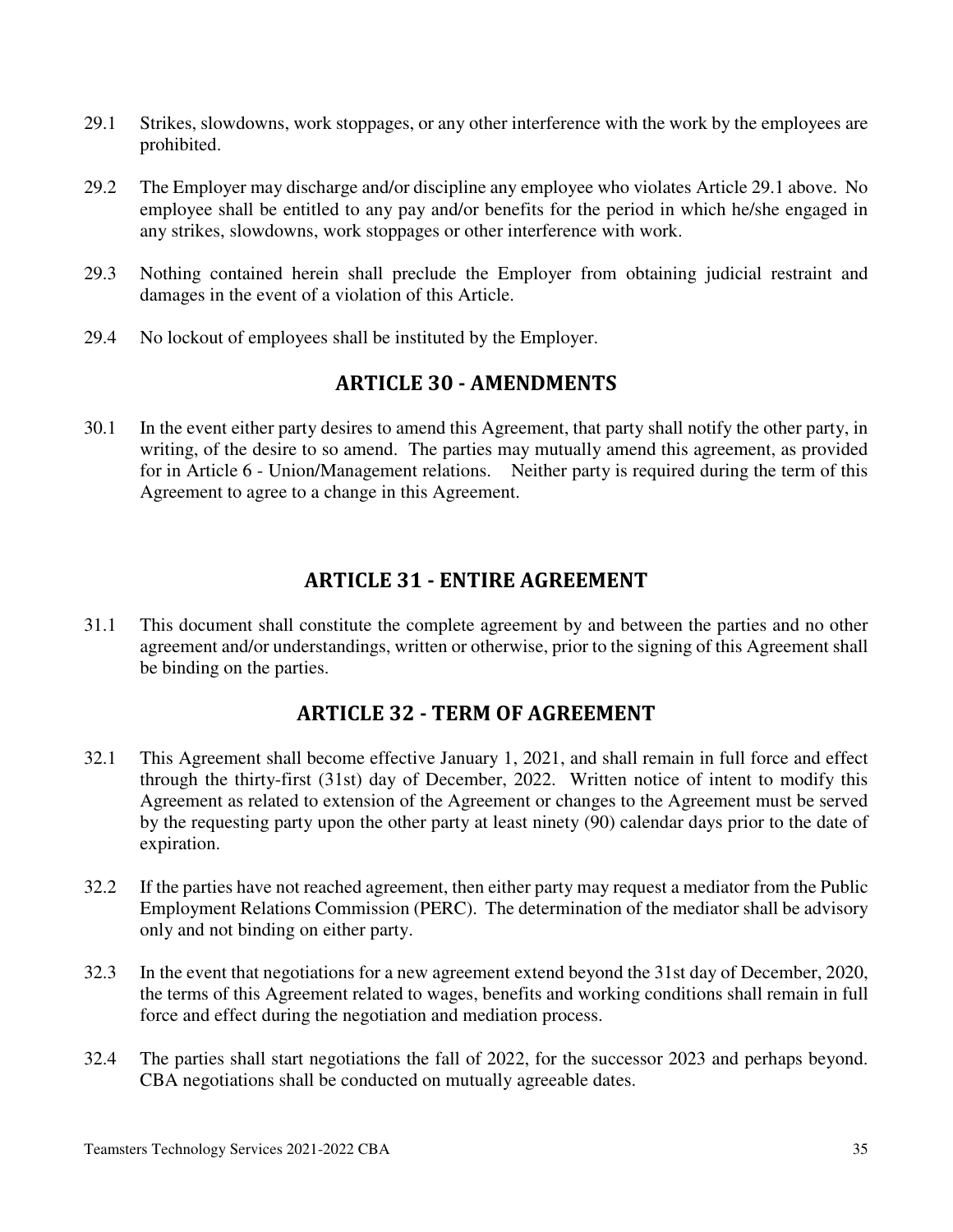*[Signature page follows.]*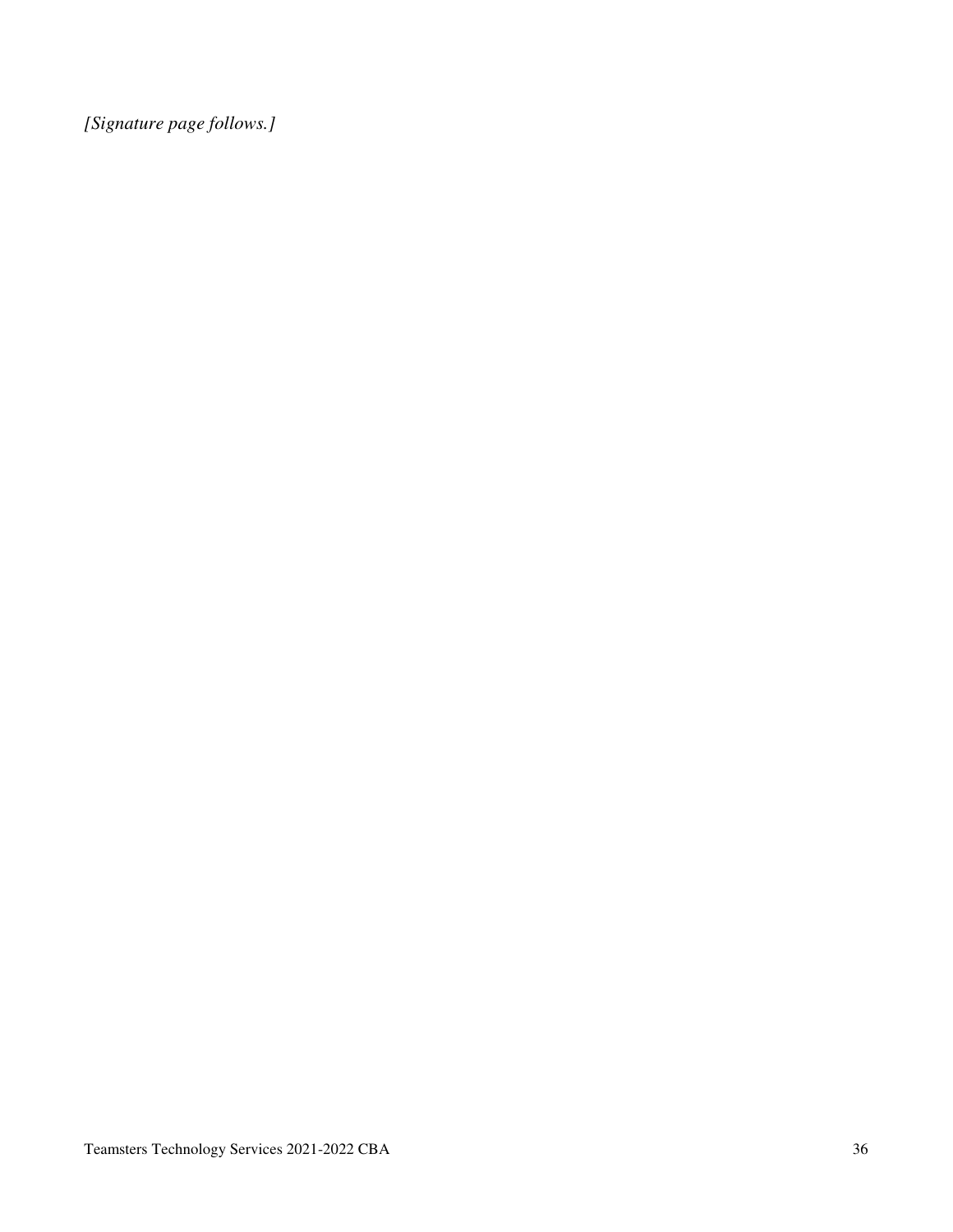IN WITNESS WHEREOF, the parties have executed this Agreement as evidenced herein below.

Dated this \_\_\_\_\_\_\_\_\_ day of \_\_\_\_\_\_\_\_\_\_\_\_\_\_\_\_\_\_\_\_\_\_\_\_\_\_\_\_\_, 2021.

**FOR THE UNION: FOR THE EMPLOYER:** 

TEAMSTERS, LOCAL NO. 760 BOARD OF YAKIMA COUNTY COMMISSIONERS

\_\_\_\_\_\_\_\_\_\_\_\_\_\_\_\_\_\_\_\_\_\_\_\_\_\_\_\_\_\_\_\_\_\_\_\_\_\_\_\_

\_\_\_\_\_\_\_\_\_\_\_\_\_\_\_\_\_\_\_\_\_\_\_\_\_\_\_\_\_\_\_\_\_\_\_\_\_\_\_\_

\_\_\_\_\_\_\_\_\_\_\_\_\_\_\_\_\_\_\_\_\_\_\_\_\_\_\_\_\_\_\_\_\_\_\_\_\_\_\_\_

Leonard J. Crouch, Secretary Treasurer Ron Anderson, Chairman

128 N. 2<sup>nd</sup> Street, Room B27 Yakima, WA 98901

Adopted Copy Available at Yakima County Human Resources

\_\_\_\_\_\_\_\_\_\_\_\_\_\_\_\_\_\_\_\_\_\_\_\_\_\_\_\_\_\_\_\_\_\_\_\_\_\_ \_\_\_\_\_\_\_\_\_\_\_\_\_\_\_\_\_\_\_\_\_\_\_\_\_\_\_\_\_\_\_\_\_\_\_\_\_\_\_\_

: \_\_\_\_\_\_\_\_\_\_\_\_\_\_\_\_\_\_\_\_\_\_\_\_\_\_\_\_\_\_\_\_\_\_\_\_\_\_\_\_

\_\_\_\_\_\_\_\_\_\_\_\_\_\_\_\_\_\_\_\_\_\_\_\_\_\_\_\_\_\_\_\_\_\_\_\_\_\_\_\_

LaDon Linde, Commissioner

Amanda McKinney, Commissioner

Steve Brazeau Director of Infrastructure Services

Kevin Wickenhagen Director of Infrastructure Services

\_\_\_\_\_\_\_\_\_\_\_\_\_\_\_\_\_\_\_\_\_\_\_\_\_\_\_\_\_\_\_\_\_\_\_\_\_\_\_ Jacqui Lindsay Human Resources Director

Represented by:

Anthony F. Menke, Management Labor Attorney and Chief Negotiator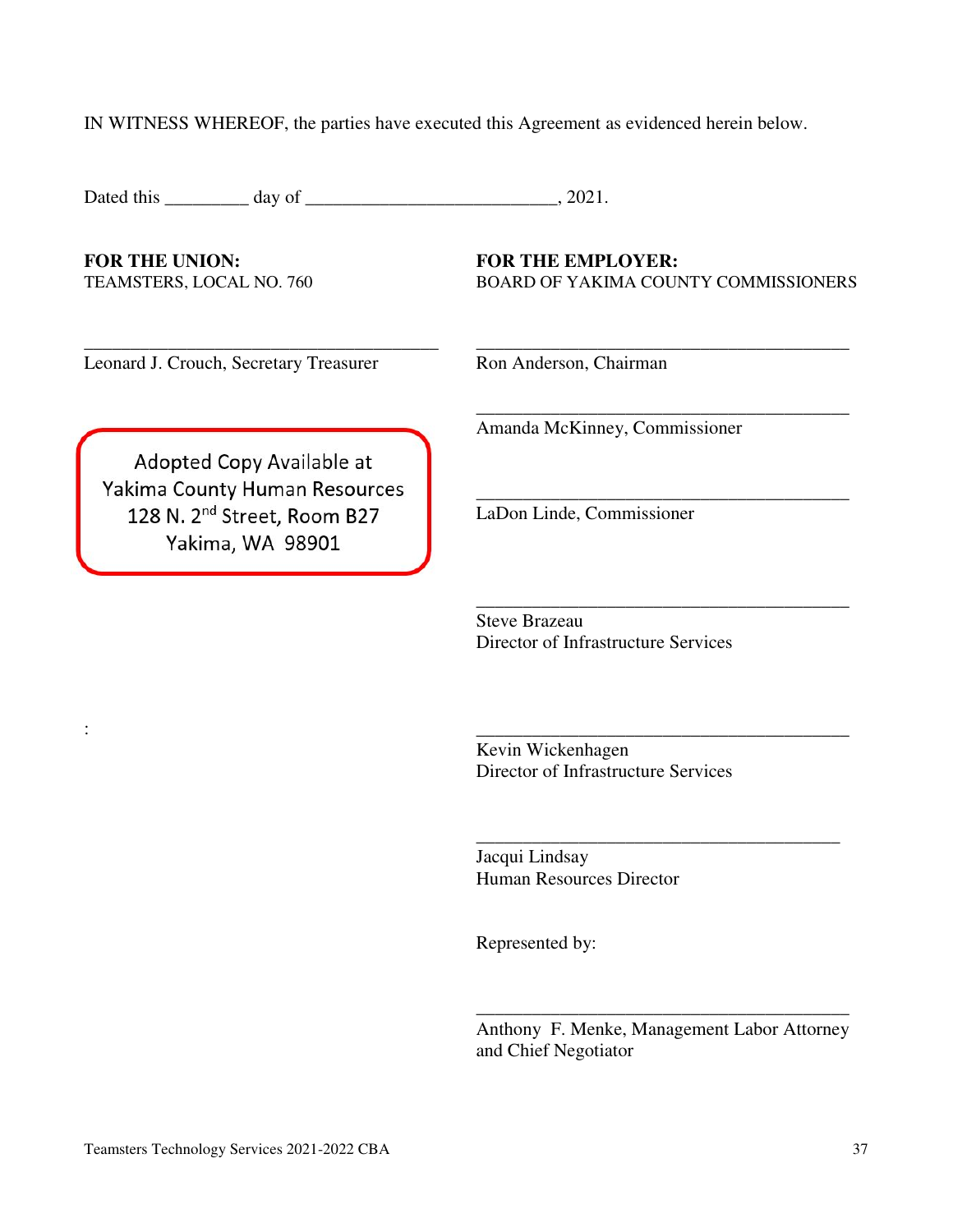#### **EXHIBIT "A" YAKIMA COUNTY TEAMSTERS LOCAL 760 TECHNOLOGY SERVICES 2021 PAY PLAN STRUCTURE**

- 1. Effective in 2021, the restrictions on employees hired after December 31, 2012, shall cease and all employees shall be eligible for all 14 steps; Provided, however, currently the parties must bargain each individual step before the step will be implemented from year to year. Without an agreement, there are no step increases. This may also be impacted by the provisions of Article 20 regarding the Human Resources Department comprehensive study of the current job classification (DBM) and pay plan system during 2021 and 2022. The pay plan structure shall be as follows:
- 2. Article 20 addresses 2021 and 2022 lump sum payment and pay provisions.
- 3. No employee shall receive an increment advancement during 2021 and 2022.
- 4. All calculations shall be determined by the Human Resources Department.
- 5. Article 20 addresses the comprehensive study and analysis of the job classification and pay system to be conducted by the Human Resources Department in lieu of an in-depth comparability study. The parties understand and agree that the terms of Article 20 are controlling with regard to the study and analysis.

**Salary Surveys:** Historically, pay ranges in the Yakima County compensation structure are determined by a comparison of Yakima County benchmark positions to the comparable labor market. The comparable labor market has been changed effective beginning in 2018 to only the following counties: Benton, Grant, Kitsap, Spokane, Thurston and Whatcom. Beginning in 2018, the Yakima County Benchmark positions have been reduced from seventy-seven (77) to thirty-seven (37) positions. Determination of the market for each pay range is established by salary survey the comparable counties and use of regression analysis methodology to establish a trend line for the Yakima County Benchmark classifications in the Decision Band Method classification structure. The market survey includes benchmark classifications for each occupational group as well as classifications with an existing market premium. Detailed market surveys will be conducted at least every two years for only informational purposes. Abbreviated market surveys of limited benchmarks, as determined by the HR Department, will be conducted every year for only informational purposes. Salary Survey information is intended to be used prospectively and shall not be used in establishing pay plans for the same year during which the salary survey is conducted. The Union will receive a copy of the completed survey for their review within one (1) week of completion. This Salary Survey subject matter is subject to the provisions of Section 20.6.

The above salary survey provisions are subject to changes based on the provisions of Article 20.

| .Job<br>ramily | <b>00 י</b><br>---<br><b>Alassification</b> | <b>DBM</b> |  |
|----------------|---------------------------------------------|------------|--|
|----------------|---------------------------------------------|------------|--|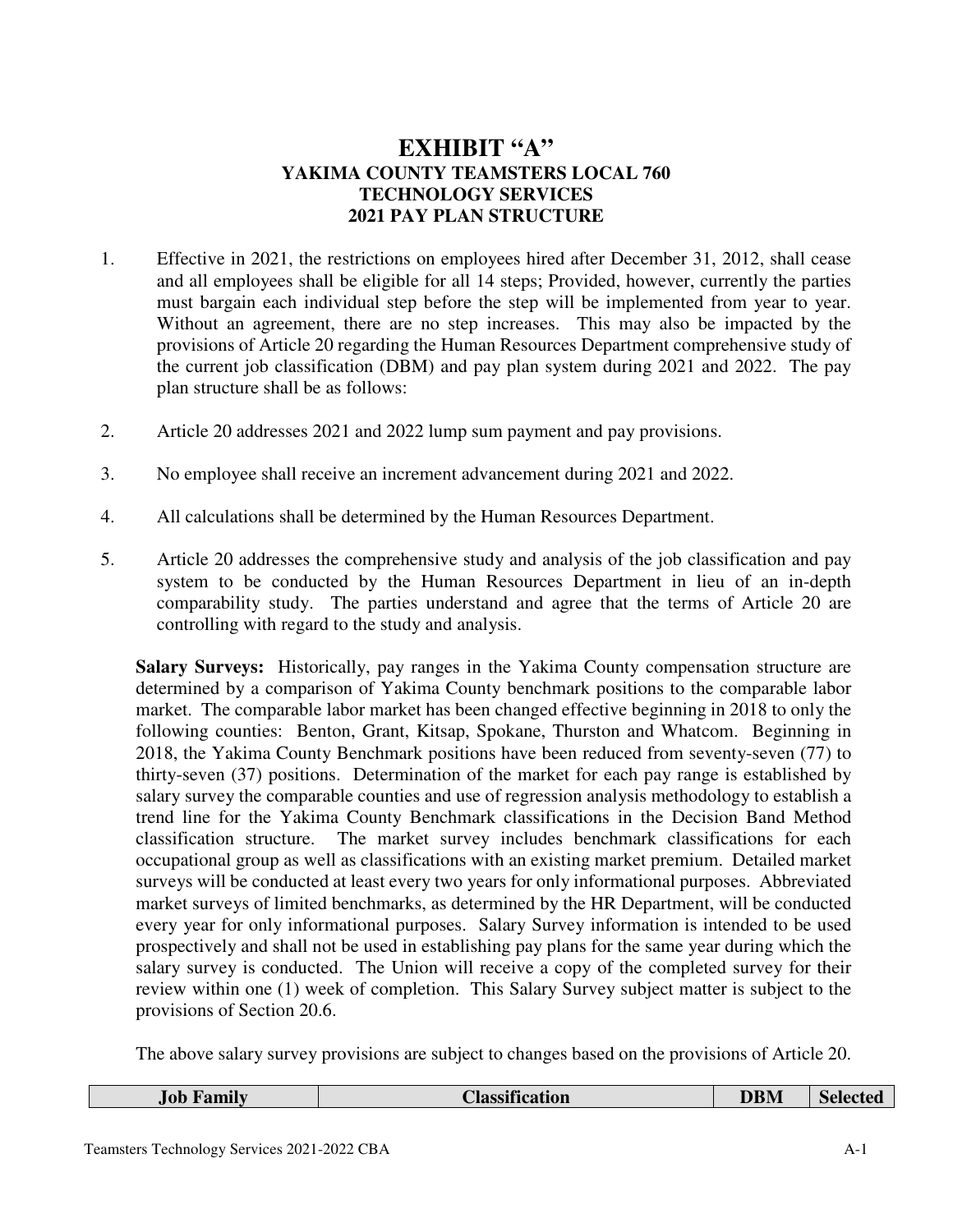| Administration - Clerical         | <b>Office Technician</b>                        | A12             | 1            |
|-----------------------------------|-------------------------------------------------|-----------------|--------------|
| Administration - Clerical         | <b>Office Support Technician</b>                | A13             | $\mathbf{1}$ |
| Administration - Clerical         | <b>Office Specialist</b>                        | <b>B21</b>      | $\mathbf{1}$ |
| Administration - Clerical         | <b>Office Coordinator</b>                       | <b>B22</b>      | $\mathbf{1}$ |
| Administration - Clerical         | Office Supervisor                               | <b>B25</b>      | 1            |
| <b>Administration - Financial</b> | <b>Financial Technician</b>                     | A13             | $\mathbf{1}$ |
| <b>Administration - Financial</b> | <b>Financial Specialist</b>                     | <b>B21</b>      | $\mathbf{1}$ |
| <b>Administration - Financial</b> | Accountant                                      | C <sub>41</sub> | $\mathbf{1}$ |
| Administration-Financial          | Senior Accountant                               | C43             | 1            |
| <b>Administration - Programs</b>  | Program Specialist                              | <b>B22</b>      | $\mathbf{1}$ |
| <b>Administration – Programs</b>  | Program Analyst                                 | C42             | $\mathbf{1}$ |
| Administration - Programs         | Senior Program Analyst                          | C43             | 1            |
| <b>Appraisal Services</b>         | Appraiser                                       | <b>B23</b>      | $\mathbf{1}$ |
| <b>Appraisal Services</b>         | <b>Commercial Appraiser</b>                     | <b>B24</b>      | 1            |
| <b>Community Development</b>      | <b>Building Inspector</b>                       | <b>B25</b>      | $\mathbf{1}$ |
| <b>Community Development</b>      | Plans Examiner                                  | C42             | $\mathbf{1}$ |
| <b>Community Development</b>      | Senior Project Planner                          | C44             | $\mathbf{1}$ |
| <b>Computer Services</b>          | <b>Computer Support Technician</b>              | <b>B24</b>      | $\mathbf{1}$ |
| <b>Computer Services</b>          | <b>Technology Administrator</b>                 | C43             | $\mathbf{1}$ |
| <b>Computer Services</b>          | Senior Technology Administrator                 | C <sub>45</sub> | $\mathbf{1}$ |
| Engineering                       | Senior Engineering Technician                   | <b>B25</b>      | $\mathbf{1}$ |
| Engineering                       | Engineer I                                      | C <sub>41</sub> | $\mathbf{1}$ |
| Engineering                       | Engineer II                                     | C42             | $\mathbf{1}$ |
| Engineering                       | Project Engineer                                | C44             | $\mathbf{1}$ |
| Engineering                       | Senior Engineer                                 | C <sub>45</sub> | $\mathbf 1$  |
| Engineering                       | Senior Natural Resource Specialist              | C <sub>45</sub> | $\mathbf{1}$ |
| Legal - Administration            | Paralegal                                       | <b>B25</b>      | 1            |
| Legal - Law Enforcement           | Juvenile Correction Officer (Detention Officer) | <b>B22</b>      | $\mathbf{1}$ |
| Legal - Law Enforcement           | Law Enforcement Dispatcher                      | <b>B23</b>      | 1            |
| Legal - Law Enforcement           | Probation Officer                               | C <sub>41</sub> | $\mathbf{1}$ |
| Trades - Construction             | Road Maintenance Technician                     | <b>B23</b>      | 1            |
| Trades - Construction             | Mechanic                                        | <b>B24</b>      | $\mathbf{I}$ |
| Trades – Construction             | Lead Road Maintenance Technician                | <b>B25</b>      | $\mathbf{1}$ |
| Trades – Maintenance              | Maintenance Technician                          | A13             | $\mathbf{1}$ |
| Trades – Maintenance              | Maintenance Specialist                          | <b>B21</b>      | 1            |
| Trades - Maintenance              | <b>Facilities Maintenance Technician</b>        | <b>B23</b>      | $\mathbf{1}$ |
| Trades – Maintenance              | <b>Facilities Maintenance Specialist</b>        | <b>B24</b>      | $\mathbf{1}$ |
|                                   |                                                 | <b>TOTAL</b>    | 37           |

#### **Market Premiums**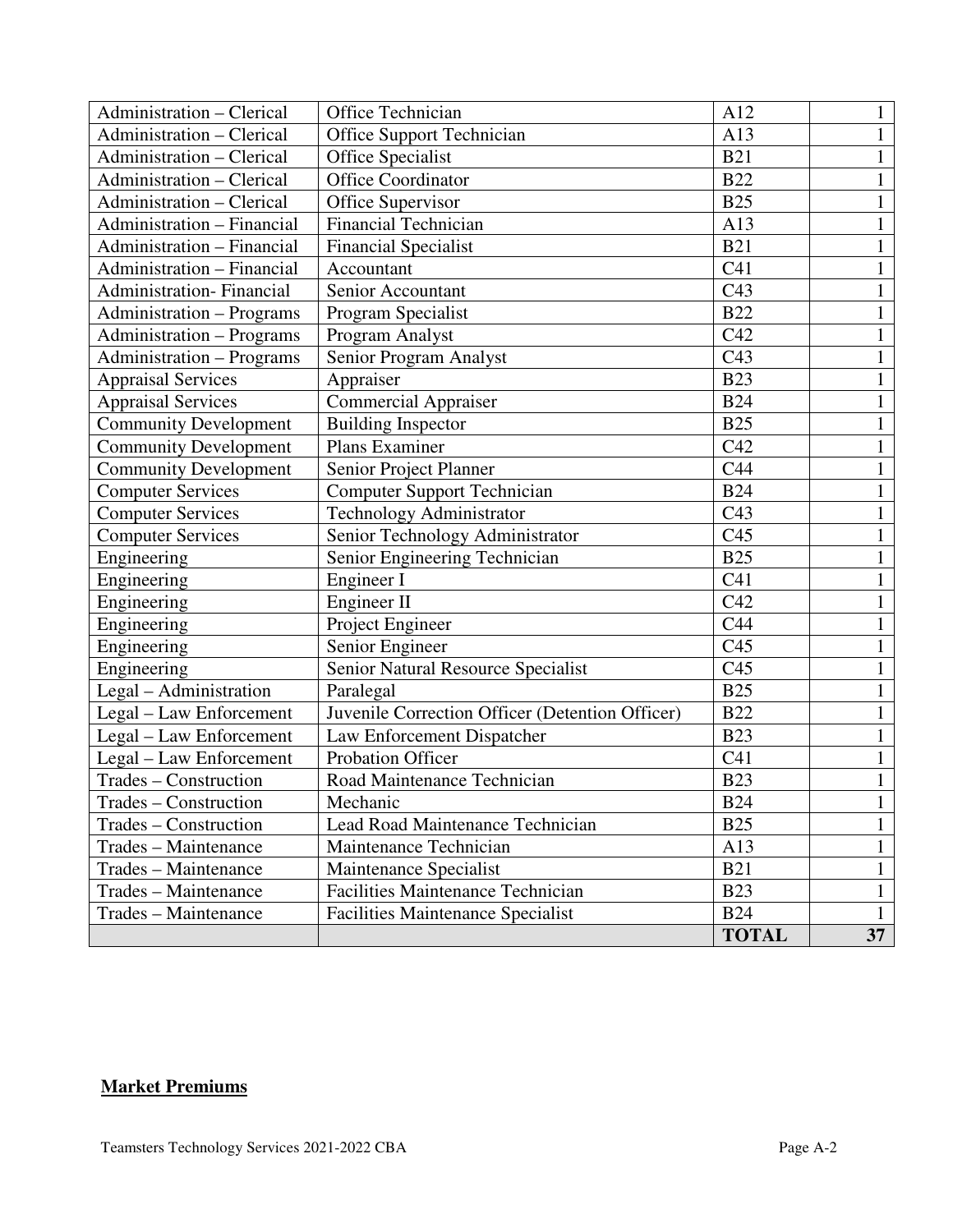If the market compensation study determines that the trend line base salary range for a classification is ten percent (10%) or more below the market target position's median at both entry and maximum, then the Union and the Employer shall meet to negotiate the appropriate method and economic adjustment (market premium or reclassification) for the classification. The results of the negotiation shall be applied in the following fiscal year. If the Union and Employer agree that reclassification is appropriate, the reclassification shall occur in accordance with the County Classification and Compensation Policy (HR-001). If the Union and the employer agree that a Market Premium is appropriate, the negotiated market premium amount will be applied to the entire salary range for the classification. The base salary range for the classification will remain unchanged. This Market Premium subject matter is subject to the provisions of Section 20.6.

Job classifications with market premiums added to the base salary range will continue to be included in all comprehensive surveys of Decision Band Method classifications within the occupational group until such time as the base salary range for the classification is within ten percent (10%) of the target market level for the classification. The market premium amounts for a classification may change up or down each time the market is studied depending upon the data received from the market compensation study for the classification. Should the market premium amount fall to less than ten percent (10%) below the target market position of the County, then the market premium will be eliminated and the salary for individual positions will be the individual's current increment in the base salary range for the job classification. This paragraph is subject to the outcome of the provisions of Section 20.6.

The above Job Family, Classification and DBM categories as well as the Market Premium provisions are subject to the outcome of the Article 20 provisions relating to the comprehensive study and analysis of the job classification and pay system to be conducted by the Human Resources Department. The parties understand and agree that the terms of Article 20 are controlling with regard to these provisions.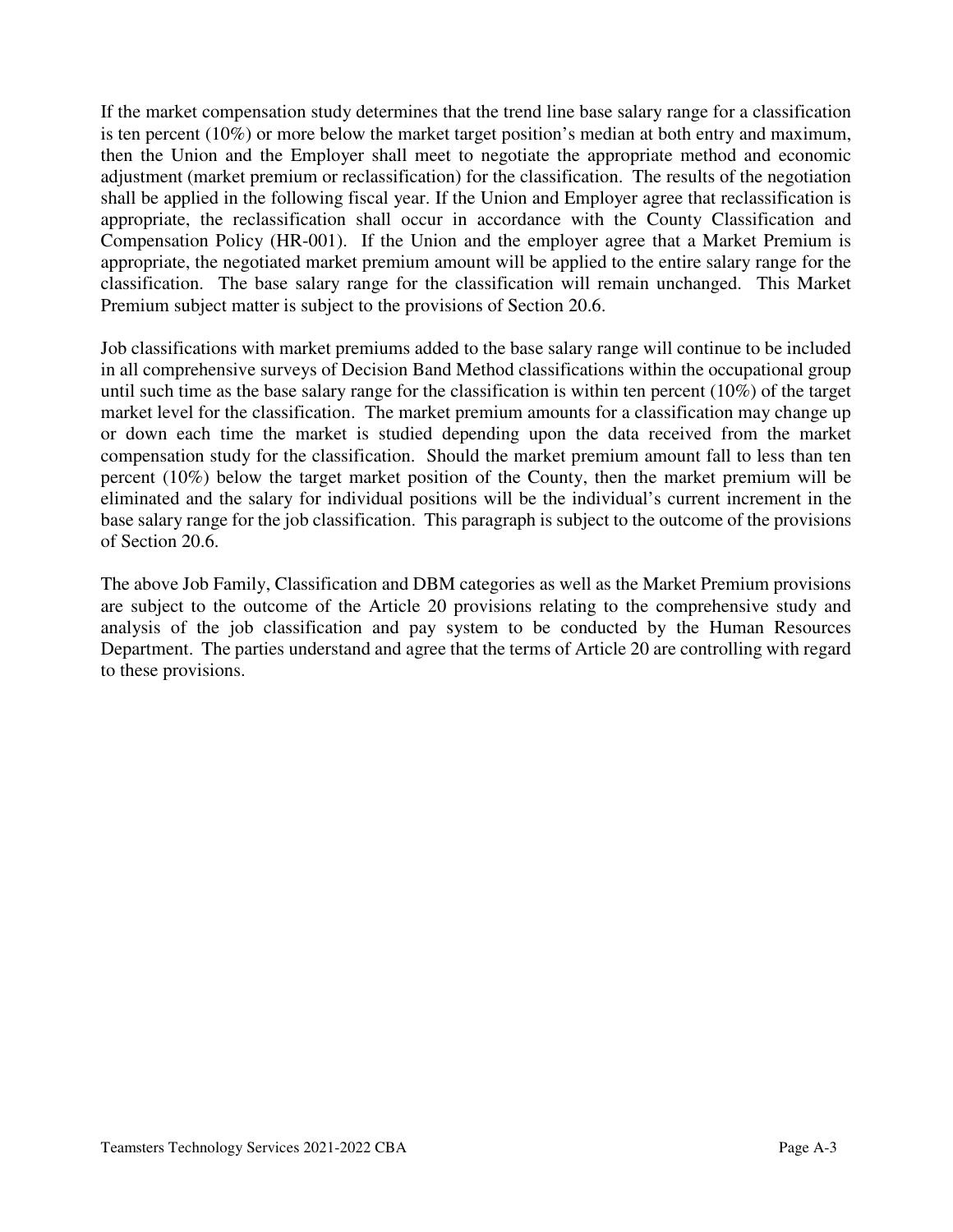#### **EXHIBIT "B"**

#### **2021-2022 Pay Plan**

#### **Teamsters - Technology Services**

**Beginning in 2021, the shaded increments will cease to be shaded in accordance with Exhibit A, Section 1; Provided, however, each step increase is currently subject to negotiations. Without the parties' agreement, there are no step increases. The 2020 Pay Plan serves as the basis for the HR Department's calculations of the 2021 lump sum and the 2022 lump sum in accordance with Article 20.** 

| Pay<br>Grade    |           | Increment    | <b>Increment</b> | Increment | Increment               | <b>Increment</b> | Increment | Increment      | Increment | <b>Increment</b> | <b>Increment</b> | Increment | <b>Increment</b> | <b>Increment</b> | Increment |
|-----------------|-----------|--------------|------------------|-----------|-------------------------|------------------|-----------|----------------|-----------|------------------|------------------|-----------|------------------|------------------|-----------|
|                 |           | $\mathbf{1}$ | $\overline{2}$   | 3         | $\overline{\mathbf{4}}$ | 5                | 6         | $\overline{7}$ | 8         | 9                | 10               | 11        | 12               | 13               | 14        |
| 8 hr            | YR        | 31,796       | 32,575           | 33,366    | 34,182                  | 35,010           | 35,863    | 36,741         | 37,631    | 38,546           | 39,486           | 40,450    | 41,439           | 42,452           | 43,491    |
| 8 <sub>hr</sub> | <b>MO</b> | 2,650        | 2,715            | 2,781     | 2,849                   | 2,918            | 2,989     | 3,062          | 3,136     | 3,212            | 3,290            | 3,371     | 3,453            | 3,538            | 3,624     |
| A13             | HR        | 15.29        | 15.66            | 16.04     | 16.43                   | 16.83            | 17.24     | 17.66          | 18.09     | 18.53            | 18.98            | 19.45     | 19.92            | 20.41            | 20.91     |
| 7.5 hr          | MO        | 2,484        | 2,545            | 2,607     | 2,670                   | 2,735            | 2,802     | 2,870          | 2,940     | 3,011            | 3,085            | 3,160     | 3,237            | 3,317            | 3,398     |
| 7.5 hr          | YR        | 29,809       | 30,539           | 31,281    | 32,046                  | 32,822           | 33,622    | 34,445         | 35,279    | 36,137           | 37,018           | 37,922    | 38,849           | 39,799           | 40,773    |
| 8 <sub>hr</sub> | <b>YR</b> | 46,211       | 47,064           | 47,929    | 48,807                  | 49,709           | 50,624    | 51,551         | 52,503    | 53,467           | 54,444           | 55,445    | 56,459           | 57,498           | 58,548    |
| 8 <sub>hr</sub> | MO        | 3,851        | 3,922            | 3,994     | 4,067                   | 4,142            | 4,219     | 4,296          | 4,375     | 4,456            | 4,537            | 4,620     | 4,705            | 4,791            | 4,879     |
| <b>B24/B31</b>  | <b>HR</b> | 22.22        | 22.63            | 23.04     | 23.46                   | 23.90            | 24.34     | 24.78          | 25.24     | 25.71            | 26.18            | 26.66     | 27.14            | 27.64            | 28.15     |
| 7.5 hr          | MO        | 3,610        | 3,677            | 3,744     | 3,813                   | 3,884            | 3,955     | 4,027          | 4,102     | 4,177            | 4,253            | 4,332     | 4,411            | 4,492            | 4,574     |
| 7.5 hr          | <b>YR</b> | 43,322       | 44,122           | 44,933    | 45,756                  | 46,602           | 47,460    | 48,329         | 49,222    | 50,126           | 51,041           | 51,980    | 52,930           | 53,904           | 54,889    |
| 8 hr            | <b>YR</b> | 51,032       | 51,922           | 52,825    | 53,739                  | 54,679           | 55,631    | 56,595         | 57,584    | 58,585           | 59,611           | 60,650    | 61,713           | 62,789           | 63,889    |
| 8 hr            | MO        | 4,253        | 4,327            | 4,402     | 4,478                   | 4,557            | 4,636     | 4,716          | 4,799     | 4,882            | 4,968            | 5,054     | 5,143            | 5,232            | 5,324     |
| <b>B25/B32</b>  | <b>HR</b> | 24.53        | 24.96            | 25.40     | 25.84                   | 26.29            | 26.75     | 27.21          | 27.68     | 28.17            | 28.66            | 29.16     | 29.67            | 30.19            | 30.72     |
| 7.5 hr          | MO        | 3,987        | 4,056            | 4,127     | 4,198                   | 4,272            | 4,346     | 4,421          | 4,499     | 4,577            | 4,657            | 4,738     | 4,821            | 4,905            | 4,991     |
| 7.5 hr          | <b>YR</b> | 47,842       | 48,677           | 49,523    | 50,381                  | 51,261           | 52,154    | 53,058         | 53,985    | 54,924           | 55,886           | 56,859    | 57,856           | 58,864           | 59,896    |
| 8 <sub>hr</sub> | YR        | 59,574       | 60,798           | 62,047    | 63,320                  | 64,618           | 65,953    | 67,313         | 68,698    | 70,107           | 71,554           | 73,025    | 74,533           | 76,078           | 77,648    |
| 8 hr            | MO        | 4,965        | 5,067            | 5,171     | 5,277                   | 5,385            | 5,496     | 5,609          | 5,725     | 5,842            | 5,963            | 6,085     | 6,211            | 6,340            | 6,471     |
| C43             | <b>HR</b> | 28.64        | 29.23            | 29.83     | 30.44                   | 31.07            | 31.71     | 32.36          | 33.03     | 33.71            | 34.40            | 35.11     | 35.83            | 36.58            | 37.33     |
| 7.5 hr          | MO        | 4,654        | 4,750            | 4,847     | 4,947                   | 5,048            | 5,153     | 5,259          | 5,367     | 5,477            | 5,590            | 5,705     | 5,823            | 5,944            | 6,066     |
| 7.5 hr          | <b>YR</b> | 55,851       | 56,998           | 58,169    | 59,363                  | 60,580           | 61,831    | 63,106         | 64,404    | 65,725           | 67,081           | 68,461    | 69,875           | 71,323           | 72,795    |
| 8 hr            | <b>YR</b> | 70,552       | 72,073           | 73,630    | 75,225                  | 76,857           | 78,526    | 80,220         | 81,950    | 83,718           | 85,535           | 87,390    | 89,281           | 91,210           | 93,188    |
| C45/C52         | MO        | 5,879        | 6,006            | 6,136     | 6,269                   | 6,405            | 6,544     | 6,685          | 6,829     | 6,977            | 7,128            | 7,282     | 7,440            | 7,601            | 7,766     |
| <b>8</b> hr     | HR        | 33.92        | 34.65            | 35.40     | 36.17                   | 36.95            | 37.75     | 38.57          | 39.40     | 40.25            | 41.12            | 42.01     | 42.92            | 43.85            | 44.80     |